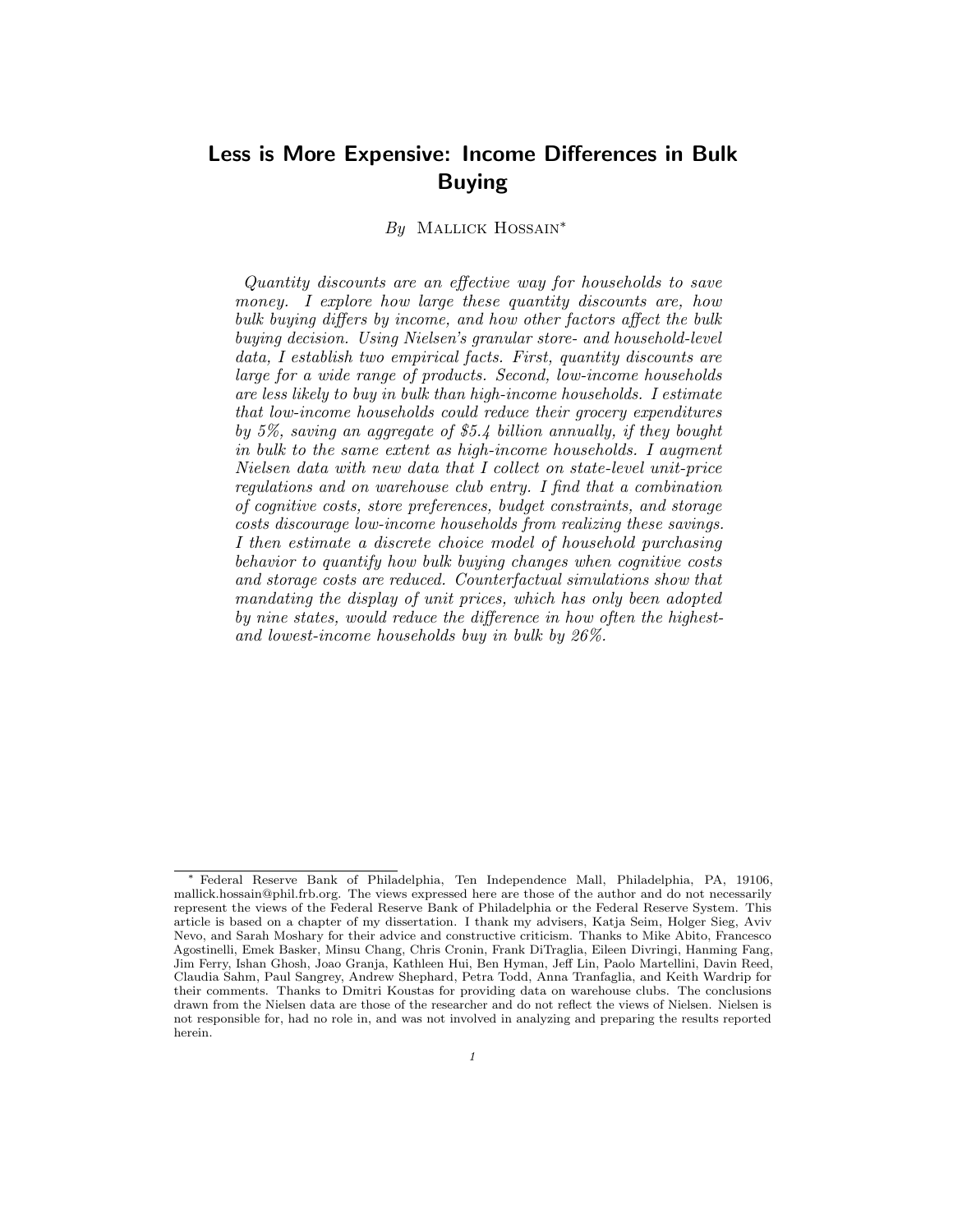## I. Introduction

Grocery purchases account for a sizable share of a household's discretionary spending, especially for the lowest-income households (BLS, 2019). To save money, households often wait for sales, redeem coupons, or purchase generic brands (Griffith et al., 2009). Low-income households also increase their home production to reduce their spending (Aguiar and Hurst, 2005). Quantity discounts are another way for households to save money. Even though households buy more on a given shopping trip, they pay lower unit prices, and reduce their overall spending.

I examine how large these quantity discounts are, how bulk buying varies by income groups, and which factors influence the decision to buy in bulk. Most explanations for why households pay different prices for the same product relate to differences in search behavior. Prices vary based on where households shop or whether they use coupons (Talukdar, 2008; Griffith et al., 2009). However, even in the absence of sales and coupons, prices for the same product often differ within a store due to quantity discounts.

This paper contributes new findings that, despite the substantial savings available from quantity discounts, low-income households are less likely to buy in bulk than high-income households.<sup>1</sup> Kunreuther (1973) provides the first evidence of this "bulk buying gap" for a few specific products and Orhun and Palazzolo (2019) expands this finding to a whole product category. Since households purchase a variety of products when shopping, I show that the bulk buying gap exists across the full range of product categories that households purchase.

I find that cognitive costs, store preferences, budget constraints, and storage costs all contribute to this bulk buying gap. First, the cognitive costs of assessing price differences across products can prevent households from making economical decisions (Mitchell, Lennard and McGoldrick, 2003). Providing price information reduces the effort needed to compare prices, and households change their purchase decisions when such information is prominently displayed (Chetty, Looney and Kroft, 2009; Bogomolova and Jarratt, 2016). Posting unit prices reduces the cognitive costs of comparing unit prices across different products. Sixteen states have regulations governing the display of unit prices, but no study has evaluated the impact of these regulations on consumer behavior. I provide the first nationwide study of the impact of displaying unit prices on bulk purchasing and find that households are significantly more likely to buy in bulk when retailers are mandated to display unit prices.

Second, households may make different purchase decisions based on where they live or where they shop (Chung and Myers Jr, 1999; Talukdar, 2008; Allcott et al., 2019). I show that even within neighborhoods, there are large differences in bulk buying between high- and low-income households. Even after controlling for where households shop, income differences in bulk buying persist.

<sup>&</sup>lt;sup>1</sup>Throughout this paper, "high-income" refers to households making over \$100,000 and "low-income" refers to households making under \$25,000.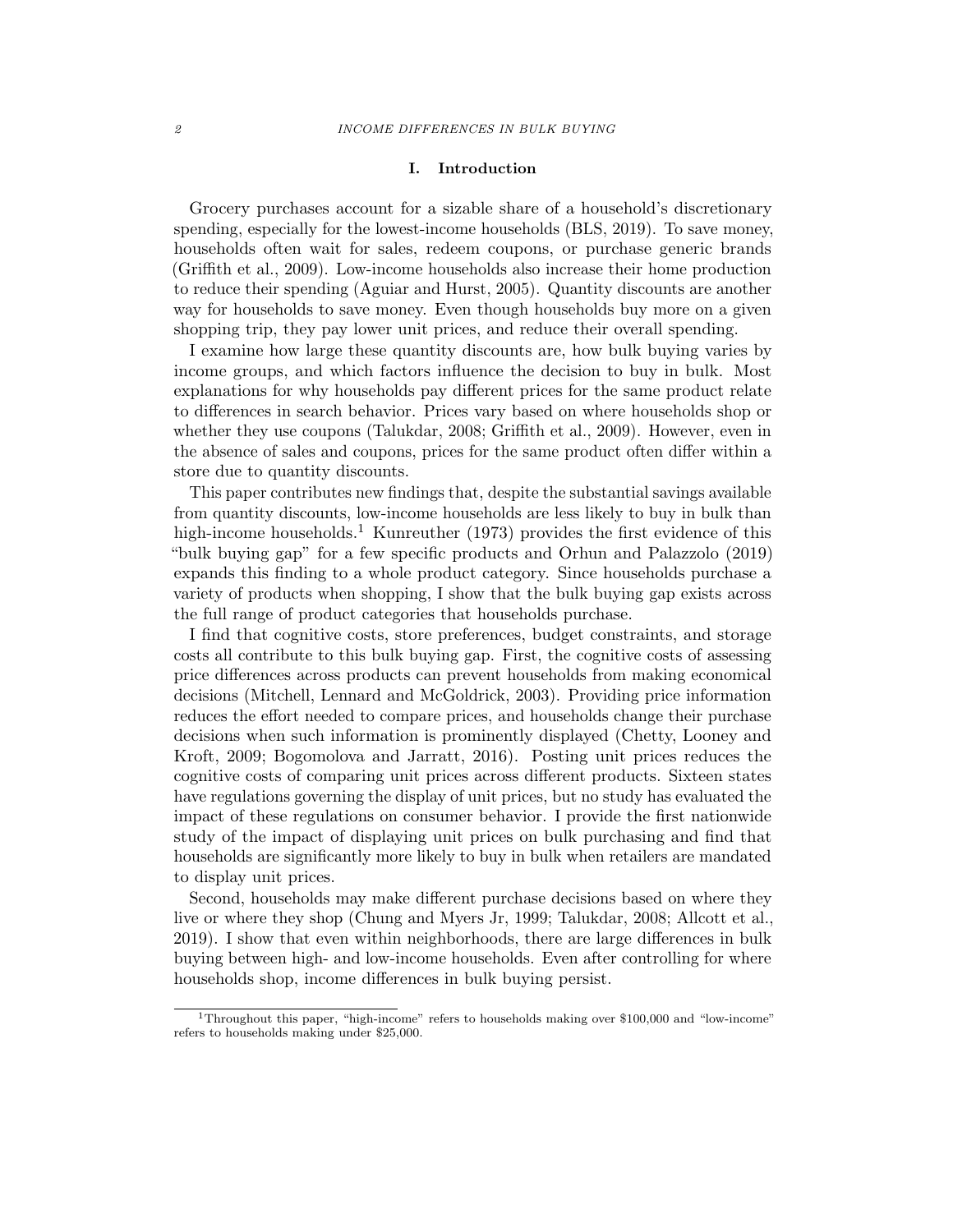Third, budget constraints affect bulk buying because low-income households may not have enough cash on hand to purchase a bulk package. Leveraging within-month variation in budgets, I show that the lowest-income households slightly decrease their bulk purchasing towards the end of month, presumably when their budget constraint is binding. In contrast, middle- and high-income households either do not change their bulk buying or slightly increase their bulk buying towards the end of the month.

Fourth, storage costs also affect the bulk buying decision because even though large packages provide lower unit prices, they are more cumbersome to store. I show that households are more likely to buy in bulk when they live in larger homes and when products are smaller. I provide a new approach to estimate storage costs cross-sectionally using differences in product "concentration." One way of identifying household-level storage costs compares purchase frequencies of households with the same demand for a product (Hendel and Nevo, 2006). A household with high storage costs will purchase small packages more frequently. I propose a complementary approach: I compare purchases of products that are otherwise identical, but differ in their level of concentration. All else equal, households who buy smaller, more concentrated packages have higher storage costs than those that buy larger, less concentrated packages. Based on this approach, I find that low-income households have higher storage costs than high-income households. On balance, this means that firms extract higher rents from low-income households because they have less ability to store for future consumption.

For my analysis, I combine household- and store-level datasets to study income heterogeneity in bulk buying. Nielsen's Consumer Panel data are a nationally representative panel survey of household grocery purchases, and Nielsen's Retail Scanner data are a national panel of weekly UPC-level sales data from over 30,000 stores. I construct a new dataset of state-level per-unit pricing regulations, including a measure of regulatory stringency. I also use data on entry dates and locations of over 1,400 warehouse clubs in the United States. As a result, I have a comprehensive view of a household's possible product choices, available price information, retail environment, and resulting expenditures.

I find that low-income households could realize substantial savings from buying in bulk at the same rate as high-income households. To do this, I estimate the average bulk discount for each product category based on Nielsen's weekly storelevel price and product data. The average discount across all product categories is such that a 10% larger package has a 5% lower unit price. Then, I estimate how much each household buys in bulk using Nielsen's household-level purchase data. Given each product category-specific bulk discount and household-level bulk buying, I predict how much low-income households could save if they increased their bulk buying intensity to match that of high-income households. I find that low-income households would reduce their annual grocery expenditures by 5% if they bought in bulk like high-income households, saving an aggregate of \$5.4 billion annually.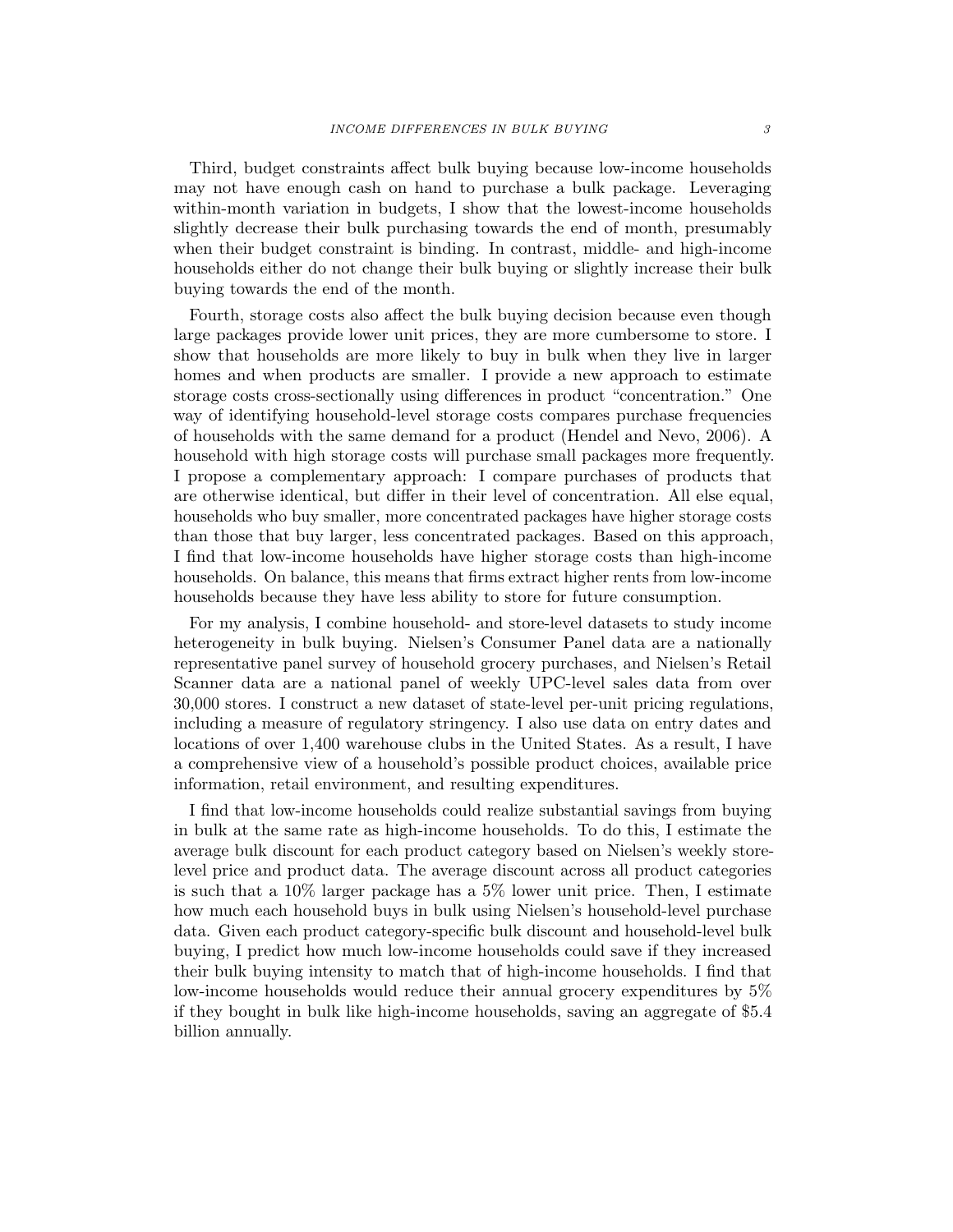I then employ three differences-in-differences models to determine how much cognitive costs, store preferences, and budget constraints affect bulk buying. The first model uses a novel dataset that I compiled of state regulations regarding the display of per-unit prices and exploits the fact that a significant share of households in the Nielsen Consumer Panel moves between regulatory regimes when they move from one state to another. Before households move to a state without unit price posting requirements, their bulk buying behavior is similar to that of households that remain in the same regulatory regime. After households move, however, I find that their bulk buying is 4–5% lower than that of households who did not experience a regulatory change.

The second differences-in-differences model shows how much store preferences, particularly for warehouse clubs, affect bulk buying. The bulk buying gap narrows substantially after controlling for the types of stores households shop at; highincome households spend a larger portion of their budget at warehouse clubs. To estimate the effect of warehouse clubs on bulk buying, I examine how bulk buying changes within households before and after a warehouse club enters nearby. Before a warehouse club enters, bulk buying is similar for households that will and will not experience a warehouse club entry. After a warehouse club enters, however, I find bulk buying increases by 5–10% compared to households that did not experience an entry within a 15-mile radius. This increase is only limited to middle- and high-income households and is due to increased shopping at warehouse clubs.

The third differences-in-differences model analyzes how budget constraints affect bulk buying. To do this, I analyze within-household changes in bulk buying over the course of a month because the liquidity of poorer households decreases towards the end of the month (Orhun and Palazzolo, 2019). Using information on weekly bulk buying from Nielsen, I find that low-income households slightly decrease their bulk buying by 0.5–1% between the first half and second half of the month while middle- and high-income households slightly increase their bulk buying by 0.5–1.5% over the same period.

I also assess the importance of storage costs using differences in bulk buying relative to the size of a household's home and relative to the physical size of the product being purchased. I examine how a household's bulk buying changes when it moves to a different type of housing, after controlling for other within-household changes. Bulk buying is 3–4% higher for the same household when it lives in a single-family home relative to when it lives in an apartment, controlling for demographic differences between households. I also find that the bulk buying gap is smaller for products with smaller physical footprints.

Finally, I construct a discrete-choice model of consumer purchasing behavior to quantify consumer preferences and disentangle the contributions of cognitive and storage costs to the bulk buying decision. I estimate this model using data on toilet paper purchases. Households choose a product based on price, quantity, quality, and package size, which serves as a proxy for storage costs. I can separate preferences for quantity from size preferences because I demonstrate that toilet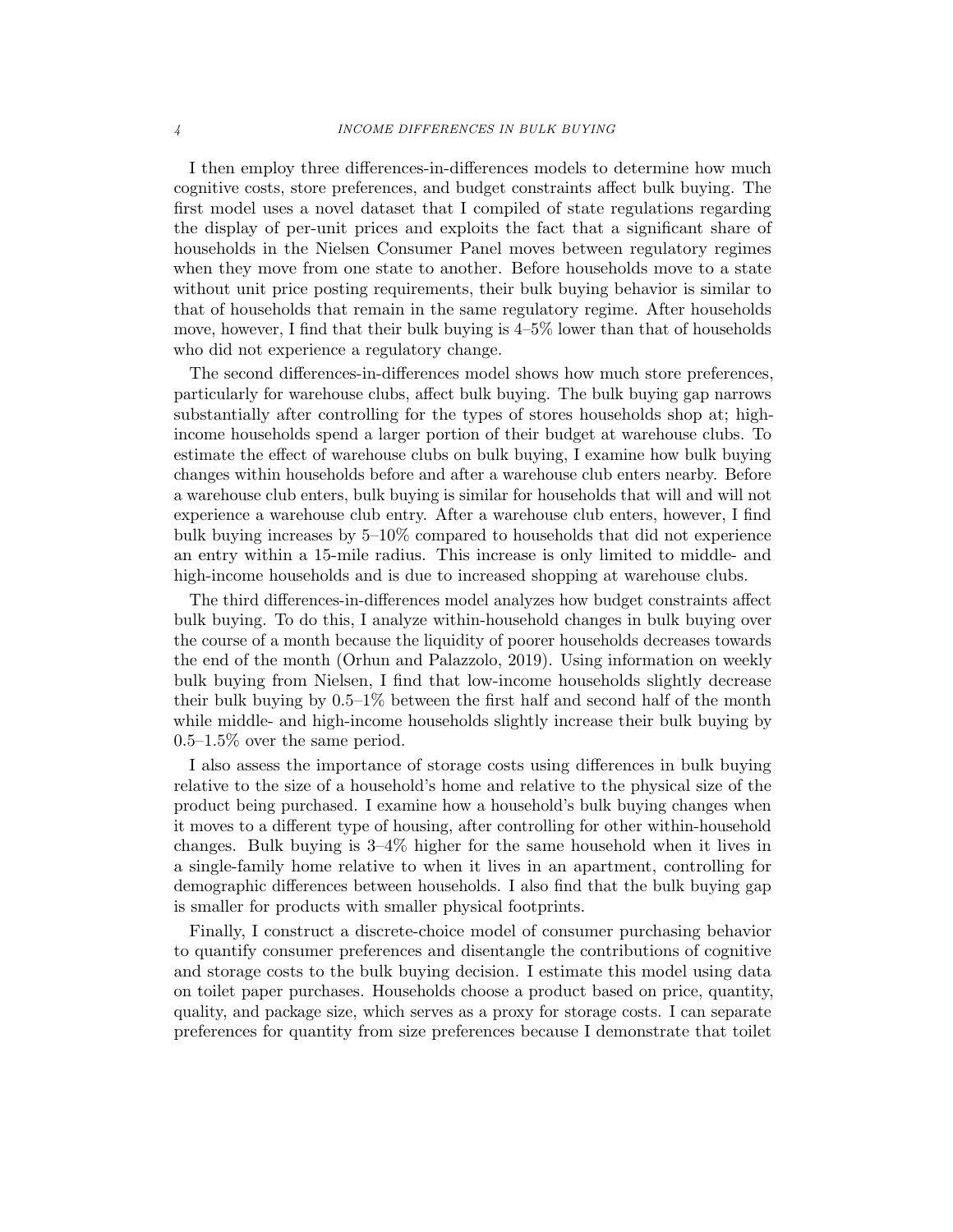paper comes in varying "concentrations." I allow state-level unit pricing mandates to affect a household's unit price sensitivity. From this demand model, I simulate household responses to two counterfactuals: 1) universally posting unit prices and 2) reducing storage costs.

My model predicts that requiring stores to post unit prices would reduce the bulk buying gap in package size purchased between high- and low-income households by 26%. Reducing storage costs would close the remainder of the gap and low-income households would actually buy more in bulk than high-income households. As a result of these policies, households would buy larger quantities of toilet paper and pay lower unit prices. Universally displaying unit prices would encourage households to better utilize quantity discounts by reducing cognitive costs, increasing bulk buying, and helping consumers save money.

The rest of the paper is structured as follows. Section II describes the data. Section III documents new facts of quantity discounting. Section IV presents evidence of contributing factors to the bulk-buying gap. Section V introduces the model. Section VI presents estimation and counterfactual results. Section VII concludes.

## II. Data

In this section, I describe the datasets used for my analysis and give a brief overview of their respective features.<sup>2</sup> Nielsen's Consumer Panel data provide information on households' shopping and purchasing decisions. Nielsen's Retail Scanner data provide information on weekly product assortments and prices. A new regulatory dataset I construct contains information on state-level regulations regarding the display of per-unit pricing. Finally, warehouse club data provide information on the location and entry dates of warehouse clubs across the United States. By combining these data, I have a comprehensive view into a household's possible product choices, available price information, retail environment, and their resulting purchase decision.

## A. Nielsen Consumer Panel Data

I use the Nielsen Consumer Panel dataset from 2004–2017. This dataset is a panel of about 178,000 unique households. I observe about 40,000 households each year from 2004–2006 and about 60,000 households each year from 2007–2017. Households scan all items that they purchase and then input information about quantities, prices, date of purchase, and store. Nielsen retains about 80% of its panel from year to year with the mean and median tenure of a household being four and three years, respectively.

<sup>2</sup>Researcher's own analyses derived based in part on data from The Nielsen Company (US), LLC and marketing databases provided through the Nielsen Datasets at the Kilts Center for Marketing Data Center at The University of Chicago Booth School of Business.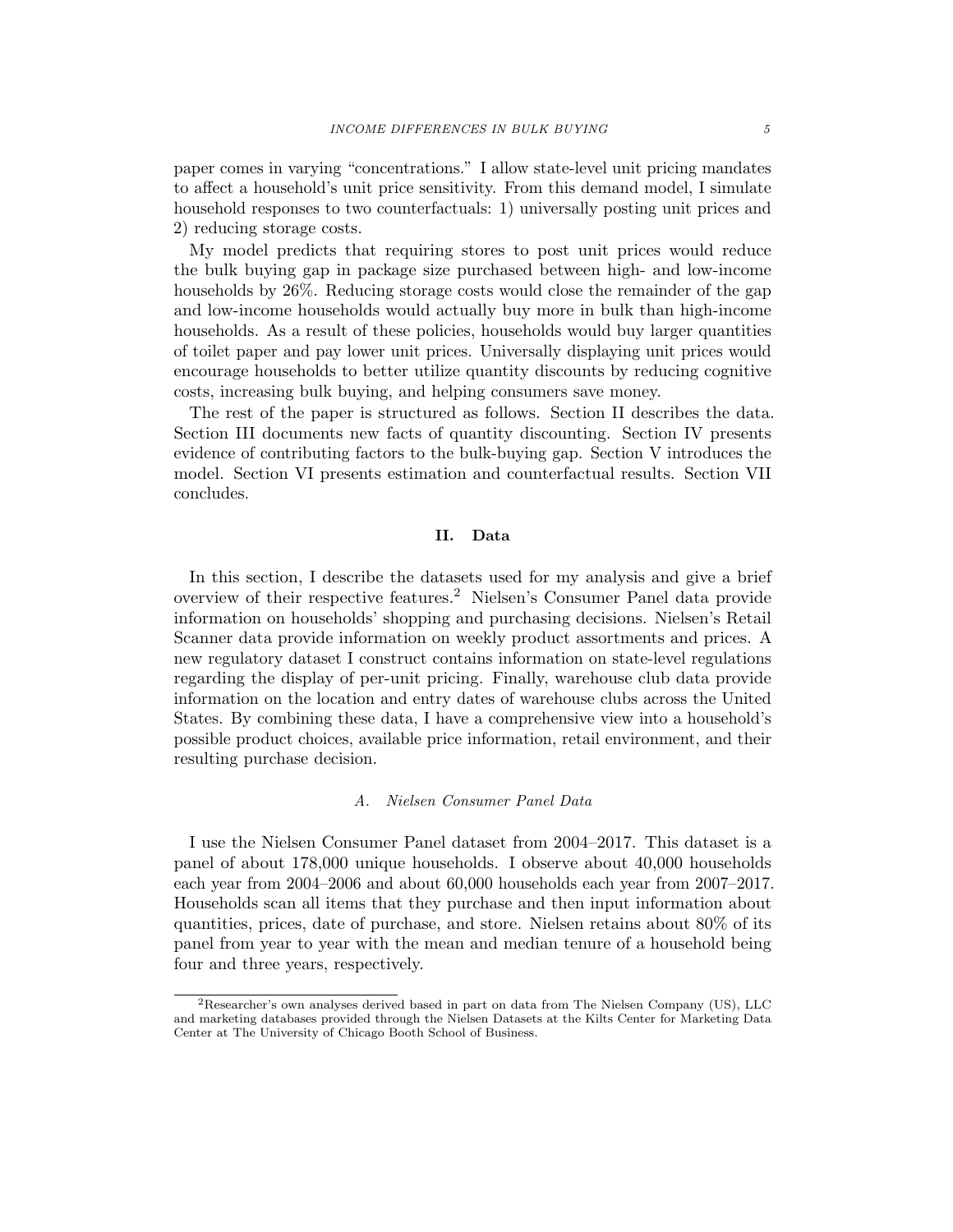I consider food, drink, and non-food grocery (e.g., paper towels, toilet paper, detergent) purchases made at grocery stores, discount stores, dollar stores, warehouse clubs, and drug stores. These outlets account for over 90% of household expenditures in these categories. I exclude alcohol, tobacco, health, and general merchandise products from my analysis since these products (e.g., cigarettes, painkillers) may have different consumption patterns than grocery products or are not suited for bulk purchases (e.g., printers, cookware, linens). I also exclude households with a student or military head of household as well as those with an annual income of less than \$5,000 and those living in mobile homes. Only about 7% of households are excluded and I use the remaining 166,000 households for my analysis. See Appendix A.A1 for further details of sample construction.

Nielsen computes projection weights to ensure their sample is nationally representative. Weights are calculated to match population moments based on household size, income, age, race, ethnicity, education, occupation, and presence of children. All analyses use these projection weights unless otherwise stated. Nielsen groups household income into 16 different income bins. Due to the large number of bins, in tables and parts of the text, I will report differences by income quartiles. However, where possible (especially in graphs), I will report estimates for each income bin. Table 1 presents descriptive statistics for households in the sample.

| Variable                  | Mean  | SD.   |         | 25th Pctile 75th Pctile |
|---------------------------|-------|-------|---------|-------------------------|
| Household income (\$000s) | 57.13 | 31.17 | 27.5    | 85                      |
| Household size            | 2.56  | 1.45  |         | 3                       |
| Age                       | 52.59 | 14.39 | 41.5    | 63                      |
| College educated          | 0.39  | 0.49  |         |                         |
| Child present             | 0.33  | 0.47  |         |                         |
| Married                   | 0.50  | 0.50  |         |                         |
| N (Household-Years)       |       |       | 734,724 |                         |
| N (Households)            |       |       | 166,163 |                         |

Table 1—: Nielsen Consumer Panel Summary Statistics

Note: Household income is grouped into bins. Midpoints of each bin are used in order to calculated sample moments. Data are weighted for national representativeness. Source: Nielsen Consumer Panel (2004–2017)

#### B. Nielsen Scanner Data

The Nielsen Scanner data contain average weekly prices and volume sold of individual products at about 35,000 stores from about 90 retail chains between 2006–2016. Average prices are weighted by the volume sold. Only products with positive sales in a given week are recorded. I match the Retail Scanner data with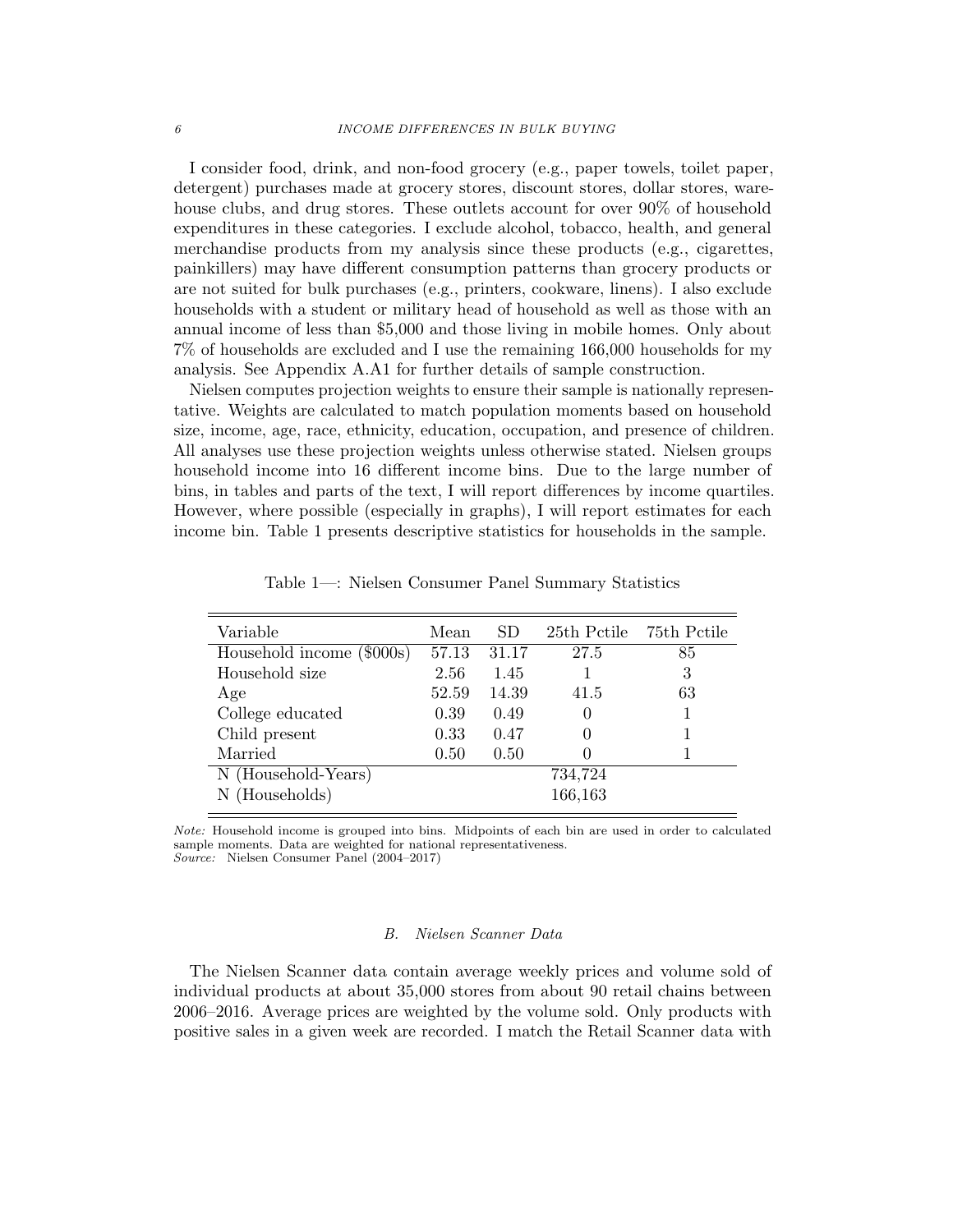the Consumer Panel data based on store identification numbers and purchase dates. By matching the two datasets, I recover the set of products available to a household and the product it chose to purchase.

## C. Unit Pricing Regulations

I compile a novel dataset on state-level regulations regarding the display of unit prices. The data are based on annual regulatory updates aggregated in Handbook 130 published by the National Institute of Standards and Technology (NIST, 2019). I cross-check this information with state regulatory codes and state officials to ensure accuracy. This data include information on which states have regulations, when they were adopted, and how stringent these regulations are. More details are discussed in Section IV.A.

## D. Warehouse Club Data

I also use data on all warehouse clubs in the United States between 2004– 2015 gathered by Coibion, Gorodnichenko and Koustas (2017). This data record information on the opening dates, locations, and identity of all warehouse clubs in the United States. It was gathered by combining information available on company websites, annual reports, and by contacting firms.

## III. Stylized Facts

In this section, I document two new facts about quantity discounts. First, I show that quantity discounts apply to 91% of grocery categories. Second, I document that households making over \$100,000 are 26% more likely to buy non-food items in bulk than households making \$5,000–\$8,000 annually, compared to only 3% for food items. Combining these findings, I estimate that low-income households could reduce their grocery expenditures by 5%, saving an aggregate of \$5.4 billion annually, simply by buying in bulk at the same rate as high-income households.

## A. Quantity Discount Prevalence

Quantity discounts are a specific form of non-linear pricing in which unit prices decrease as package size increases. To establish the prevalence and magnitude of quantity discounts, I use Nielsen's Retail Scanner data from 2016. I estimate quantity discounts using the following regression for each of the 693 product categories:<sup>3</sup>

(1) 
$$
\ln(P)_{ibm} = \alpha + \beta \ln(Size)_{ibm} + \lambda_{bm} + \epsilon_{ibm},
$$

where  $P_{ibm}$  is the unit price (package price divided by package size) of product i from brand b purchased in market m (defined as a store-week).  $Size_{ibm}$  is the

<sup>3</sup>48 categories could not be estimated typically because the data did not have sufficient variation. These were generally uncommon categories like mushroom sauce, canned grapes, and canned chow mein.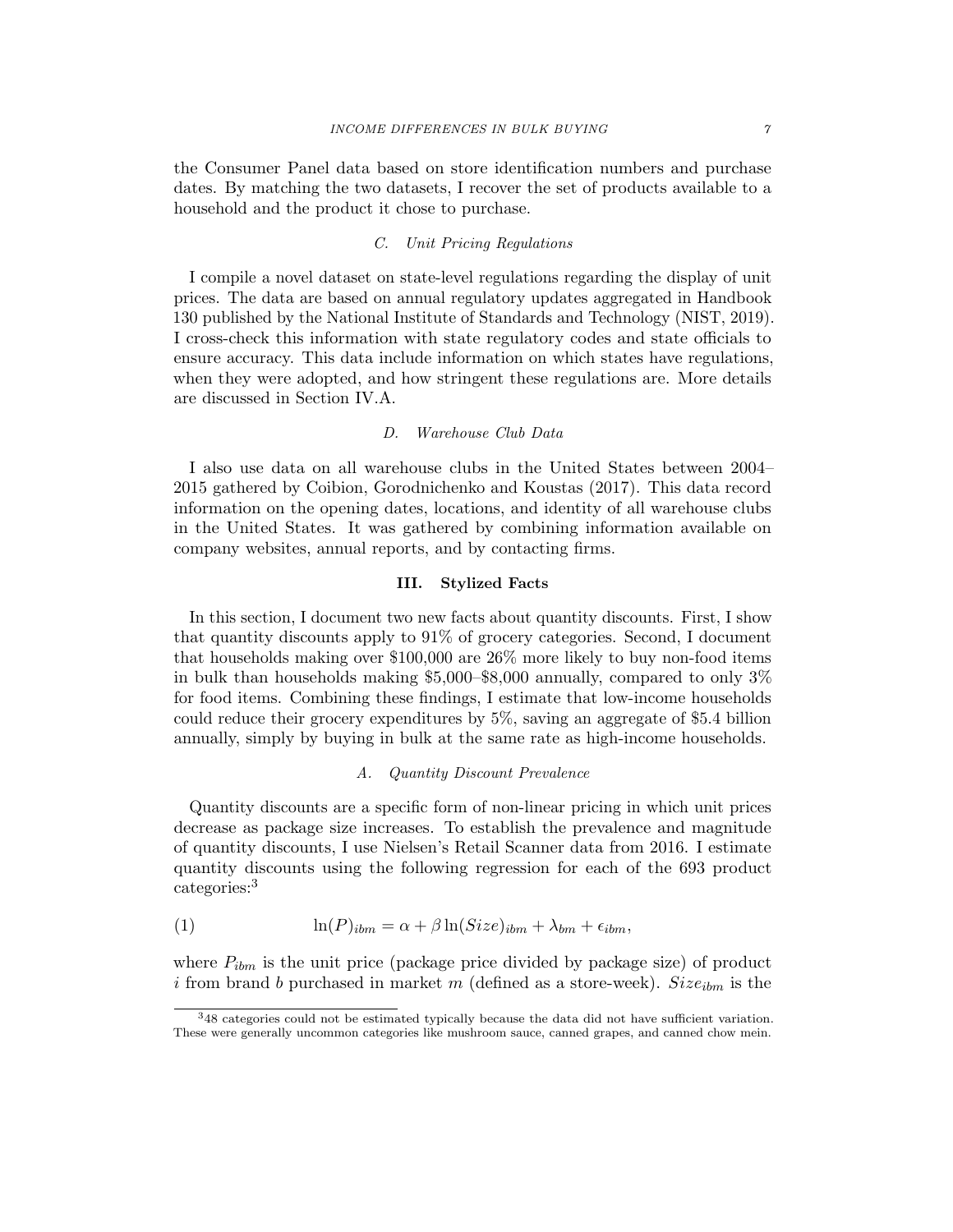item's package size, which is the number of units included in a UPC (e.g., quart, square feet, count, pound).  $\lambda_{bm}$  is a brand-store-week fixed effect. Variation in unit prices across package sizes within the same brand-store-week identify  $\beta$ <sup>4</sup>. If retailers offer quantity discounts, then  $\beta$  will be negative.

Figure 1 plots the distribution of  $\beta$  across product categories (statistically insignificant betas are zero). 91% of all product categories have a statistically significant and negative  $\beta$  and non-food items generally have larger discounts than food items.<sup>5</sup> The median  $\beta$  is -0.51 for non-food products, which means that a 10% increase in package size is associated with a 5.1% decrease in unit price. This discount is larger than the median  $\beta$  for food items (-0.43).<sup>6</sup> The size and near-universality of quantity discounts suggest they offer substantial savings to households without sacrificing consumption.<sup>7</sup>

## B. Bulk Purchasing

Given how common and how large quantity discounts are, households can use quantity discounts to save money on a wide range of items. However, since food products deteriorate while non-food products do not, bulk buying will likely differ between food and non-food items. Because of these differences, I analyze food and non-food products separately. Following the literature, I classify a product as "bulk" if it is in the top two quintiles of the size distribution for that product category (Griffith et al., 2009).<sup>8</sup> Then, for each household, I compute the expenditure share of bulk purchases of food and non-food items. I then regress this "bulk share" on household income and other household characteristics that could affect consumption patterns and may be correlated with income, and plot the income coefficients. The equation below is estimated on food and non-food purchases separately:

(2) 
$$
BulkShare_{imt} = \alpha + \sum_{q} \beta^{q} Income_{imt} + \gamma X_{imt} + \lambda_{m} + \lambda_{t} + \epsilon_{imt},
$$

where  $BulkShare_{imt}$  is household i's share of bulk purchases in market m in year t (a market is a county). Income<sub>imt</sub> consists of dummies for each income bin q.

<sup>&</sup>lt;sup>4</sup>Some readers may be concerned that the positive sales threshold limits the number of weeks products are observed. I find that a large majority of products (at the UPC level) are observed for over half of the year. The unobserved weeks can be attributed to a variety of reasons including zero sales, discontinued products, or missing reports from retailers. Observing products for most weeks of the year limits the possibility that quantity discounts are estimated on a limited subset of weeks.

<sup>&</sup>lt;sup>5</sup>Some products do have a significantly positive coefficient, indicating that unit prices increase with package size. These quantity "surcharges" are less common, but have been highlighted before (Sprott, Manning and Miyazaki, 2003).

 $6$ These findings are robust to outliers. Winsorizing unit prices at the 98th and 90th percentile produces almost identical estimates.

<sup>7</sup>For a comparison of quantity discounts with coupons, see Appendix A.A2.

<sup>8</sup>This definition avoids the risk of too narrowly defining bulk and only capturing purchases that occur solely at warehouse clubs. This broader definition helps capture large sizes that are available at grocery stores and mass merchandisers.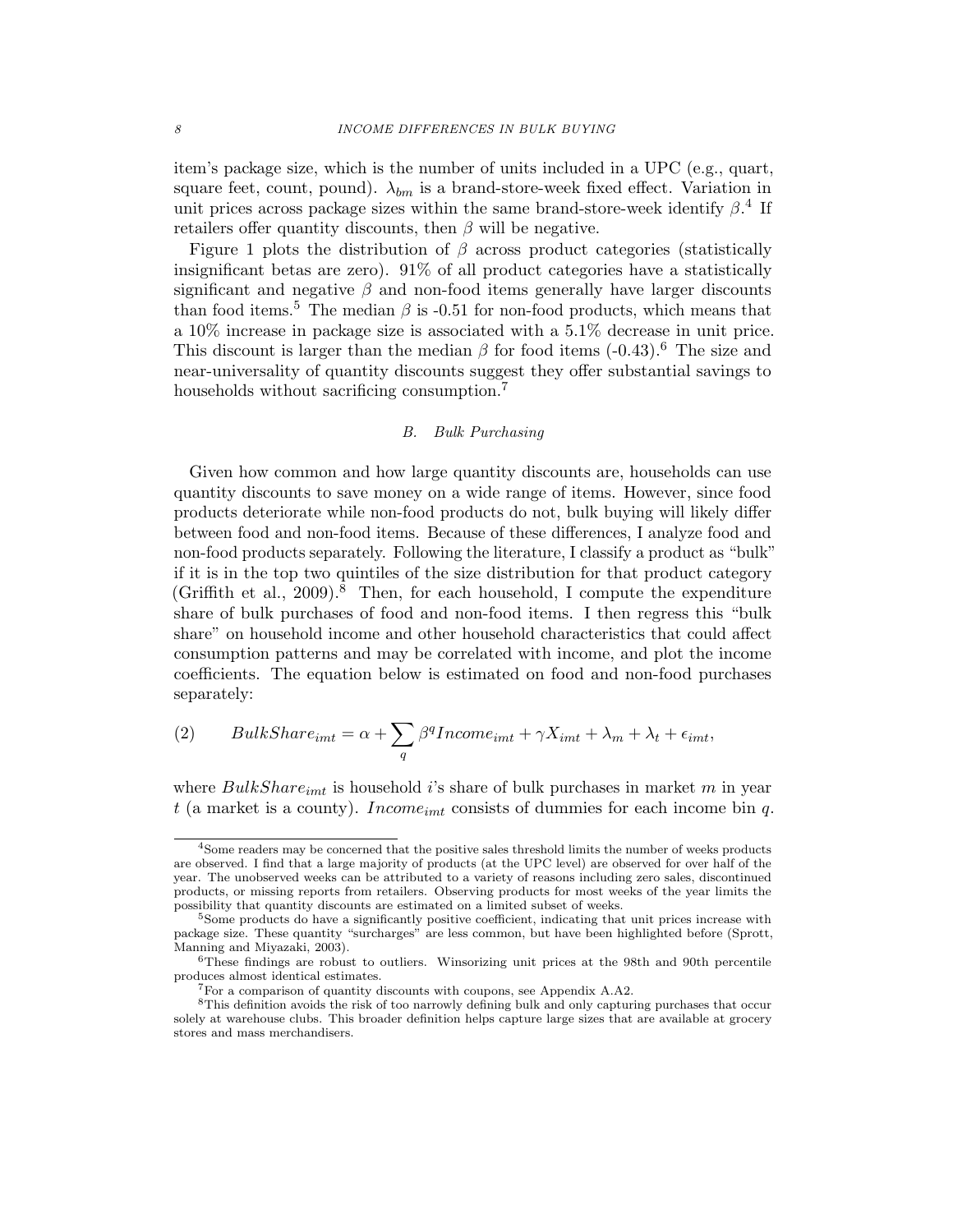

Figure 1. : Distribution of Bulk Discounts by Product Type

Note: Figure plots the distribution of coefficients from a regression of log unit price on log package size (Equation (1)) for individual product categories. Regression controls for store-brand-week fixed effects. Histogram plots 645 product categories. Source: Nielsen Retail Scanner (2016)

 $X_{imt}$  consists of household characteristics (age, household composition, marital status, education, housing type, tract-level vehicle access).<sup>9</sup> Year and market fixed effects are captured by  $\lambda_t$  and  $\lambda_m$ .

Figure 2 illustrates that bulk purchases compose a 10 percentage point larger share of non-food expenditures for households making over \$100,000 compared to those making \$5,000–\$8,000. As income increases, bulk purchases make up an increasing share of expenditures. For food items, there is a more muted increase of one percentage point across income groups.

The 10 percentage point gap is quite large. For the average household making between \$5,000–\$8,000, 39.6% of their non-food grocery spending is on bulk packages. Hence, households making over \$100,000 are 26% more likely to buy in bulk relative to the lowest-income group.

These patterns are consistent with high-income households buying in bulk, obtaining low unit prices, and consuming out of storage. Given the existence of quantity discounts, larger packages generally correspond to lower unit prices. The fact that low-income households are less likely to buy these storable items in bulk

<sup>9</sup>These characteristics are used consistently throughout the paper. See Appendix A.A1 for details of demographic variables and how they are collected.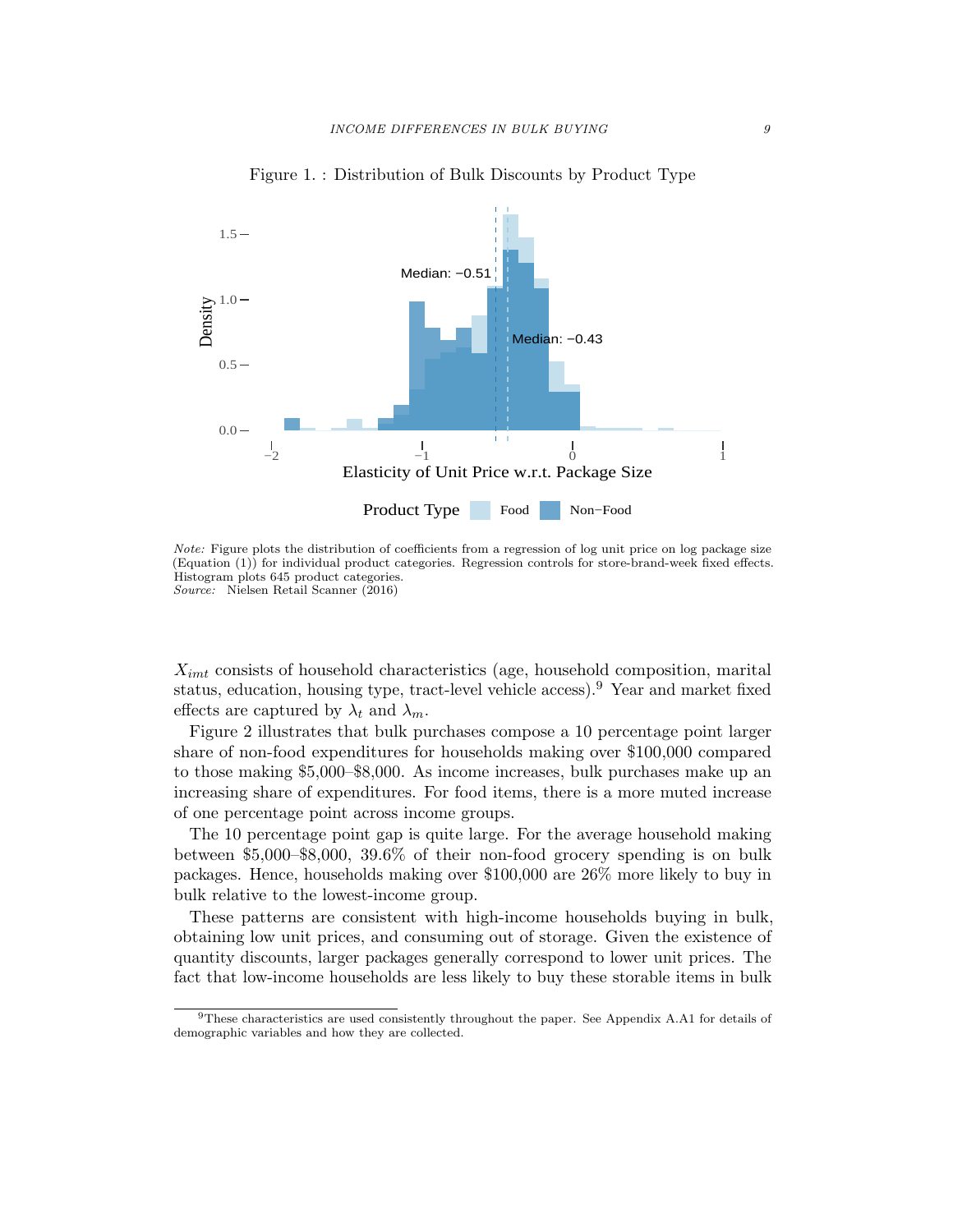

Figure 2. : Bulk Purchasing by Household Income and Product Type

Note: Figure plots the income bin coefficients from Equation (2), which regresses the share of annual purchases that were bulk packages on household characteristics as well as market and year fixed effects. Nielsen projection weights are used to ensure national representativeness. Households making \$5–\$8k are the reference group. Coefficient values are reported in Appendix Tables A7 and A8. 95% confidence intervals are shown. Source: Nielsen Consumer Panel (2004–2017)

suggests that some obstacles may prevent them from buying and storing large packages.<sup>10</sup>

Because the bulk buying gap is largest for non-food products, the rest of this paper focuses on non-food products. These products are ideal for analyzing bulk purchasing because they isolate the key features that make bulk buying and quantity discounts attractive for households. Primarily, households can store items for future consumption. Additionally, these products generally do not have substitutes and they cannot be produced at home (e.g., toilet paper, diapers). My findings carry over to food products, but one must be careful to account for perishability, which counteracts product storability. Additionally, many food products have close substitutes (e.g., soda, juice, water) and home production (e.g., cooking meals) can substitute for many products (Aguiar and Hurst, 2005, 2007).

 $10$ This relationship persists across most categories. Appendix A.A3 shows the same pattern for a few popular categories and Figure 8 illustrates the difference for all non-food categories.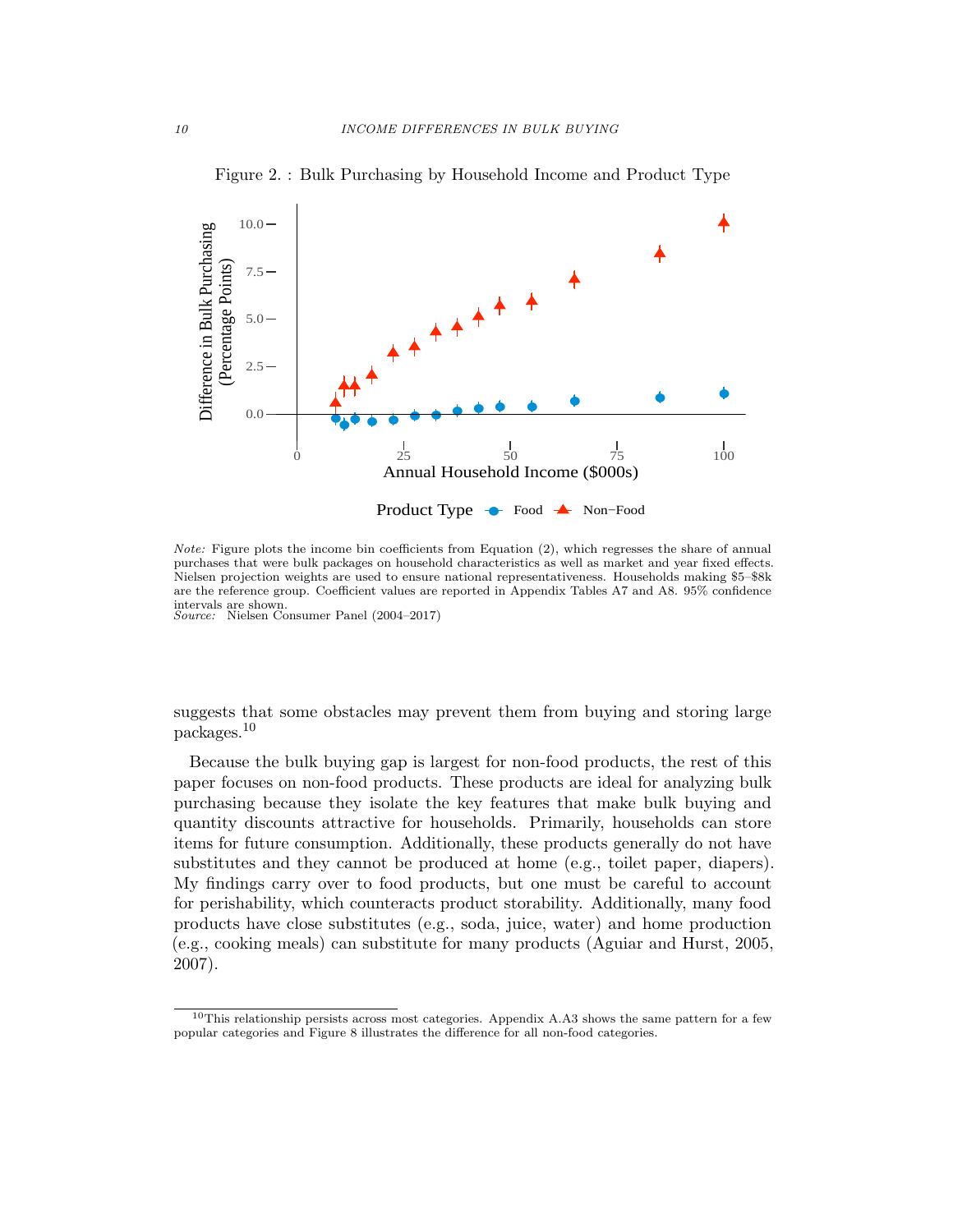## C. Savings from Bulk Buying

In this subsection, I calculate the savings that low-income households could achieve from buying in bulk like high-income households. For each product category, I compute the average difference in package sizes purchased by estimating the following regression:

(3) 
$$
\ln(AvgSize)_{imt} = \alpha + \sum_{q} \beta^q Income_{imt} + \gamma X_{imt} + \lambda_m + \lambda_t + \epsilon_{imt},
$$

where  $AvgSize_{imt}$  is the quantity-weighted average package size purchased by household i in market m in year t, where a market is a DMA.<sup>11</sup> Income<sub>imt</sub> is an indicator for a household's income quartile.  $X$  controls for household characteristics. Market and year fixed effects are included through  $\lambda_m$  and  $\lambda_t$ .

In this regression,  $\beta^q$  gives the average log-difference between the package size purchased by a household in income quartile  $q$  and the lowest-income quartile (households making less than  $$25,000$ ).<sup>12</sup> To compute savings, I multiply this average difference in package size purchased by the category-specific quantity discount estimated in Section III.A. For example, high-income households buy 30% larger packages of toilet paper which has a quantity discount of 0.216. Therefore, low-income households could save  $0.3 \times 0.216 = 0.0648$  or 6.5% from buying big packages like high-income households do. Aggregating across all categories where high-income households buy larger packages gives an estimated savings of 5\%, or \$215, per year.  $^{13,14}$ 

Saving 5% on these common household purchases is substantial for low-income households. For the bottom quintile of the income distribution, these items account for 30% of their discretionary spending compared to 19% for the top quintile of the distribution.<sup>15</sup> If the 24.4 million households making under  $$25,000$  were to obtain these savings, that would be an overall savings of \$5.4 billion annually, assuming no supply-side response.<sup>16</sup> For context, this is equal to  $8\%$  of the \$68 billion federal Supplemental Nutrition Assistance Program budget in 2017 (USDA,

<sup>11</sup>Average package size is weighted by quantity to account for the fact that an unweighted average would favor small packages.

 $12$ I use quartiles to reduce the number of income bins from 15 to 4, but results hold at more granular levels. Disaggregated results are available upon request.

<sup>&</sup>lt;sup>13</sup>This averages only across categories where high-income households buy larger packages. There are some categories, such as septic tank cleaners, in which high-income households buy in smaller packages. Imposing that low-income households buy the same average size across all categories reduces projected savings to 2.3%.

 $14$ The first-best calculations of savings would identify the product with the lowest unit price given a household's brand and store choice and compute savings based on that product. This estimate will likely be substantially higher than what I computed, so I view the estimated 5% savings as a conservative estimate of potential savings. See Appendix A.A4 for calculations of savings on popular product categories.

<sup>&</sup>lt;sup>15</sup>Discretionary spending is defined as total expenditures minus expenditures on shelter, utilities, transportation, healthcare, cash contributions, personal insurance, and pensions. Calculation is based on expenditure data on food at home and housekeeping supplies from Table 1 of the 2017 Consumer Expenditure Survey available at https://www.bls.gov/opub/reports/consumer-expenditures/2017/home.htm

 $^{16}\rm{Household}$  count comes from Table B19001 of the 2017 1-year American Community Survey.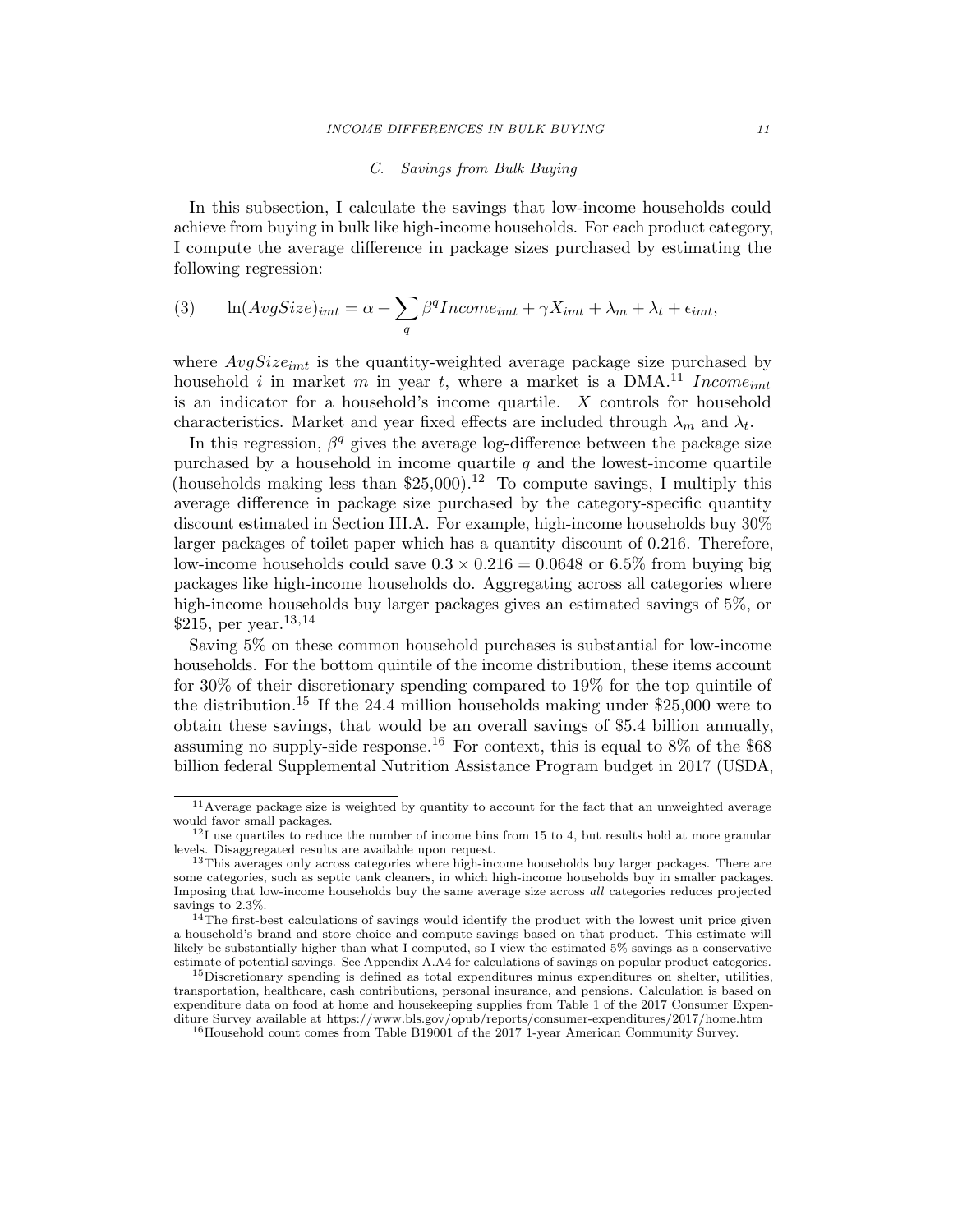2019). These potential savings do not require low-income households to buy more over the course of the year because buying in bulk does not necessarily change how much households *consume*. It just changes how much they *buy* at one time.

#### IV. Factors Affecting Bulk Buying

In this section, I show that *cognitive costs, store preferences, budget constraints,* and storage costs affect the bulk buying decision. To do this, I use plausibly exogenous variation and natural experiments to estimate the causal impact of unit pricing regulation and warehouse club entry on bulk purchasing. Since the biggest differences in bulk buying are for non-food grocery items, all analysis is restricted to non-food products.

## A. Cognitive Costs

Cognitive costs are the first possible contributor to the bulk buying decision. Consumers may not be aware of the quantity discount (or how valuable it is) because they do not compute unit prices when making purchases. To test this hypothesis, I utilize a novel hand-collected dataset of state-level unit-price regulations requiring retailers to display per-unit prices. Displaying per-unit prices reduces cognitive costs and households can more easily compare products and pick the one with the best value.

Unit price labeling dates back to the late 1960s and early 1970s. During this period, a large consumer protection movement pushed for unit prices to be posted so consumers could compare different brands and sizes of products (Miyazaki, Sprott and Manning, 2000). As a result, some states passed laws requiring retailers to display unit prices. These laws varied widely with some giving retailers discretion over how to display unit prices and other states specifying formatting requirements, such as minimum font sizes and background colors to aid readability and clarity (Rose, 2000).

Using annual regulatory updates published by the National Institute of Standards and Technology (NIST), I compile state-level regulations on unit pricing (NIST, 2019). For states with regulations, I cross-check NIST's designation with state regulatory codes and consult with state officials to ensure accuracy. Figure 3 shows that, as of 2017, 16 states have regulations on the display of unit prices and 34 have no regulations.<sup>17</sup>

If these regulations affect household decisions, then bulk buying should differ between states with and without these regulations. I first document how aggregate patterns in bulk buying differ between states with different regulations and then I will provide causal evidence for the impact of these regulations. I estimate the following regression:

(4) 
$$
BulkShare_{it} = \alpha + \beta_1 Reg_{it} + \gamma X_{it} + \lambda_t + \epsilon_{it},
$$

 $^{17}{\rm Summary}$  statistics of these groups are reported in Appendix Table A11.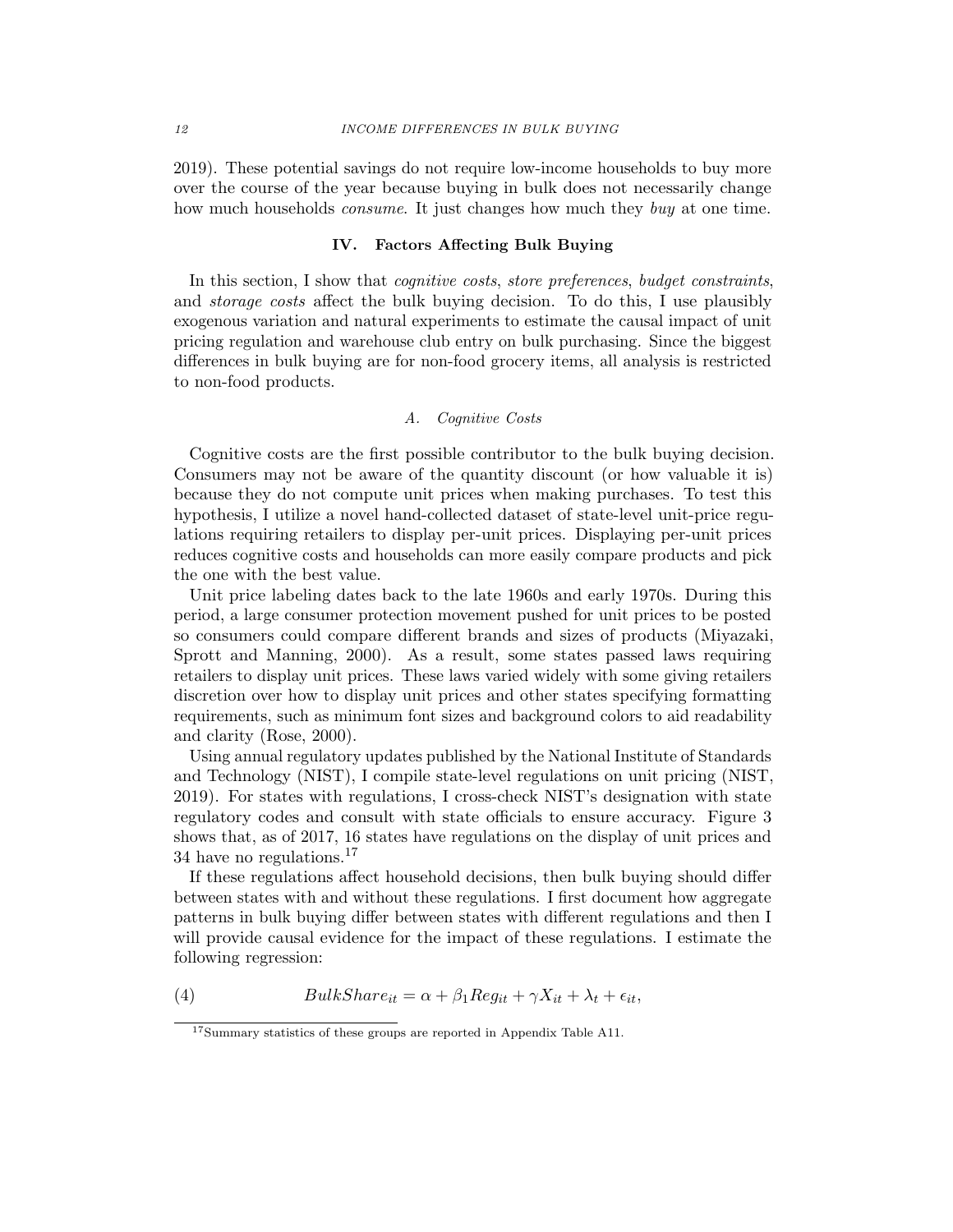



Note: Figure plots whether or not a state has regulations in place governing the display of unit prices as of August 1, 2017. "No Reg" denotes that no regulations are in effect. "Vol. Disp" denotes states where regulations apply if retailers choose to display unit prices. "Mand. Disp" denotes states where all retailers must display unit prices. "Mand. Disp, Strict" denotes states where strict display formatting requirements are in effect. Source: NIST Handbook 130

where  $BulkShare_{it}$  is the annual share of expenditures that were bulk purchases for household i in year t. Reg<sub>it</sub> is an indicator for whether or not unit-price regulations are in effect.  $X_{it}$  controls for household characteristics. I control for year fixed effects through  $\lambda_t$ . Standard errors are clustered by state because these regulations are at the state level.

Since 2004, no state has modified its regulations on unit prices, so the coefficient on unit pricing regulation is identified from cross-sectional variation between states that have regulations and those that do not.<sup>18,19</sup> Columns (1) and (2) of Table 2 reveal that bulk purchasing is 3.6 percentage points higher in states with unit price regulations compared to states without unit price regulation, even after controlling for household characteristics and year fixed effects.

I then analyze these unit pricing regulations at a higher level of detail. State regulations vary across two dimensions: Posting and Formatting. Table 3 shows the breakdown of states along these dimensions. First, states can opt to have unit

<sup>18</sup>Because there is no time variation in regulations, I cannot include state fixed effects in the estimation. <sup>19</sup>In 2013, the District of Columbia passed a law requiring retailers to display unit prices, but no

households in my sample live in DC.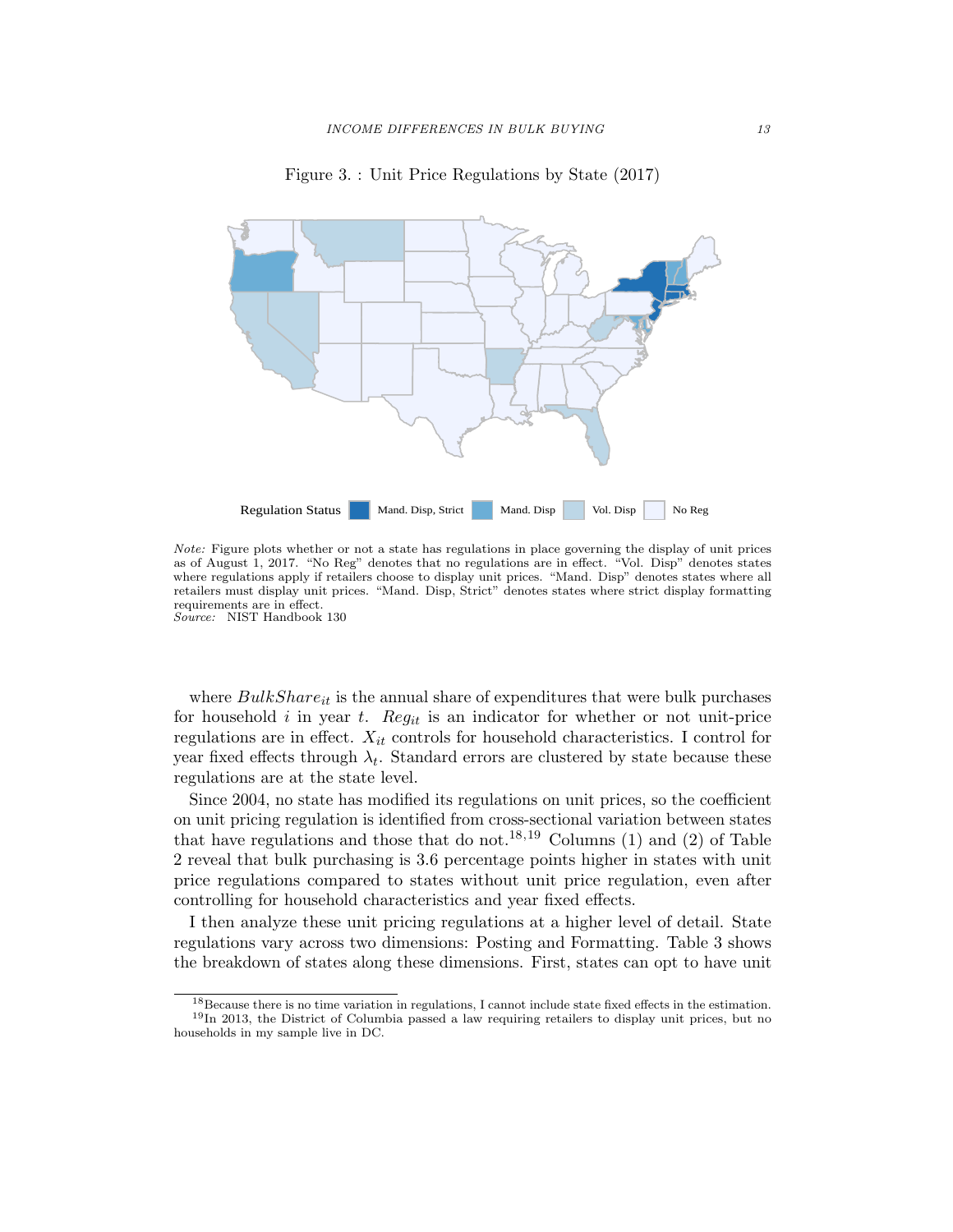|                         | $\left( 1\right)$ | $\left( 2\right)$ | $\left( 3\right)$ | (4)        |
|-------------------------|-------------------|-------------------|-------------------|------------|
| Regulation              | $0.035**$         | $0.036**$         |                   |            |
|                         | (0.017)           | (0.016)           |                   |            |
| Vol. Disp               |                   |                   | $0.050*$          | 0.011      |
|                         |                   |                   | (0.027)           | (0.010)    |
| Mand. Disp              |                   |                   | $0.038***$        | $0.038***$ |
|                         |                   |                   | (0.009)           | (0.009)    |
| Mand. Disp, Strict      |                   |                   | $0.028***$        | $0.028***$ |
|                         |                   |                   | (0.006)           | (0.006)    |
| Avg Bulk                | 0.5               | 0.5               | 0.5               | 0.49       |
| Demographics            | N                 | Y                 | Y                 | Y          |
| Omit California         | N                 | N                 | N                 | Y          |
| Observations            | 732,512           | 732,512           | 732,512           | 668,791    |
| Adjusted $\mathbb{R}^2$ | 0.006             | 0.057             | 0.045             | 0.037      |

Table 2—: Unit Price Regulations and Bulk Buying

Note: Table shows the results of estimating Equation 4. The dependent variable is the annual share of bulk purchases made by households and the independent variables are either a binary indicator of the presence or absence of regulation (Columns (1) and (2)) or an ordered measure of regulatory stringency (Columns (3) and (4)). Column (4) omits California because it is the only state that has voluntary unit price, but strict requirements on how unit prices are displayed. Standard errors are clustered by state.<br>\*p<0.1; \*\*p<0.05; \*\*\*p<0.01.

Source: Nielsen Consumer Panel (2004–2017)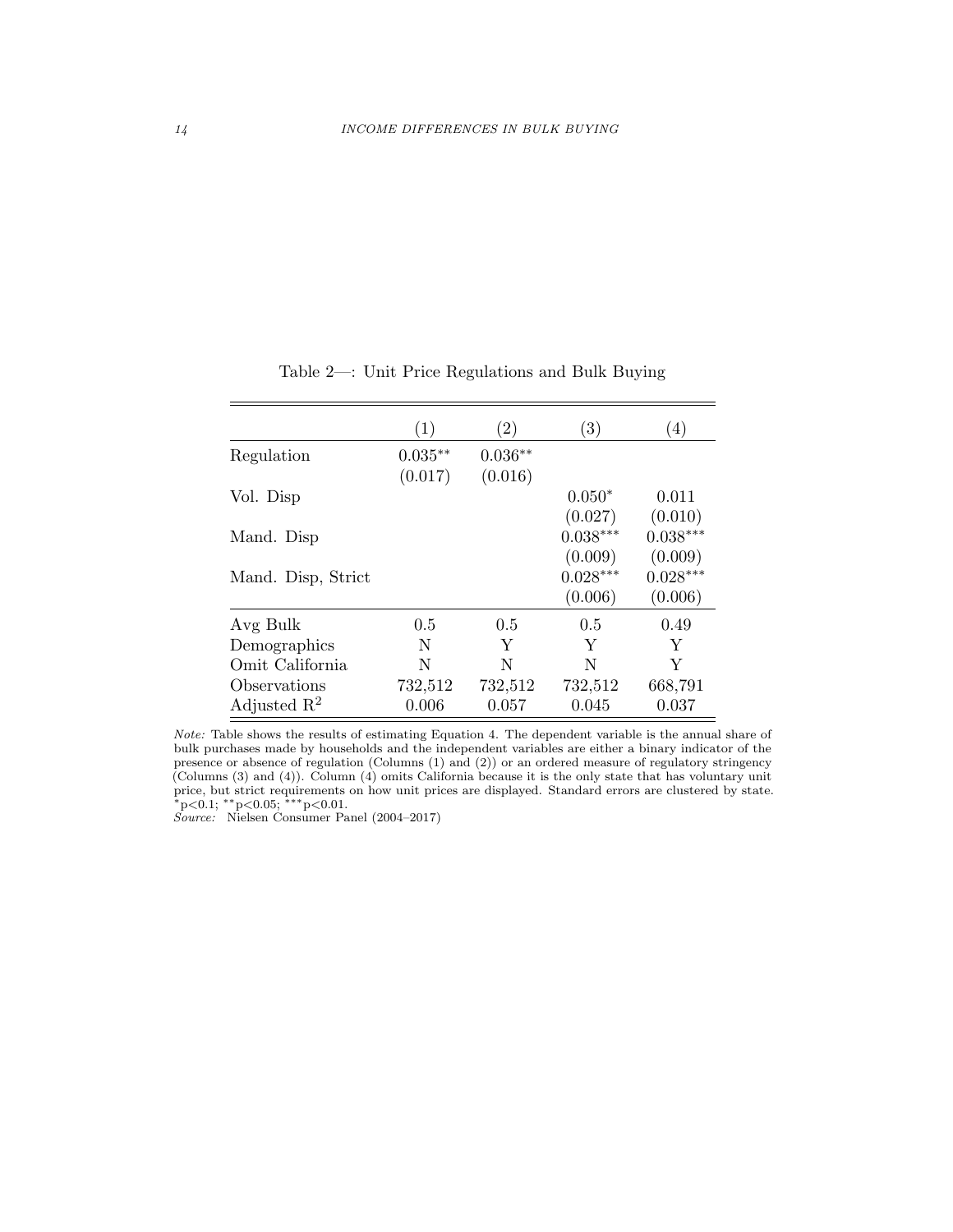price posting be voluntary (seven states) or mandatory (nine states). Second, states can specify how unit prices are formatted when they are displayed.<sup>20</sup> Formatting regulations specify features including minimum font sizes, background colors, and label positioning. With the exception of California, only states that mandate unit price posting have formatting requirements. Excluding California, regulations are naturally ordered: no regulation, voluntary posting, mandatory posting (no formatting requirements), and mandatory posting (with formatting requirements).

|           | No Formatting Rules |               | <b>Strict Formatting Rules</b> |              |
|-----------|---------------------|---------------|--------------------------------|--------------|
| Voluntary | Arkansas            | Montana       | California                     |              |
| Posting   | Florida             | Nevada        |                                |              |
|           | Hawai'i             | West Virginia |                                |              |
| Mandatory | Maryland            | Vermont       | Connecticut                    | New York     |
| Posting   | New Hampshire       |               | Massachusetts                  | Rhode Island |
|           | Oregon              |               | New Jersey                     |              |

Table 3—: Unit Price Regulations by State

Note: Table reports whether unit price posting is mandatory or voluntary for retailers and whether or not there are strict formatting requirements on how unit prices should be displayed (minimum font size, color, etc.).

Columns (3) and (4) continue the earlier analysis, but leverage the stringency of the regulations. Column (3) shows that mandatory posting is associated with significantly higher bulk buying, but states with voluntary requirements may have higher rates of bulk buying. However, as Table 3 shows, California is an outlier in this regulatory environment because is the only state with the unique combination of voluntary posting and strict formatting requirements. Because of this, I exclude California and re-estimate the regression. Column (4) reveals that California is the primary driver of this effect and states with voluntary posting do not have significantly higher bulk purchasing. On the other hand, mandatory unit price posting is associated with a 2.8–3.8 percentage point increase in bulk buying. The point estimates for bulk buying in states with strict formatting requirements are lower than those in states without formatting requirements, but these estimates are not significantly different from each other. This pattern supports the intuition that standardized unit price presentation reduces cognitive costs, increases the salience of unit prices, and facilitates comparisons for consumers.

This estimation provides strong evidence of a relationship between unit pricing regulations and bulk purchasing. However, there is a risk of selection bias since these regulations were primarily adopted in the Northeast and West Coast regions of the United States. To provide causal evidence, I examine about 13,000 households that move once during their tenure in the data. About  $11\%$  of these

 $^{20}$ All states with these regulations standardize how unit prices are to be calculated, which is what makes the voluntary states different from states without regulations.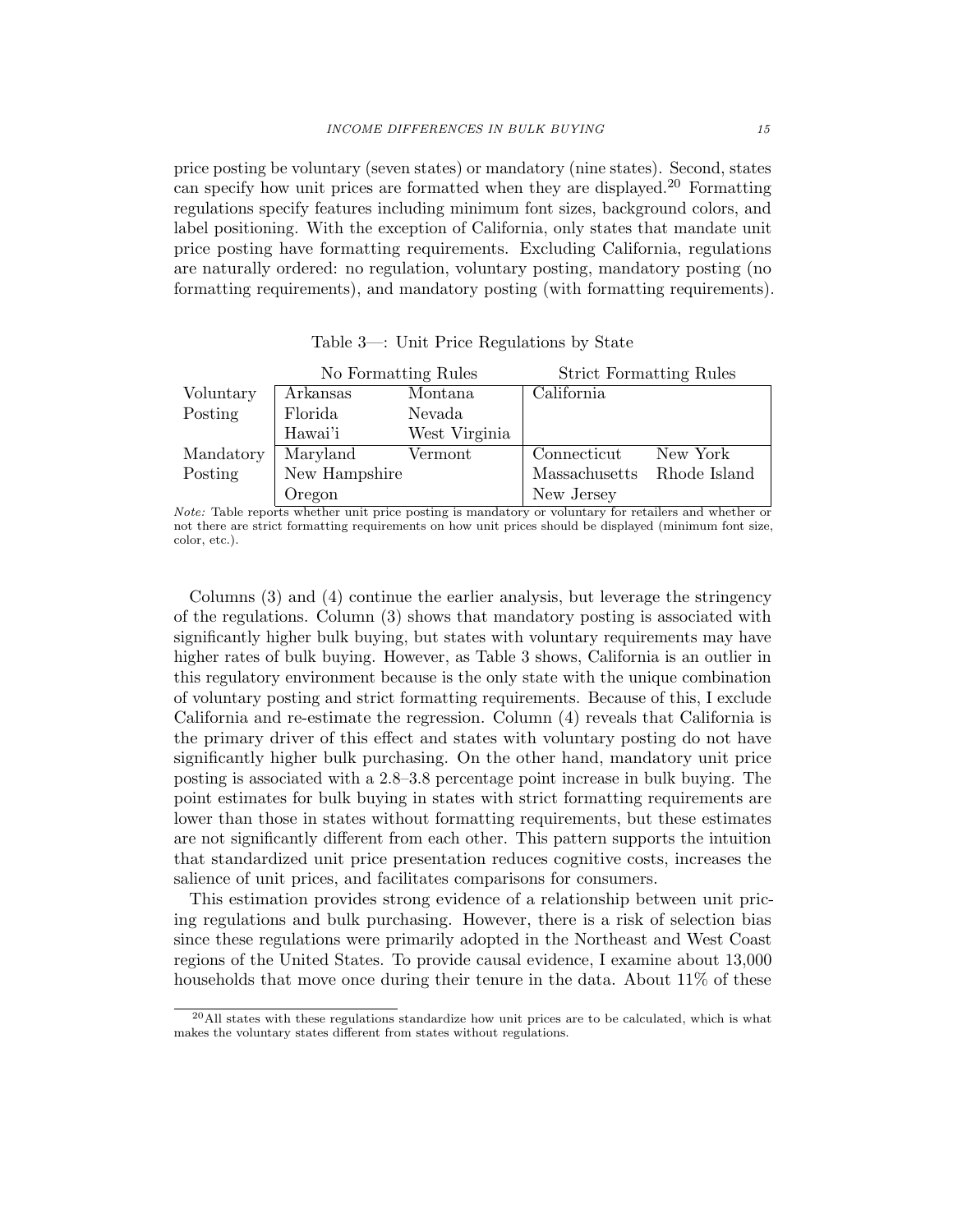households move between regulatory regimes while the remainder are either local moves or moves that maintain their current regulatory regime. To estimate the effect of unit-price regulations on these movers, I use a differences-in-differences specification:

(5) 
$$
BulkShare_{it} = \alpha + \beta_1 Reg_{it} + \gamma X_{it} + \lambda_i + \lambda_t + \epsilon_{it},
$$

where the variables are the same as in Equation (4), but I control for household fixed effects and standard errors are clustered at the household level.<sup>21</sup> With this specification,  $\beta_1$  is identified by changes in bulk purchases for households that move from a state with unit-price regulations to a state without unit-price regulations (or vice versa).<sup>22</sup> Since the "direction" of a household's move may matter (i.e., whether they start in a state without regulations and move to a state with regulations or vice versa), in subsequent specifications, I will account for the direction of the move.<sup>23</sup>

This specification relies on the assumption that households would have continued buying in bulk like other households that moved, but did not change their regulatory regime. To provide evidence supporting this "common trends" assumption, I plot an event study by estimating a modified version of Equation (5):

(6) 
$$
BulkShare_{it} = \alpha + \sum_{\tau \neq -1} \beta_1^{\tau} Y r_{it} + \gamma X_{it} + \lambda_i + \lambda_t + \epsilon_{it},
$$

where  $Yr$  is a dummy for each year before or after a household moves to a state with a different unit pricing regime. The reference group is  $t = -1$  so all effects are relative to the year before the household moves. Figure 4 plots the annual coefficients. Figure 4 shows that there are no significant pre-trends. Furthermore, households decrease their bulk buying when they move from a state with unitprice regulations to a state without unit-price regulations. On the other hand, households that move from states without unit-price regulations to states with unit pricing regulations do not significantly change their bulk buying.

Table 4 reports the results of estimating Equation (5). Columns (1) and (2) show that a household's bulk buying is about one percentage point higher when they are in a state with unit price regulations, but this effect is only marginally significant. This specification implicitly assumes that the effect of moving to a state with unit price regulations will be the same as moving to a state without regulations (i.e., the effect is symmetric). Column (3) treats the different directions of moving differently and shows that moving to a state without unit price regulations significantly decreases bulk buying by 1.4 percentage points while moving to a state with regulations does not significantly change bulk buying.

<sup>21</sup>Clustering at the state level does not affect the estimates.

<sup>&</sup>lt;sup>22</sup>Projection weights are not used because the weights are not designed for this subsample of movers. <sup>23</sup> Appendix Table A12 reports summary statistics for various groups of movers. Groups are relatively similar, but movers are slightly richer, older, more educated, and have fewer children.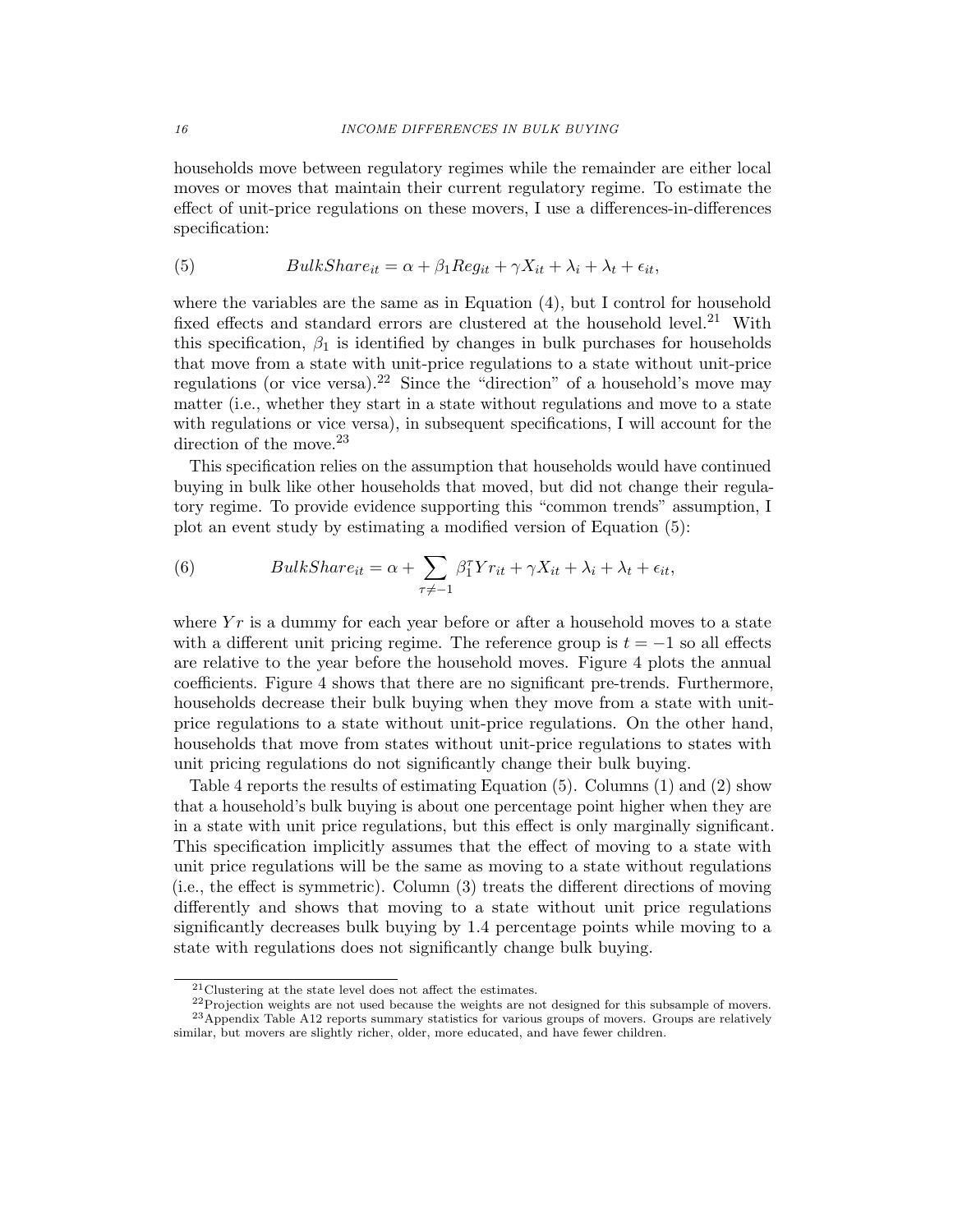|                         |                  | All Movers          | No Law To Law     | Law To No Law        |
|-------------------------|------------------|---------------------|-------------------|----------------------|
|                         | (1)              | $^{\prime}2)$       | $\left( 3\right)$ | 4)                   |
| Regulation              | 0.008<br>(0.005) | $0.009*$<br>(0.005) | 0.003<br>(0.007)  | $0.014**$<br>(0.006) |
| Avg Bulk                | 0.5              | 0.5                 | 0.5               | 0.5                  |
| Household FE            | Y                | Y                   | Y                 | Y                    |
| Year FE                 | Y                | Y                   | Y                 | Y                    |
| Demographics            | N                | V                   | Y                 | Y                    |
| Observations            | 92,739           | 92,739              | 86,712            | 88,479               |
| Adjusted $\mathbb{R}^2$ | 0.625            | 0.627               | 0.627             | 0.628                |

Table 4—: Event Study of Movers to Different State Regulatory Regimes

Note: Table shows estimates of Equation 5 which regresses household bulk buying on unit price regulation after controlling for household fixed effects. "Regulation" denotes the estimated effect of moving from a state without regulation to a state with regulation. Columns (3) and (4) only include one set of movers that switch regimes in each specification with the remaining households that move, but do not switch regimes. Column (3) excludes households that move to states without unit price regulations to restrict identification of the regulatory effect to households moving to states with regulations. Column (4) excludes households that move to states with unit price regulations to restrict identification of the regulatory effect to households moving to states without regulations. Standard errors are clustered at the household level. <sup>∗</sup>p<0.1; ∗∗p<0.05; ∗∗∗p<0.01

Source: Nielsen Consumer Panel (2004–2017)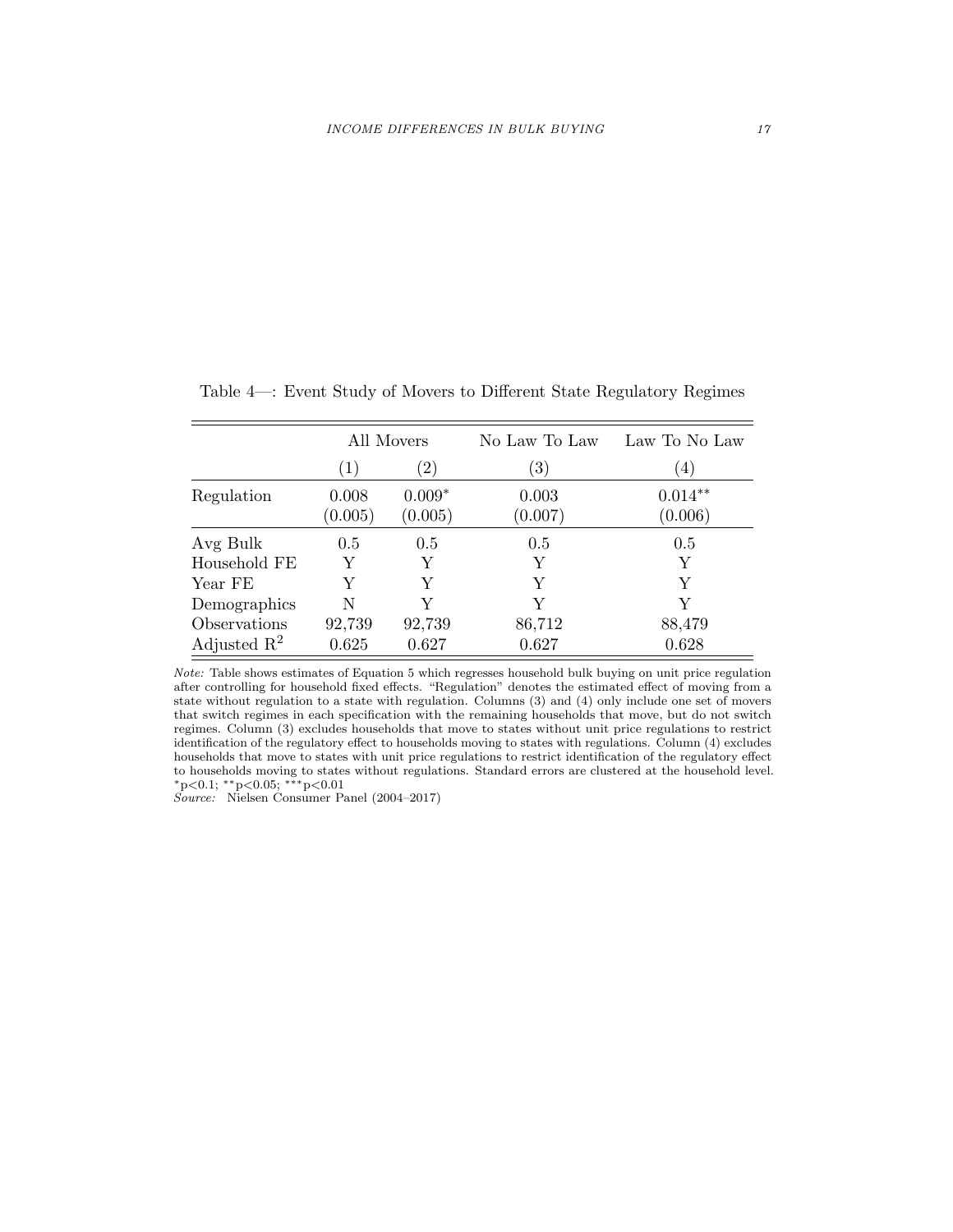

Figure 4. : Event Study of Movers and Unit Price Regulations

Law Status After Household Move → To Law → To No Law

Note: Figure plots the  $\beta_1^t$  coefficients and 95% confidence intervals from Equation (6), which regresses household bulk purchasing on dummies for years before and after a household moves to a state with a different unit pricing regime than the state it moves from. The regression controls for household characteristics as well as household and year fixed effects. Standard errors are clustered at the household level. "To" reports estimates for households that move from a state without unit price regulations to a state with unit price regulations. "Away" reports estimates for households that move from a state with unit price regulations to a state without regulations. Source: Nielsen Consumer Panel (2004–2017)

The asymmetric effect of unit pricing indicates the importance of both cognitive costs and consumer education. For households that move to states without regulation, the negative coefficient suggests that cognitive costs are discouraging households from buying in bulk. For households that move to states with regulation, they may not know how to best use the information provided and therefore consumer education may help them recognize the value of quantity discounts and buy in bulk more.

Unit pricing regulations are relatively simple to implement for both policymakers and retailers. Retailers will bear some initial setup costs of redesigning their price labels, but ongoing costs will likely be similar to current menu costs that firms bear.<sup>24</sup> Adopting unit pricing policies (like those recommended by the National Conference on Weights and Measures) would encourage bulk buying while imposing

<sup>24</sup>In 1975, the Government Accountability Office (then the General Accounting Office) estimated that implementation and maintenance would cost about 0.1% of sales (General Accounting Office, 1975). This was estimated before the adoption of bar codes and other efficiency-improving practices of the retail sector. Implementing unit pricing now is likely to cost substantially less than those early estimates.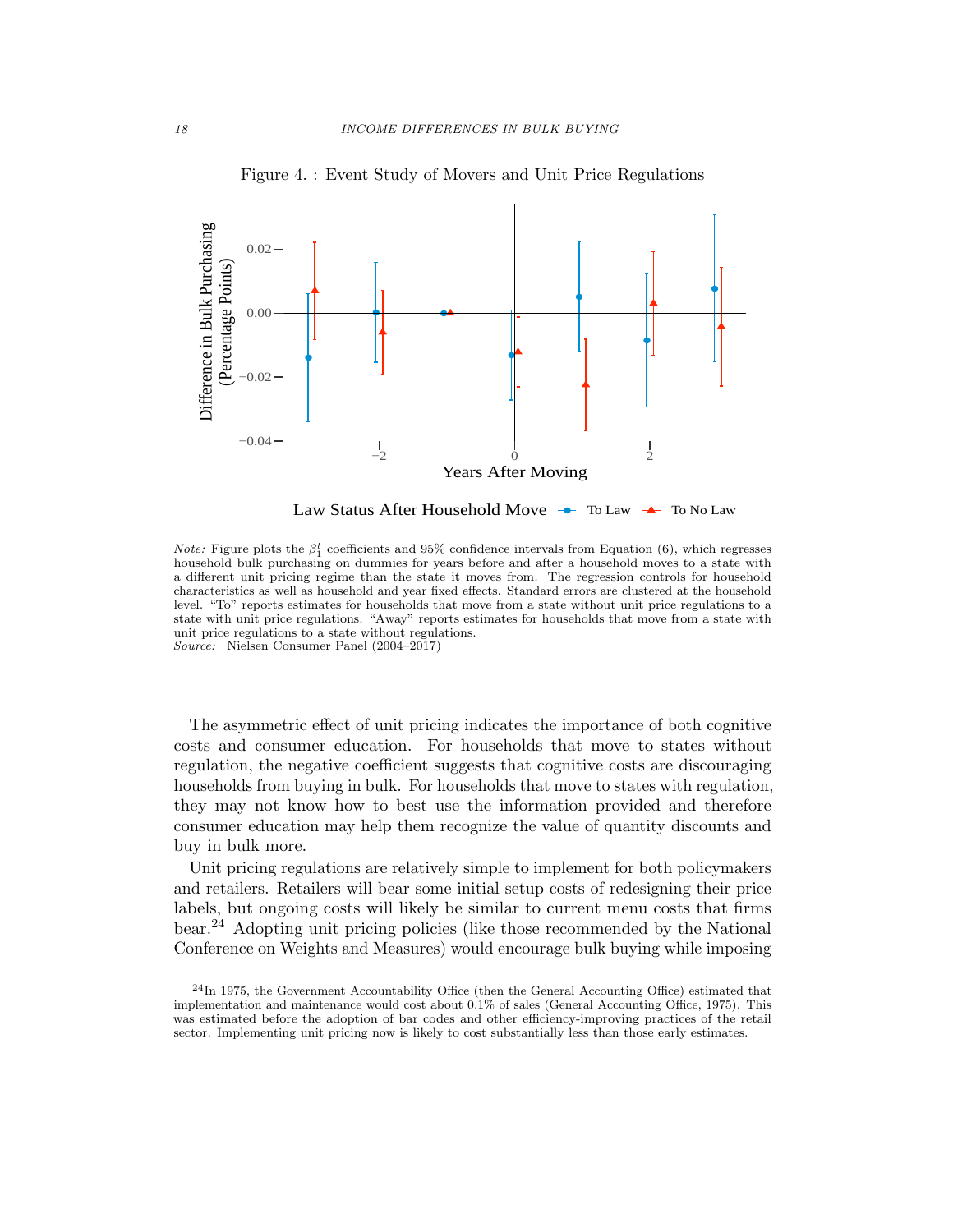few costs. These findings support the broader assertion that increasing price transparency allows households to choose products that deliver more value.

#### B. Store Preferences

The second potential contributor to the bulk buying gap is *store preferences*; low-income households may not live in areas where bulk sizes are available or may not shop at stores that offer bulk sizes. In this subsection, I provide evidence that the bulk buying gap persists within neighborhoods and within store types. Then, I show that warehouse club entry increases bulk buying by 4.0–7.3%, but these increases hold only for middle- and high-income households.

## Inequality Within Markets and Retail Chains

If supply factors are the primary driver of the bulk buying gap, then the gap should disappear when comparing households in the same neighborhood since they have the same set of stores to choose from. I show that the bulk buying gap still persists within zip codes. This remaining gap corresponds to the amount that cannot be explained by differences in access, at least as approximated by geography.

Even within zip codes, there may be other factors affecting where households shop, such as whether or not a household has a vehicle, access to public transit, or a warehouse club membership. To account for possible differences, I examine how much of the bulk buying gap persists within chains. This exercise assumes that within a chain, households have access to the same assortment of goods (DellaVigna and Gentzkow, 2019). I also examine the bulk buying gap within store types (i.e., "channel") to account for the fact that bulk buying differences may primarily be between channels (discount versus dollar) instead of between retailers within a channel (Walmart versus Target).<sup>25</sup>

I estimate within-zip and within-chain bulk buying gaps using a modified form of Equation 2:

(7) 
$$
BulkShare_{imt} = \alpha + \sum_{q} \beta^{q} Income_{imt} + \gamma X_{imt} + \lambda_{mt} + \epsilon_{imt},
$$

where  $Income_{imt}$  is an indicator for the income bin of household i in market m in year t.  $X_{imt}$  consists of household characteristics. For the analysis of bulk buying within zip code,  $BulkShare_{imt}$  is the share of bulk purchases made by household i in zip code m in year t and  $\lambda_{mt}$  is a zip-year fixed effect. For the analysis of bulk buying within retail chains,  $BulkShare_{imt}$  is the share of bulk purchases made by household i in retail chain m in year t and  $\lambda_{mt}$  is a retail chain-year fixed effect and/or a channel-year fixed effect.

<sup>25</sup>Retailer names are only for expository purposes. Retailer identities are anonymized in the Nielsen data.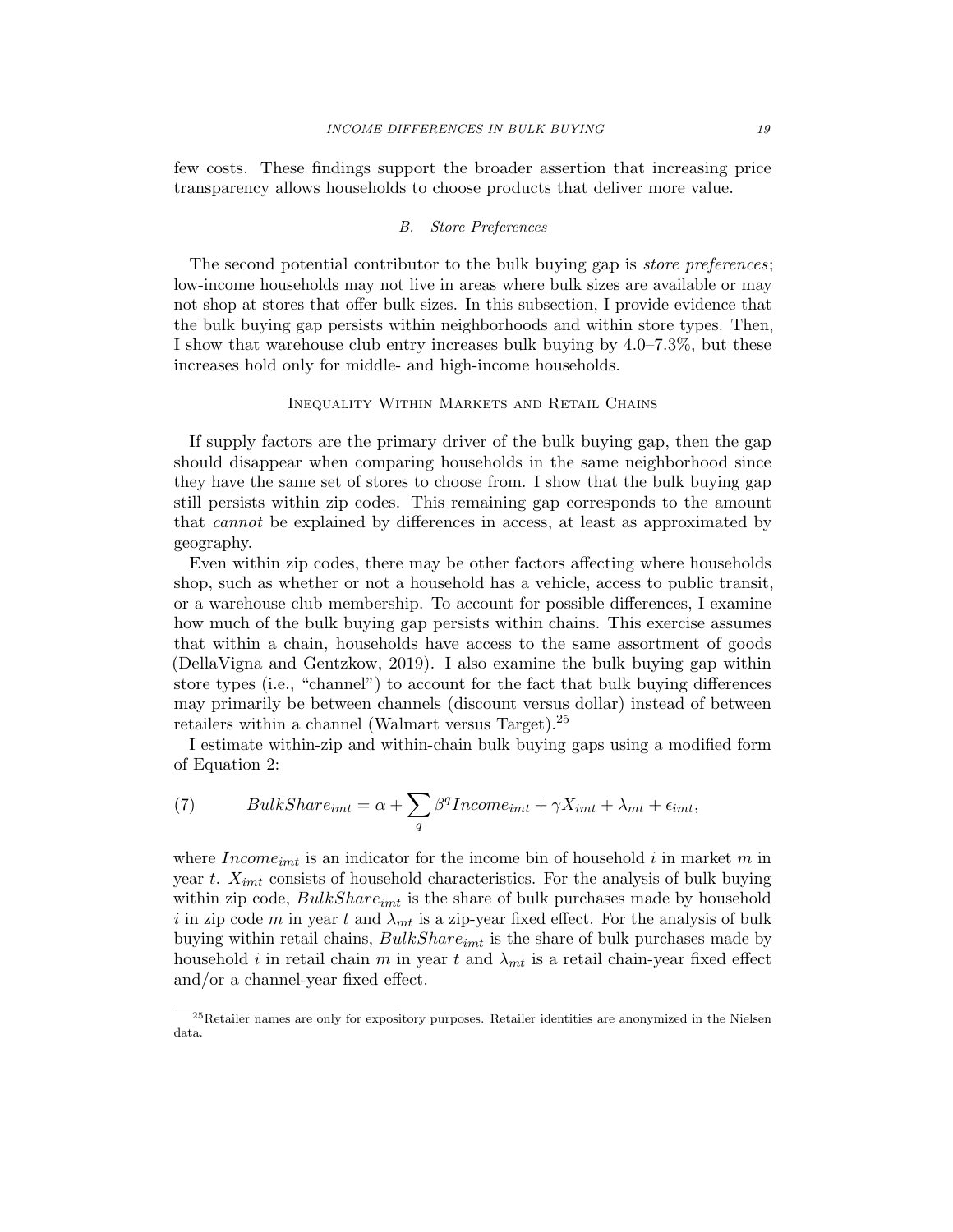Figure 5 plots the income coefficients with and without fixed effects for each regression. Adding zip-year fixed effects reduces the gap between the highest and lowest income groups by 9% (from 10.5 percentage points to 9.6 percentage points). Results are virtually unchanged if I use county-year fixed effects instead of zip-year fixed effects. Using channel-year fixed effects reduces the bulk buying gap by a more substantial 66% (from 7.4 percentage points to 2.5 percentage points). Adding retail chain-year fixed effects on top of channel-year fixed effects does not significantly affect the bulk buying gap. This implies that a large share of the bulk buying gap is related to the types of stores households shop at, but not the specific chain they choose within a particular store type.





Note: Figure plots the income bin coefficients from Equation (7), which regresses the share of annual purchases that were bulk packages on household characteristics as well as either zip code-year, retailer-year, or channel-year fixed effects (a "channel" is a type of store). Nielsen projection weights are used to ensure national representativeness. Households making \$5–\$8k are the reference group. Coefficient values are reported in Table A9.

Source: Nielsen Consumer Panel (2004–2017)

Overall, within zip codes, the bulk buying gap between high- and low-income households persists. However, within store type (or retail chain), the bulk buying gap is substantially reduced. Two important conclusions can be drawn from these patterns. First, in an accounting sense, the type of store a household shops at accounts for two-thirds of the bulk buying gap. This is likely an overestimate of the contribution of store preferences because those preferences may be driven by more fundamental factors (e.g., high storage costs or budget constraints could prevent households from shopping at warehouse clubs, as opposed to households having a low preference for warehouse clubs). Second, the bulk buying gap *still* persists within channels and retail chains. These patterns suggest that where a household shops and what they choose within a store are much more important than where a household is located. The next section explores how store preferences are related to income and how warehouse clubs affect bulk buying.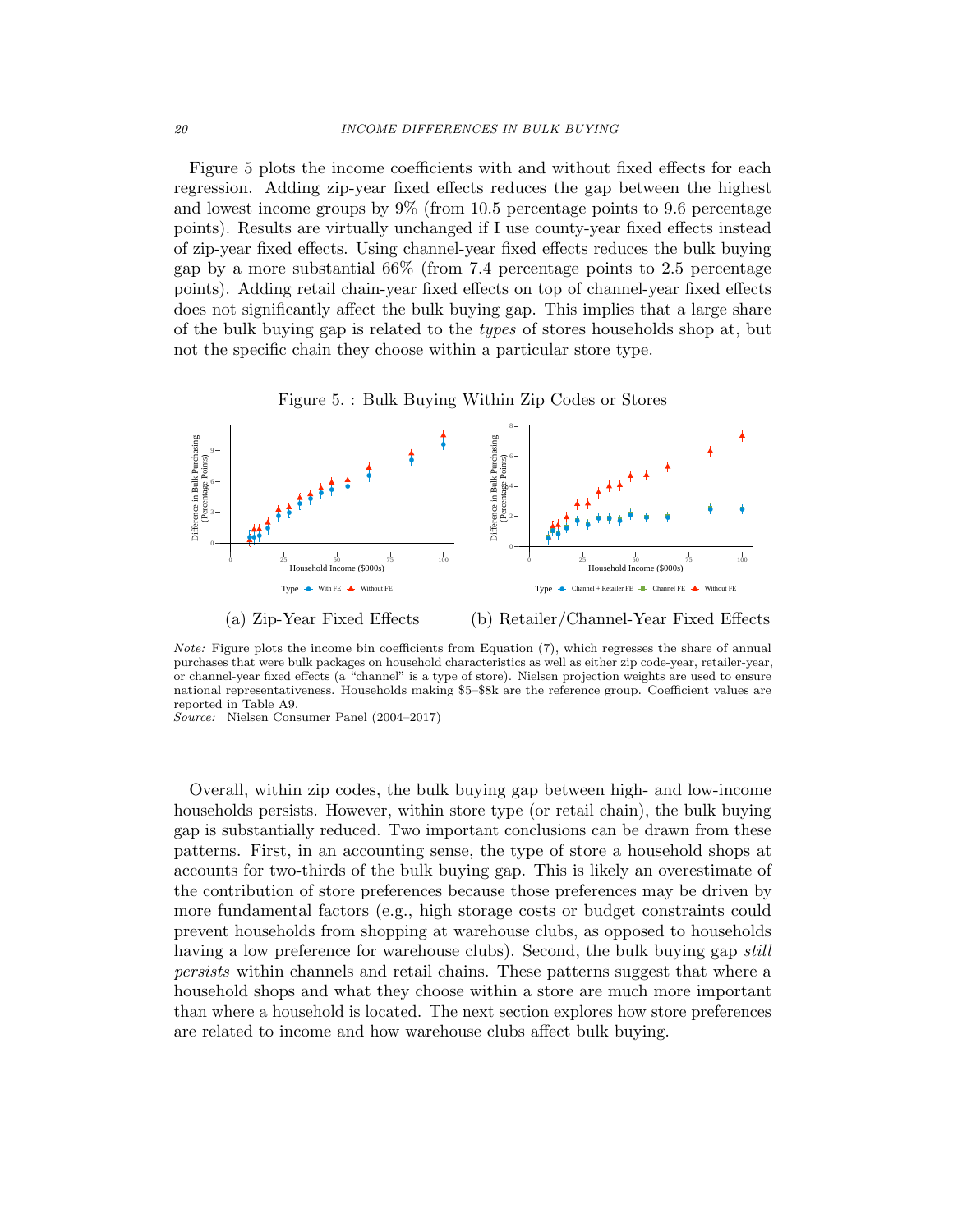#### Store Preferences by Income

The previous section shows that while the bulk buying gap persists within zip codes, it is narrower within store types and retail chains. In this section, I show that the biggest shopping differences between income groups are related to warehouse clubs. I then estimate the effect of warehouse club entry on bulk buying.

To demonstrate differences in store preference by household income, I examine the relationship between where households shop and their income using the following regression:

(8) *ChannelShare<sub>imt</sub>* = 
$$
\alpha + \sum_{q} \beta^{q} Incomeimt + \gamma Ximt + \lambda_{m} + \lambda_{t} + \epsilon_{imt}
$$
,

where *ChannelShare*<sub>imt</sub> is the share of annual spending that household i in market  $m$  in year  $t$  made in a particular channel (grocery store, discount store, dollar store, drug store, or warehouse club).  $Income_{imt}$  is an indicator for a household's income bin.  $X_{imt}$  captures other household characteristics. Finally, market and year fixed effects capture differences in spending shares across markets and over time.

Figure 6 reveals that while there are small differences in the share of annual expenditures at grocery, drug, and discount stores, there are dramatic differences in whether households shop at warehouse clubs or dollar stores: households making over \$100,000 spend about 13 percentage points more of their non-food expenditures at warehouse clubs than households making under \$25,000.

Because the biggest differences are in warehouse clubs and these stores almost solely stock bulk sizes, I focus on how warehouse clubs affect bulk buying. The following analysis of warehouse clubs uses data on over 1,400 warehouse club locations between 2004–2015.<sup>26</sup> The first possibility is that high-income households shop at warehouse clubs because they are closer. Table 5 shows that low-income households are about 15 miles away from the nearest warehouse club compared to only 8 miles away for high-income households.

The ideal experiment would randomly assign warehouse clubs to neighborhoods and then their effect on bulk buying could easily be calculated. Even though store locations are not randomly assigned, within a household, it is exceedingly unlikely that a warehouse club opening could be co-incident with a shift in bulk buying, so any observed changes are likely causal. Leveraging the panel structure of the Nielsen Consumer Panel, I estimate how a household's bulk purchasing changes after a warehouse club opens using the following equation:

(9)  $BulkShare_{imt} = \alpha + \beta Entry_{imt} + \gamma X_{imt} + \lambda_{im} + \lambda_t + \epsilon_{imt},$ 

<sup>26</sup>Data provided by the authors of Coibion, Gorodnichenko and Koustas (2017) and covers BJ's, Costco, and Sam's Club.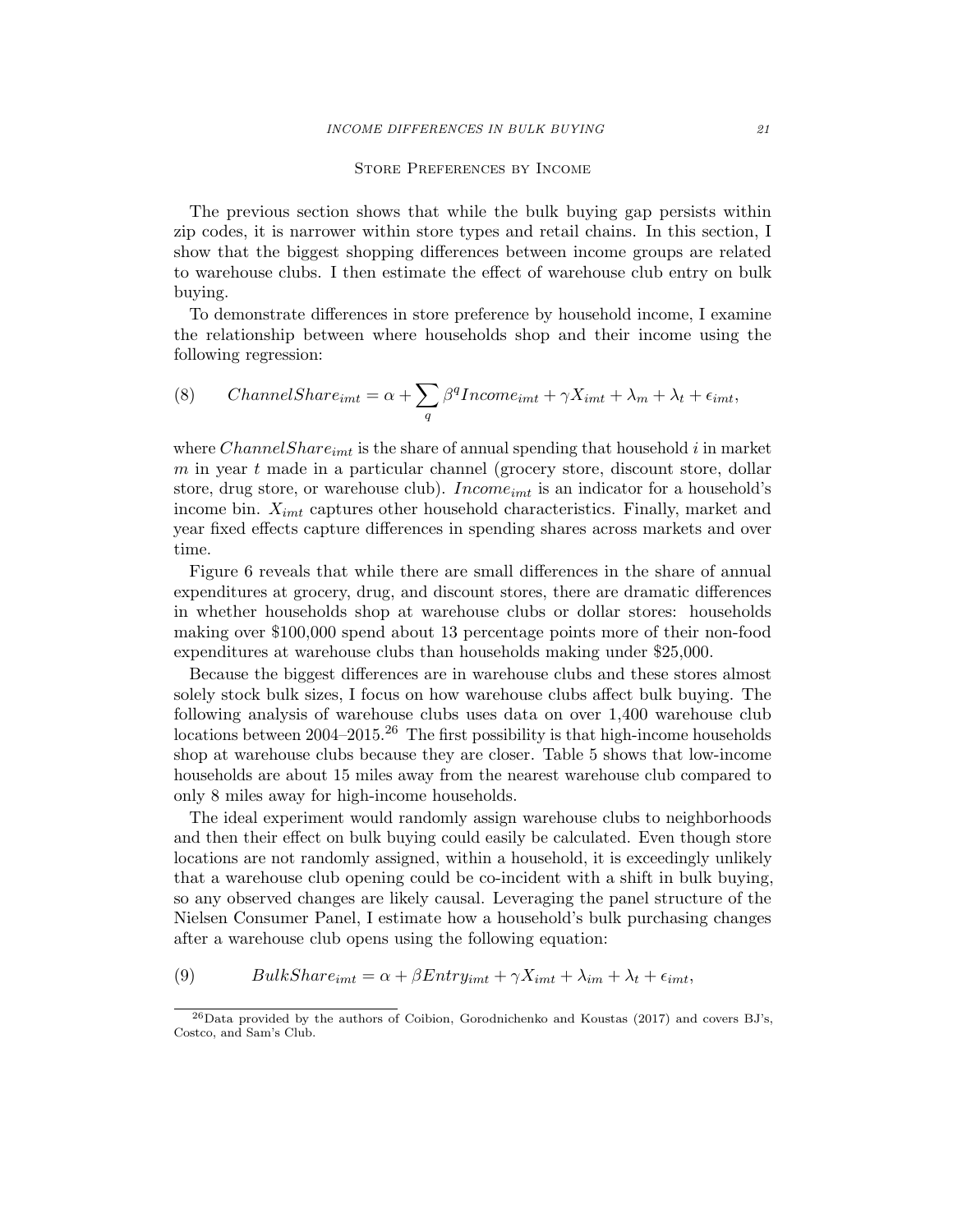

Figure 6. : Annual Spending Shares By Store Type, Relative to Low-Income Households

Note: Figure plots the income bin coefficients from Equation (8), which regresses the share of annual purchases at each store type on household characteristics as well as year and market fixed effects. Nielsen projection weights are used to ensure national representativeness. Households making \$5–8k are the reference group.

Source: Nielsen Consumer Panel (2004–2017)

Table 5—: Average Distance to Warehouse Club by Income (Miles)

| Household Income | Mean  | SD.   | 25th Pctile | 75th Pctile |
|------------------|-------|-------|-------------|-------------|
| <25k             | 14.79 | 18.98 | 3.26        | 20.53       |
| $25 - 50k$       | 12.79 | 17.51 | 3.03        | 15.94       |
| $50-100k$        | 10.61 | 15.16 | 2.85        | 12.01       |
| >100k            | 792   | 12.08 | 2.51        | 8.45        |

Note: Table reports the distance between zip code centroids of warehouse locations and household locations. Nielsen projection weights are used to ensure national representativeness. Source: Nielsen Consumer Panel (2004–2015)

where  $BulkShare_{imt}$  is the share of bulk purchases made by household i in market m in quarter t.  $Entry_{imt}$  is an indicator for whether or not a warehouse club entered within 15 miles of household i in quarter  $t^{27,28}$  I include a household-

 $^{27}{\rm In}$  cases where a household is located near multiple warehouse clubs, I use the earliest entry date since the first warehouse club would generate the largest supply shock.

 $^{28}$ According to the 2017 National Household Travel Survey, the average household traveled about seven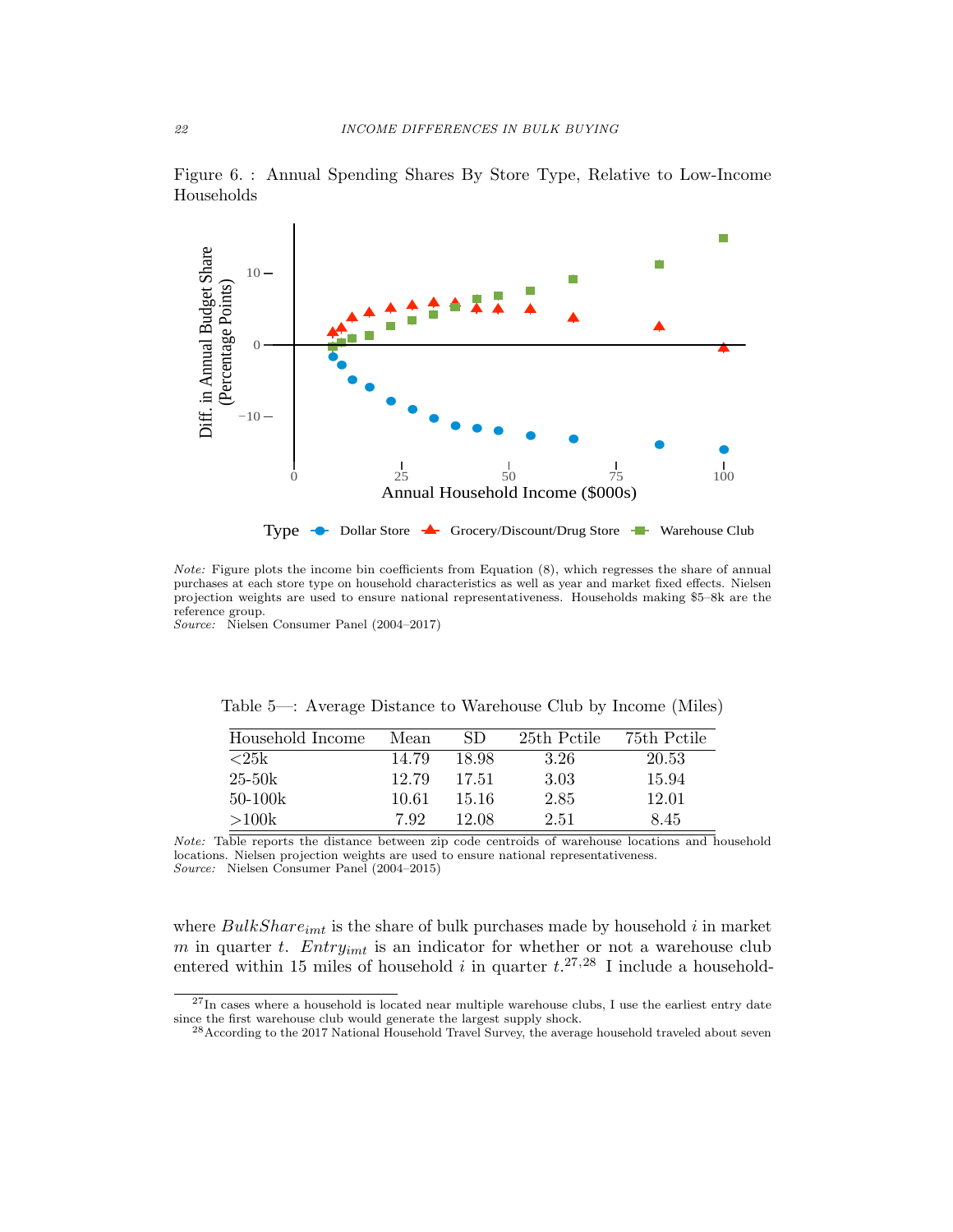market and year-quarter fixed effects  $\lambda$  to ensure that  $\beta$  is identified by withinhousehold changes in bulk buying before and after a warehouse club opens instead of households that may move to areas closer to warehouse clubs. X controls for possible demographic changes within the household.

This specification relies on the assumption that households would have continued buying in bulk like other households that did not experience a warehouse club entry. To provide evidence supporting this "common trends" assumption, I plot an event study by estimating a modified version of Equation 9, but replace the entry indicator with dummies for each quarter pre- and post-entry:

(10) 
$$
BulkShare_{imt} = \alpha + \sum_{q} \beta^{q}Qtr_{imt} + \gamma X_{imt} + \lambda_{im} + \lambda_{t} + \epsilon_{imt},
$$

where  $Qt_{rimt}$  is a dummy for each quarter prior to entry and after entry, with the quarter immediately before entry  $(q = -1)$  as the reference group. Figure 7 plots the quarterly coefficients and shows that for most income groups there are no significant pre-trends. For households in the lowest income quartile, there is some evidence that those that experienced a warehouse club entry buy in bulk more often than other low-income households that do not experience an entry. After a warehouse club enters, there are significant increases in bulk buying for middle- and high-income households and these effects are persistent up to eight quarters after a warehouse club has opened.

Table 6 shows the regression results. Overall, households that experienced a warehouse club entry increased their bulk purchasing by two percentage points. However, when I interact household income with warehouse club entry, the increase in bulk buying is due to changes for households making over \$25,000 and is increasing in income, with households making over \$100,000 increasing their bulk buying by 3.5 percentage points. Households in the lowest quartile do not have any significant change in their bulk buying. One likely reason that low-income households do not change their bulk buying is that even after a warehouse club enters, households do not purchase a membership (fees range from \$45–\$120 depending on the chain and membership level). Other possible reasons are that low-income households do not have access to transportation that can carry items home, do not have the space to store the items, or even if they had a membership, they still would not purchase extremely large sizes available at warehouse clubs due to budget constraints.<sup>29</sup>

This analysis estimates the intent to treat effect since not all households shop at the entrant warehouse club after it opens. As a result, this is a conservative

miles to buy goods, with low-income households traveling about one or two miles less than higher-income households (Federal Highway Administration, 2017). Allowing for the possibility that households might travel farther to shop at a warehouse club, I use a cutoff of 15 miles. Appendix Table A13 shows that this pattern is robust to other cutoffs.

 $^{29}$ As an example, Philadelphia provides public transit access to a warehouse club. However, carrying club-sized items on a bus is infeasible for more than two or three items. A personal vehicle would be necessary.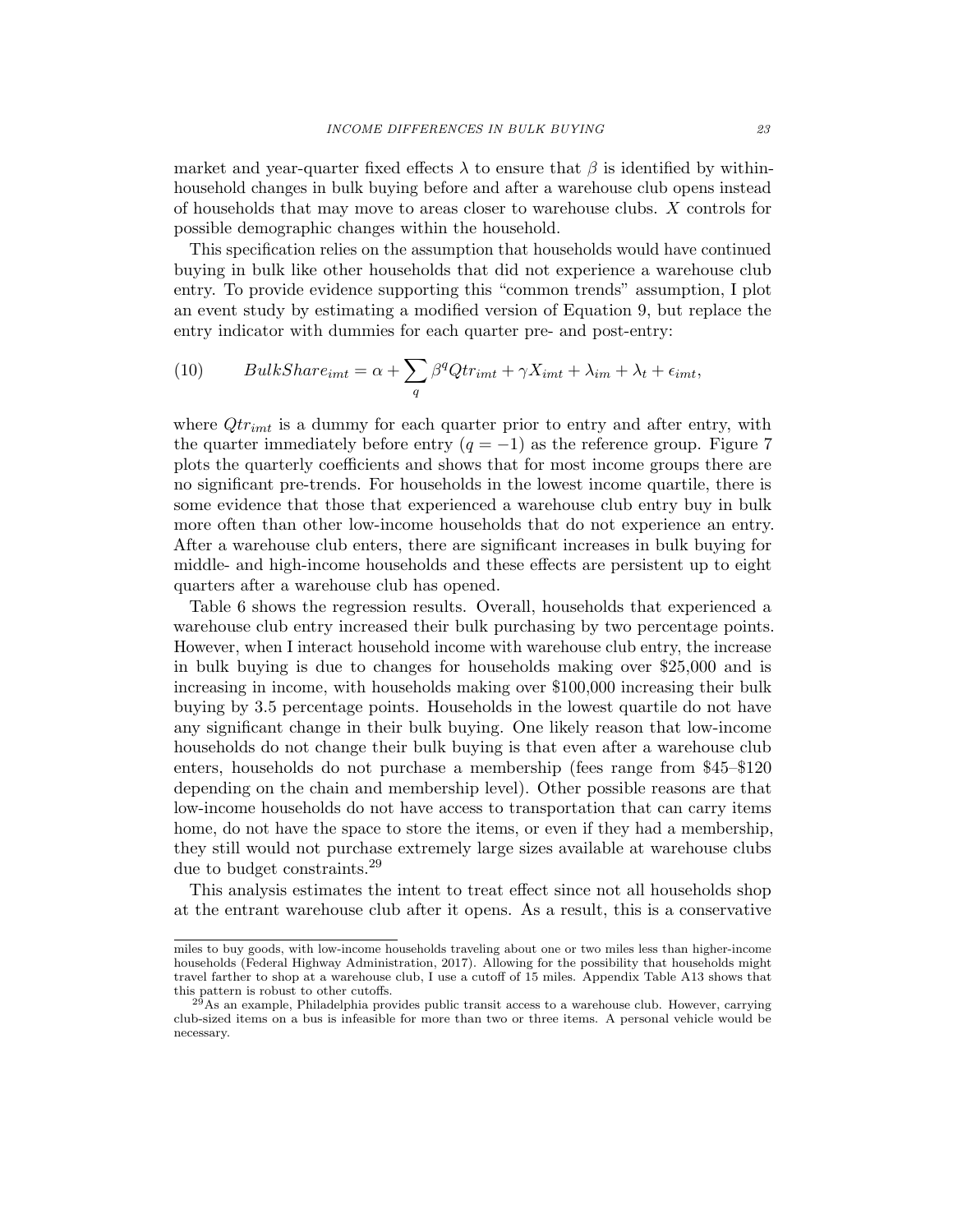|                                    | (1)        | $\left( 2\right)$ | (3)        |
|------------------------------------|------------|-------------------|------------|
| Post-Entry                         | $0.020***$ | $0.020***$        |            |
|                                    | (0.004)    | (0.004)           |            |
| Post-Entry : $\langle 25k \rangle$ |            |                   | 0.001      |
|                                    |            |                   | (0.008)    |
| Post-Entry : $25-50k$              |            |                   | $0.019***$ |
|                                    |            |                   | (0.006)    |
| $Post-Entry: 50-100k$              |            |                   | $0.025***$ |
|                                    |            |                   | (0.005)    |
| $Post-Entry: >100k$                |            |                   | $0.035***$ |
|                                    |            |                   | (0.009)    |
| Avg Bulk                           | 0.48       | 0.48              | 0.48       |
| Household-Zip FE's                 | Y          | Y                 | Y          |
| Year-Quarter FE's                  | Y          | Y                 | Y          |
| Demographic Controls               | N          | Y                 | Y          |
| Observations                       | 2,401,038  | 2,401,038         | 2,401,038  |
| Adjusted $\mathbb{R}^2$            | 0.428      | 0.428             | 0.428      |

Table 6—: Effect of Warehouse Club Entry on Bulk Buying

Note: Table reports coefficient estimates for Equation (9) which regresses households' quarterly bulk purchase shares on an indicator for warehouse club entry, household characteristics as well as household-zip code and year-quarter fixed effects. Projection weights are not used. <sup>∗</sup>p<0.1; ∗∗p<0.05; ∗∗∗p<0.01 Source: Nielsen Consumer Panel (2004–2015)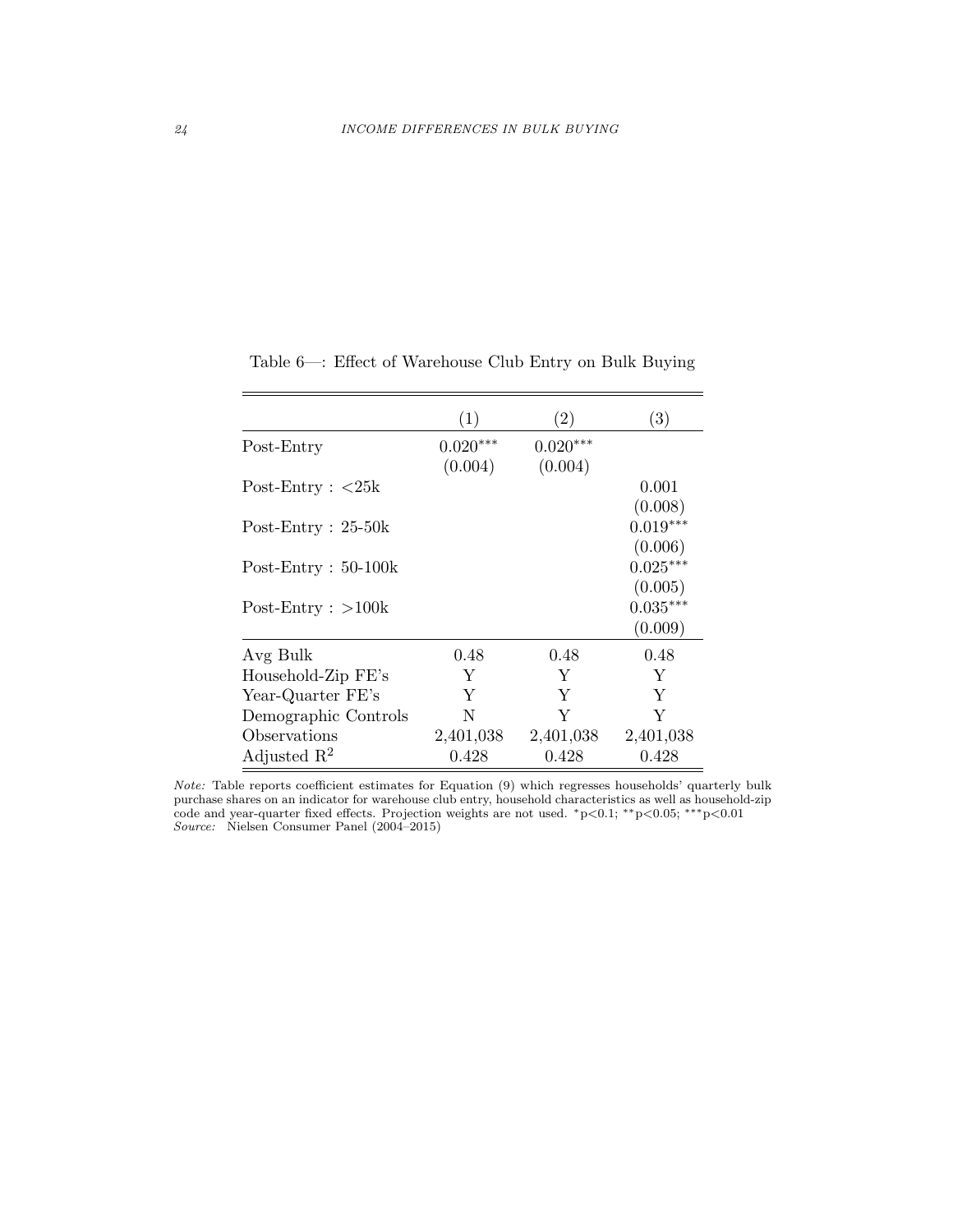

Figure 7. : Event Study of Warehouse Club Entry

Note: Figure plots the quarterly coefficients from Equation (10)—the effects of warehouse club entry on bulk purchasing of households before and after warehouse club entry—using 2004–2015 household-byquarter Nielsen Consumer Panel data. The regression controls for household characteristics as well as household-zip code fixed effects. All coefficients are relative to bulk purchasing in the quarter before entry  $(q = -1)$ . Error bars denote 95% confidence intervals.

lower bound on the actual treatment effect on households that shop at warehouse clubs.<sup>30</sup> The effect is quite substantial even given how conservative it is.

To examine whether this change in bulk buying comes from households shopping more at warehouse clubs, I estimate Equation 9 on different margins of bulk buying. The increase in bulk buying after warehouse club entry could be coming from three possible margins. First, households could increase their bulk buying at non-warehouse club stores (intensive non-warehouse club margin). Second, households could increase their bulk buying at warehouse club stores (intensive warehouse club margin). Third, households could increase their bulk buying by switching shopping to warehouse club stores (extensive margin). The observations used in estimation are household-quarter bulk shares at warehouse club and non-warehouse club stores.

Table 7 shows the regression results. Column (1) is estimated using quarterly bulk buying shares at non-warehouse club stores as the dependent variable. After warehouse club entry, there is no significant change in bulk buying at non-warehouse club stores for any income group. Furthermore, the standard errors are quite

<sup>30</sup>Even though low-income households do not change their bulk buying, other research suggests that they may be worse off because existing retailers are more likely to increase prices for storable products as a competitive response (Bauner and Wang, 2019).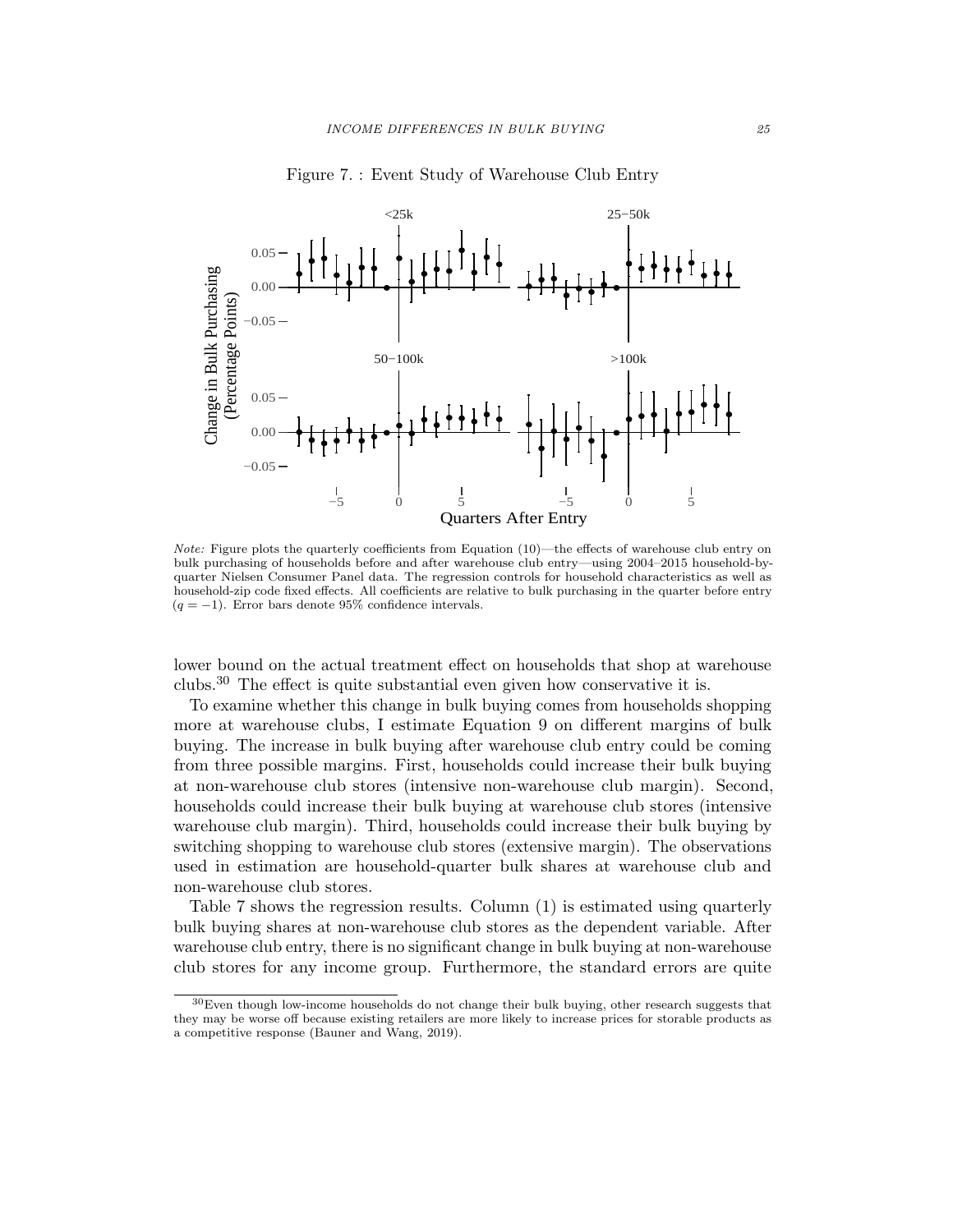|                         | Non-Club  | Club       | Club Intensive |
|-------------------------|-----------|------------|----------------|
|                         | (1)       | (2)        | (3)            |
| Post-Entry              | 0.0001    | $0.075***$ | $-0.005$       |
|                         | (0.004)   | (0.007)    | (0.004)        |
| Post-Entry : $25-50k$   | $-0.003$  | $0.018***$ | $-0.003$       |
|                         | (0.004)   | (0.006)    | (0.004)        |
| Post-Entry : $50-100k$  | $-0.001$  | $0.009***$ | 0.0005         |
|                         | (0.002)   | (0.003)    | (0.003)        |
| Post-Entry : $>100k$    | $-0.001$  | $0.012***$ | $-0.001$       |
|                         | (0.003)   | (0.004)    | (0.003)        |
| Avg Bulk                | 0.4       | 0.27       | 0.97           |
| Household-ZIP FE's      | Y         | Y          | Y              |
| Year-Quarter FE's       | Y         | Y          | Υ              |
| Demographic Controls    | Y         | Y          | Y              |
| Observations            | 2,401,038 | 2,401,038  | 661,240        |
| Adjusted $\mathbb{R}^2$ | 0.254     | 0.567      | 0.193          |

Table 7—: Effect of Warehouse Club Entry on Bulk Buying Along Different Margins

Note: Table reports coefficient estimates for Equation (9) which regresses households' quarterly bulk purchase shares on an indicator for warehouse club entry, household characteristics as well as household-zip code and year-quarter fixed effects. Column (1) uses bulk buying shares only at non-warehouse club stores as the dependent variable. Column (2) uses bulk buying shares at warehouse club stores (inclusive of zero spending quarters) as the dependent variable. Column (3) uses bulk buying shares at warehouse club stores (excluding zero spending quarters) as the dependent variable. Projection weights are not used. <sup>∗</sup>p<0.1; ∗∗p<0.05; ∗∗∗p<0.01

Source: Nielsen Consumer Panel (2004–2015)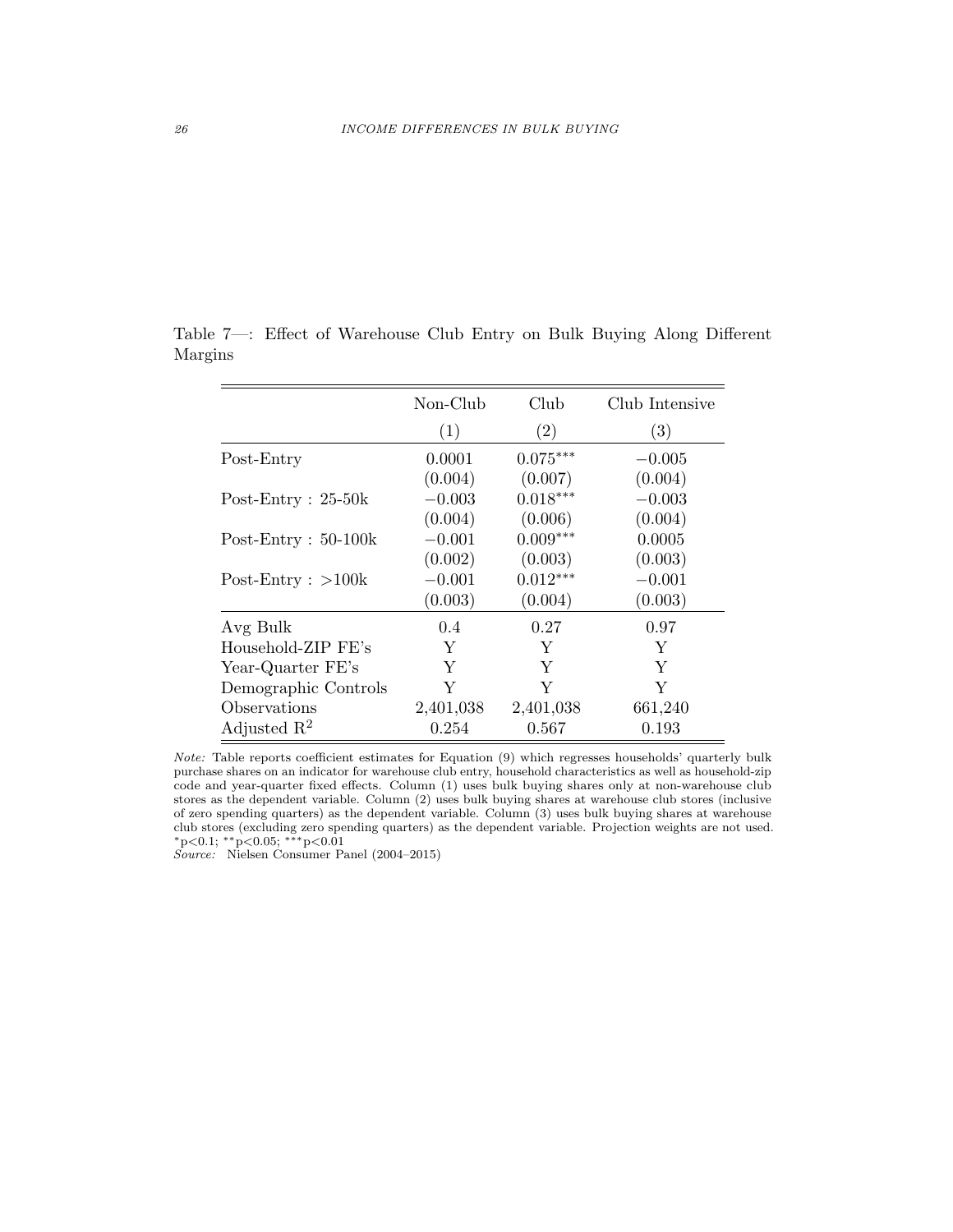small, so if there were changes, they are minimal. Column (2) is estimated using quarterly bulk buying shares at warehouse club stores as the dependent variable, which includes many zeros because there are quarters where households do not shop at warehouse club stores. For households that never shop at warehouse club stores, they have a string of zeroes. After warehouse club entry, quarterly bulk buying at warehouse clubs increases by a statistically significant 7.5 percentage points and is higher for higher income groups. This increase could be generated by households shopping more often at warehouse clubs, and therefore increasing the number of quarters with non-zero bulk spending at warehouse clubs. It could also be generated by households increasing the share of bulk purchases they already make at warehouse clubs. Column (3) focuses on only quarters with positive bulk shares at warehouse clubs and shows that there are no significant changes in bulk buying, conditional on shopping at a warehouse club, after a warehouse club enters. Therefore, the significant increase in Column (2) is generated by households switching to shopping more at warehouse clubs after a warehouse club enters. Overall, warehouse club entry increases bulk buying by encouraging households to make more shopping trips to warehouse clubs.

#### C. Budget Constraints

Budget constraints may be another contributing factor to the bulk buying gap. Importantly, the necessary budget constraints must bind over short time periods (e.g., months) because over the course of a year, households spend more than they would have for the same amount of goods if they had taken advantage of bulk discounts. Such short-horizon budget constraints are most binding for the lowest income groups, but are unlikely to bind for middle- and high-income groups.<sup>31</sup>

To test this explanation, I examine over-the-month changes in liquidity. Lowincome households are more likely to have higher liquidity at the start of the month compared to the end of the month (Stephens Jr, 2003; Orhun and Palazzolo, 2019). Consistent with this fact, the spending of low-income households tends to decline over the course of the month while the spending of higher income groups is relatively flat (Orhun and Palazzolo, 2019).

I use within-household variation in the timing of purchases to estimate a differences-in-differences model. This model tests the coincidence of changes to bulk buying with times of the month when households may be liquidity constrained. This approach is similar to Orhun and Palazzolo (2019). I use weekly bulk buying information to estimate the following regression: (11)

$$
BulkShare_{iw} = \alpha + \sum_{q} \sum_{w=2}^{4} \beta_1^{qw} \mathbb{1} \{ week = w\} * Inc_{iw} + \beta_2 Inc_{iw} + \gamma X_{iw} + \lambda_i + \epsilon_{iw},
$$

<sup>&</sup>lt;sup>31</sup> Middle- and high-income households may still face monthly budget constraints, but grocery spending is unlikely to be a major factor for all but the lowest-income households.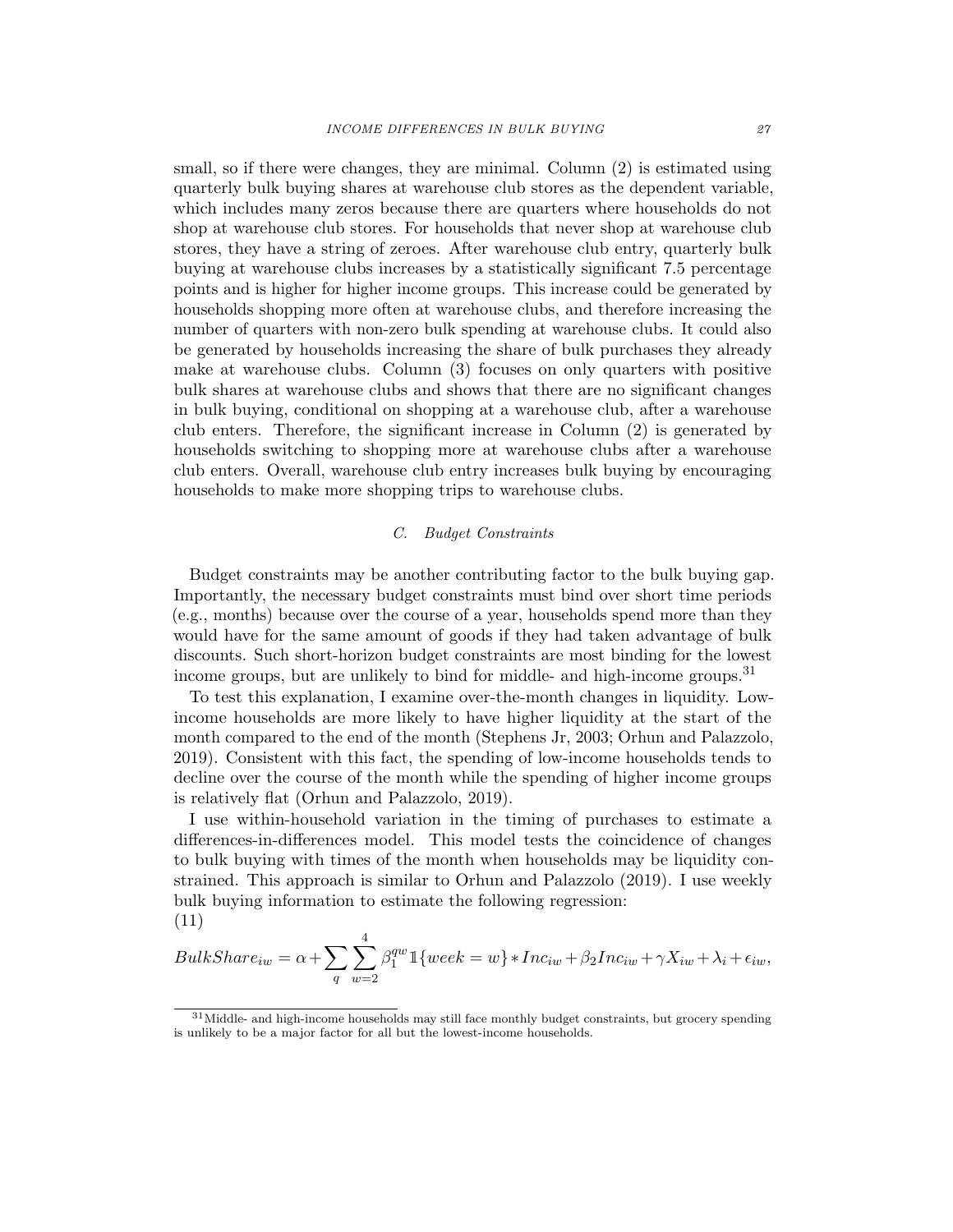where  $BulkShare_{iw}$  is the share of bulk purchases made by household i in week w.  $1\{week = w\}$  is an indicator for the second, third, or last week of the month. Inc<sub>iw</sub> indicates the household's income bin q.  $X_{iw}$  is the usual set of household characteristics and  $\lambda$  is a household fixed effect. The results are reported in Table 8.

Overall, households making less than \$25,000 decrease their bulk buying by a slight 0.2 to 0.4 percentage points during the third and fourth weeks of the month while households making over \$25,000 have no decline (and possibly a slight increase) in their bulk buying during the third and fourth weeks of the month.

This analysis does not rule out the possibility of liquidity constraints contributing to differences in bulk buying, but it does rule out that local changes in liquidity significantly affect bulk buying. Liquidity shocks larger than intra-month paycheck variation may be necessary to increase bulk buying, but more work would be necessary to determine whether that is the case.

## D. Storage Costs

Storage costs are the fourth contributing factor that I examine. Intuitively, households that buy in bulk need a place to store large packages, which could be in a basement, pantry, or cabinets. Households without available storage space may want to save money through quantity discounts, but choose not to because they have limited storage space.

The ideal experiment would randomly assign households to various home sizes and then observe their bulk purchasing behavior to identify storage costs. However, exogenously changing a household's living situation is infeasible. The next best option is to test some intuitive implications of storage costs. First, while I cannot randomly assign households to different home sizes, there are many households that move while they are in the Nielsen panel. I observe whether households live in single-family homes or apartments, which generates variation in available storage space. According to the American Housing Survey, the median singlefamily home is about twice as large as the median apartment. Since at least 1999, new single-family homes have had a median size of 2,000–2,400 square feet while the median apartment is only 1,000–1,100 square feet and this holds true within Census regions as well. Therefore, households that move into single-family homes are likely to have more available storage space and this will increase their willingness to buy in bulk.

To test this hypothesis, I estimate how bulk buying changes when households change their housing size, by estimating Equation 12:

(12) 
$$
BulkShare_{it} = \alpha + \beta House_{it} + \gamma X_{it} + \lambda_i + \lambda_t + \epsilon_{it},
$$

where  $House_{it}$  is a dummy for whether a household i lives in a single-family house in year t (apartments are the reference group).  $X_{it}$  controls for changes in other household characteristics. Household and year fixed effects,  $\lambda$ , ensure that  $\beta$  is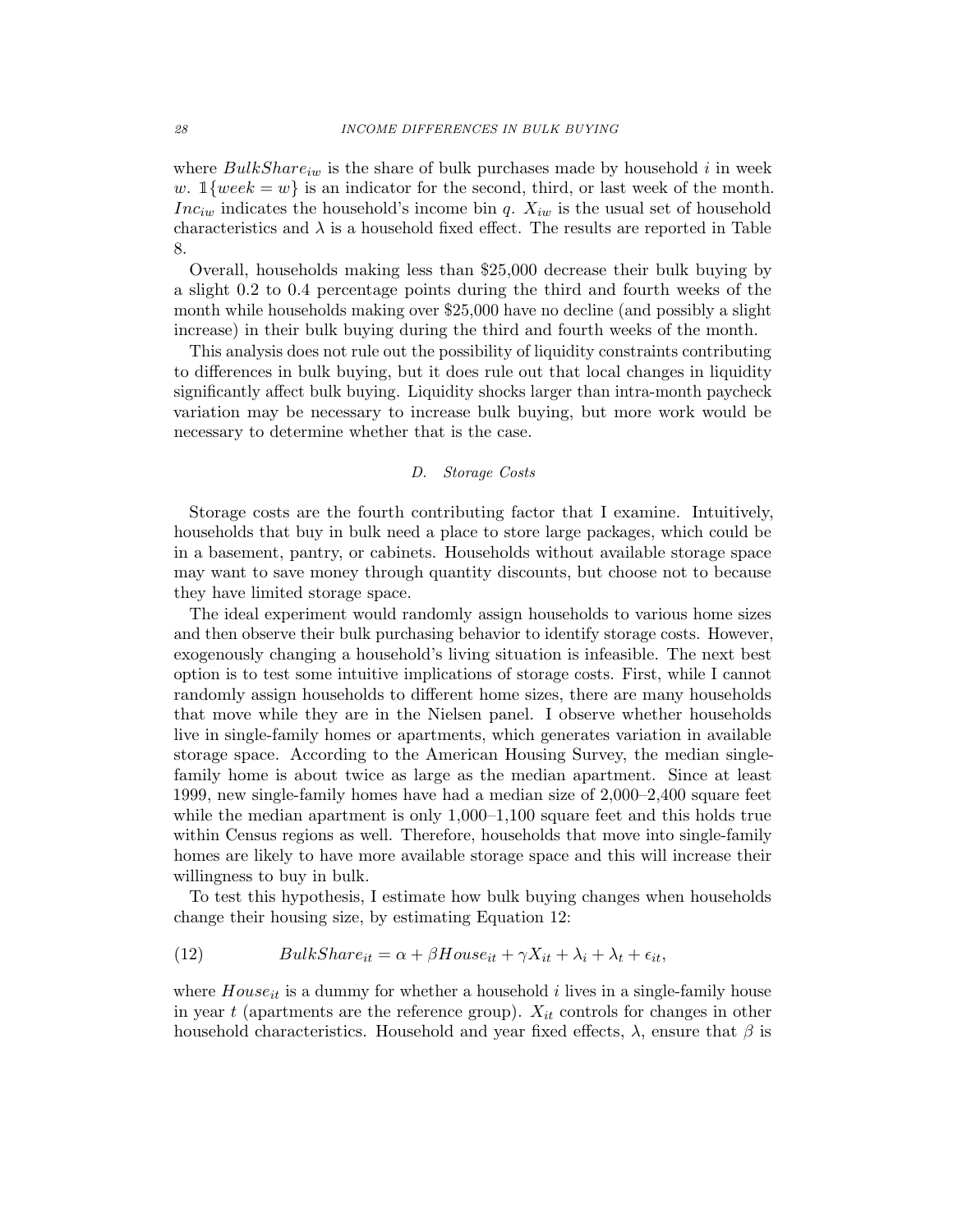|                         | (1)         | (2)            | (3)         |
|-------------------------|-------------|----------------|-------------|
| Week 2                  | $-0.002***$ | $-0.001$       | $-0.001$    |
|                         | (0.0004)    | (0.001)        | (0.001)     |
| Week 3                  | $-0.002***$ | $-0.004***$    | $-0.004***$ |
|                         | (0.0004)    | (0.001)        | (0.001)     |
| Week 4                  | $0.002***$  | $-0.002**$     | $-0.002**$  |
|                         | (0.0004)    | (0.001)        | (0.001)     |
| $25-50k$                |             | $0.003***$     | $0.002**$   |
|                         |             | (0.001)        | (0.001)     |
| Week $2:25-50k$         |             | $-0.002**$     | $-0.002**$  |
|                         |             | (0.001)        | (0.001)     |
| Week $3:25-50k$         |             | 0.001          | 0.001       |
|                         |             | (0.001)        | (0.001)     |
| Week $4:25-50k$         |             | $0.003***$     | $0.003***$  |
|                         |             | (0.001)        | (0.001)     |
| 50-100k                 |             | $0.009***$     | $0.004***$  |
|                         |             | (0.001)        | (0.001)     |
| Week $2:50-100k$        |             | $-0.001$       | $-0.001$    |
|                         |             | (0.001)        | (0.001)     |
| Week $3:50-100k$        |             | $0.002*$       | $0.002*$    |
|                         |             | (0.001)        | (0.001)     |
| Week $4:50-100k$        |             | $0.005***$     | $0.005***$  |
|                         |             | (0.001)        | (0.001)     |
| >100k                   |             | $0.025***$     | $0.012***$  |
|                         |             | (0.001)        | (0.001)     |
| Week $2:$ >100 $k$      |             | 0.001          | 0.001       |
|                         |             | (0.001)        | (0.001)     |
| Week $3: >100k$         |             | $0.006***$     | $0.006***$  |
|                         |             | (0.001)        | (0.001)     |
| Week $4:>100k$          |             | $0.007***$     | $0.007***$  |
|                         |             | (0.001)        | (0.001)     |
| Mean Bulk               | 0.46        | 0.46           | 0.46        |
| Household FE's          | Y           | Y              | Y           |
| Demographics            | N           | $\overline{N}$ | Y           |
| Observations            | 2,854,905   | 2,854,905      | 2,854,905   |
| Adjusted $\mathbb{R}^2$ | 0.402       | 0.402          | 0.404       |

Table 8—: Over-the-Month Changes in Bulk Buying

Note: Table displays the regression coefficients from estimating Equation 11 which regresses a household's weekly share of bulk purchases of non-food products on the week of the month, income, and other household characteristics and includes a households fixed effect. <sup>∗</sup>p<0.1; ∗∗p<0.05; ∗∗∗p<0.01 Source: Nielsen Consumer Panel (2004–2017)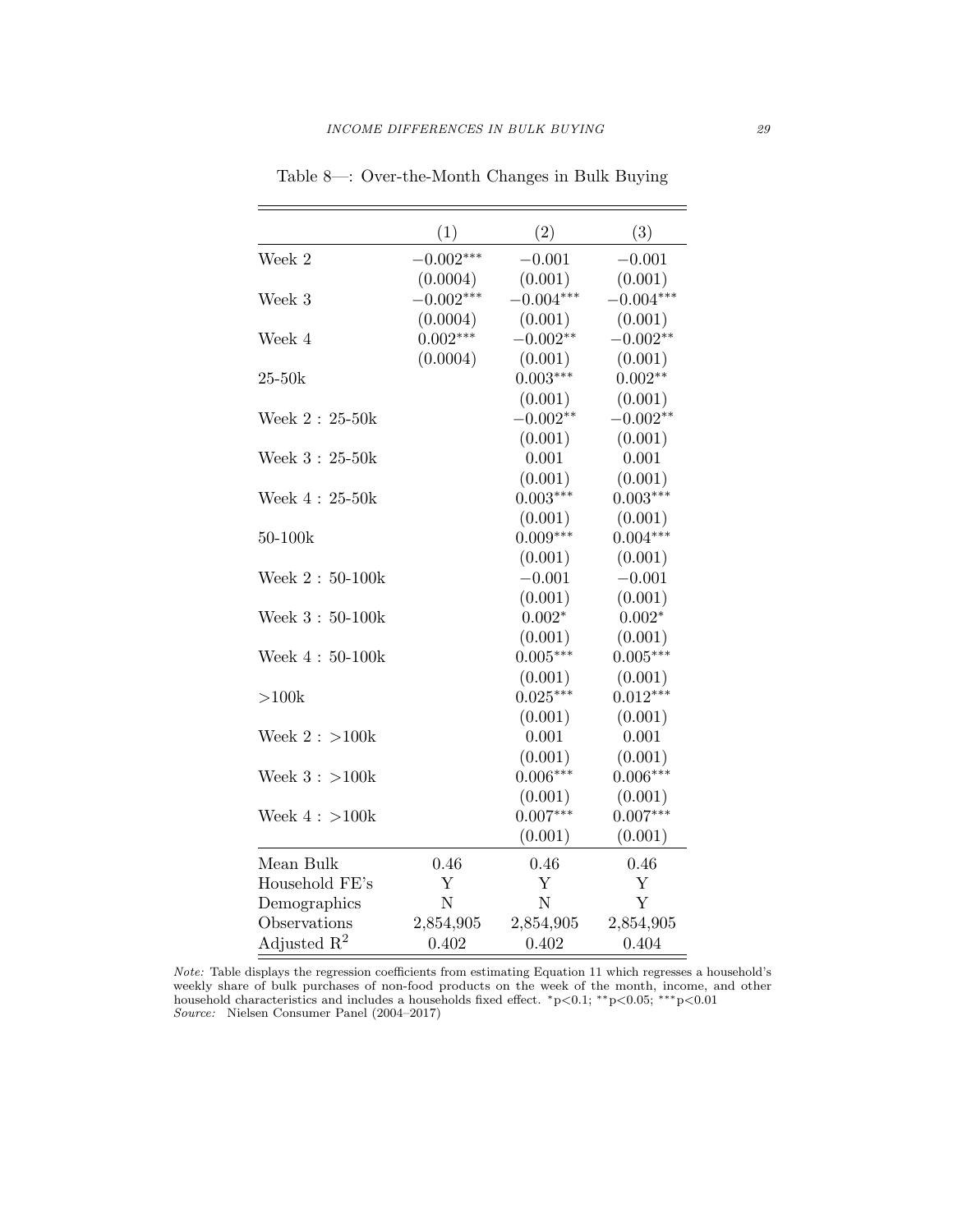identified off of within-household changes in housing. Standard errors are clustered at the household level. Table 9 shows that bulk buying is one percentage point higher when households are in single-family homes compared to when they are in apartments.

|                         | (1)                   | (2)                   | 3)                    |
|-------------------------|-----------------------|-----------------------|-----------------------|
| Single-Family Home      | $0.012***$<br>(0.002) | $0.009***$<br>(0.002) | $0.009***$<br>(0.002) |
| Avg Bulk                | 0.5                   | 0.5                   | 0.5                   |
| Market FE's             | Y                     | Y                     | Y                     |
| Year FE's               | Y                     | Y                     | Y                     |
| Demographics            | N                     | Y                     | Y                     |
| Future Income           | N                     | N                     | Y                     |
| Observations            | 731,762               | 731,762               | 566,535               |
| Adjusted $\mathbb{R}^2$ | 0.688                 | 0.688                 | 0.691                 |

Table 9—: Relationship Between Bulk Buying and Housing Changes

Note: Table shows the results of estimating Equation 12. The dependent variable is the annual share of bulk purchases made by households and the independent variables are housing and other household characteristics. Estimation includes household, market, and year fixed effects. "Future Income" denotes a household's income one year in the future. Standard errors are clustered by household. <sup>∗</sup>p<0.1; ∗∗p<0.05; ∗∗∗p<0.01

Source: Nielsen Consumer Panel (2004–2017)

Column (1) shows that bulk buying is 1.2 percentage points higher when a household lives in a single-family home. However, since housing changes can be due to other within-household shifts, such as marriage or having children, column (2) also controls for other within-household demographic changes. The increase in bulk buying is slightly reduced, but there is still an increase when households move into larger spaces. Finally, households may move into larger housing if they expect to earn more and this expectation of future income may also increase their bulk buying. Column (3) also includes a household's one-year-ahead income and there is no change to the bulk buying increase after a household moves into a single-family home. This result is not causal, but it supports the intuition that when households have more storage space, they are more able to buy in bulk.

Another implication of storage costs is that products with a smaller "footprint" (physical volume) have lower storage costs. Therefore, if storage costs influence bulk buying, there should be a smaller gap in bulk buying for smaller products (like plastic wrap) relative to large, cumbersome products (like paper towels and toilet paper). To test this implication, I estimate a modified form of Equation 3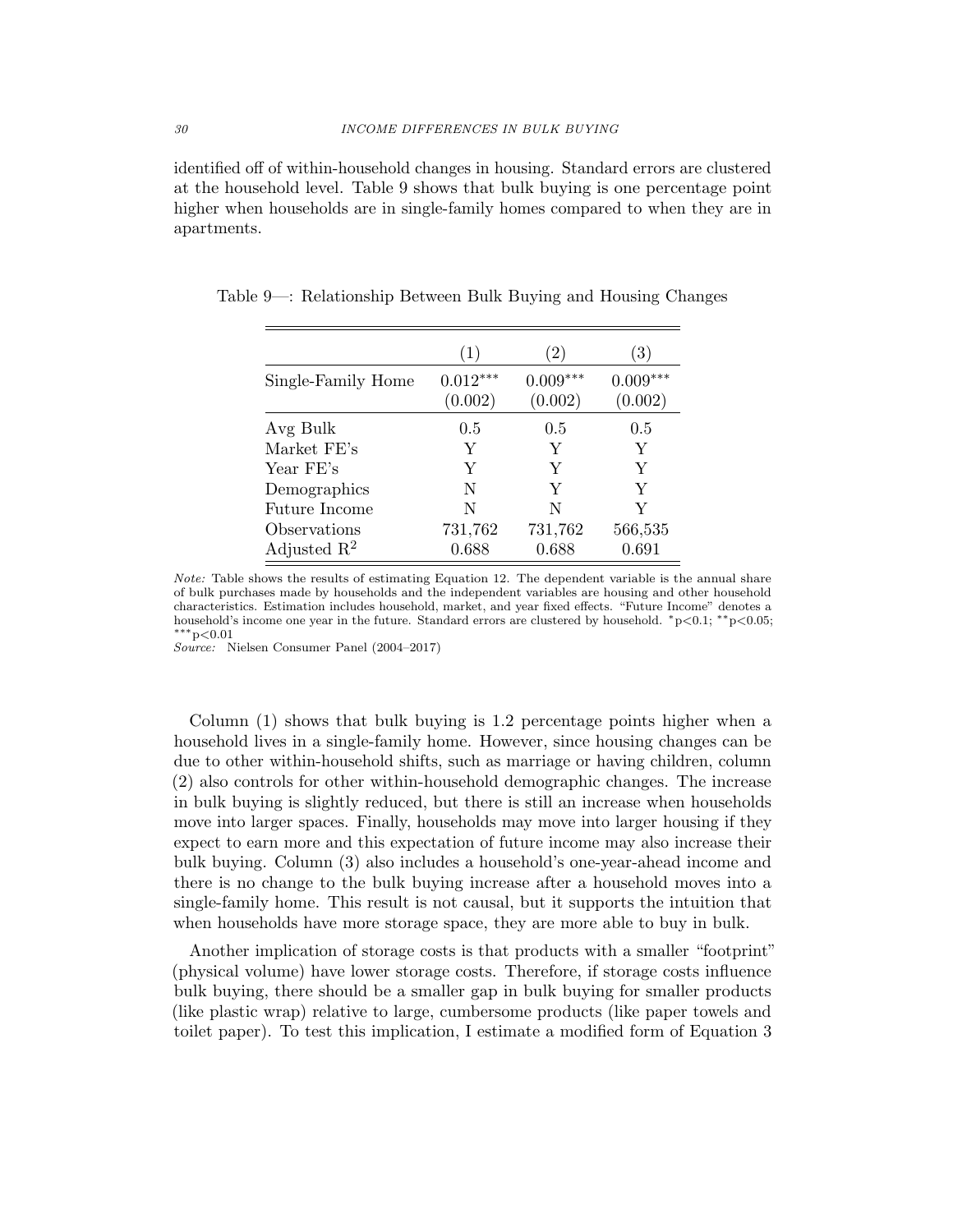that relates average package sizes with household income:

$$
\ln(AvgSize)_{imt} = \alpha + \sum_{q} \beta^q Income_{imt} + \gamma X_{imt} + \lambda_m + \lambda_t + \epsilon_{imt},
$$

where  $AvgSize_{imt}$  is the average package size purchased by household i in market m in year t. Income<sub>imt</sub> consists of dummies for each income quantile q.  $X_{imt}$ consists of household characteristics. Year and market fixed effects are captured  $\frac{1}{2}$  by λ.

Figure 8 plots the income coefficients from the regression for all non-food grocery categories. I have highlighted some popular product categories. The bulk buying gap is largest for the physically biggest products such as paper towels and toilet paper while the gap is smaller for less bulky items such as liquid detergent and diapers. Overall, this pattern supports the hypothesis that storage costs contribute to the bulk buying gap, but the persistence of the gap even for smaller products suggests that other factors are at play.

Figure 8. : Bulk Buying Gap For Non-Food Grocery Products



*Note:* Figure plots the  $\beta$  coefficients from Equation (3), which regresses average package size purchased on household income. The regression controls for household characteristics as well as market and year fixed effects. Source: Nielsen Consumer Panel (2004–2017)

Overall, these results provide evidence that storage costs and bulk buying are related. When households move to larger homes (relative to apartments), they buy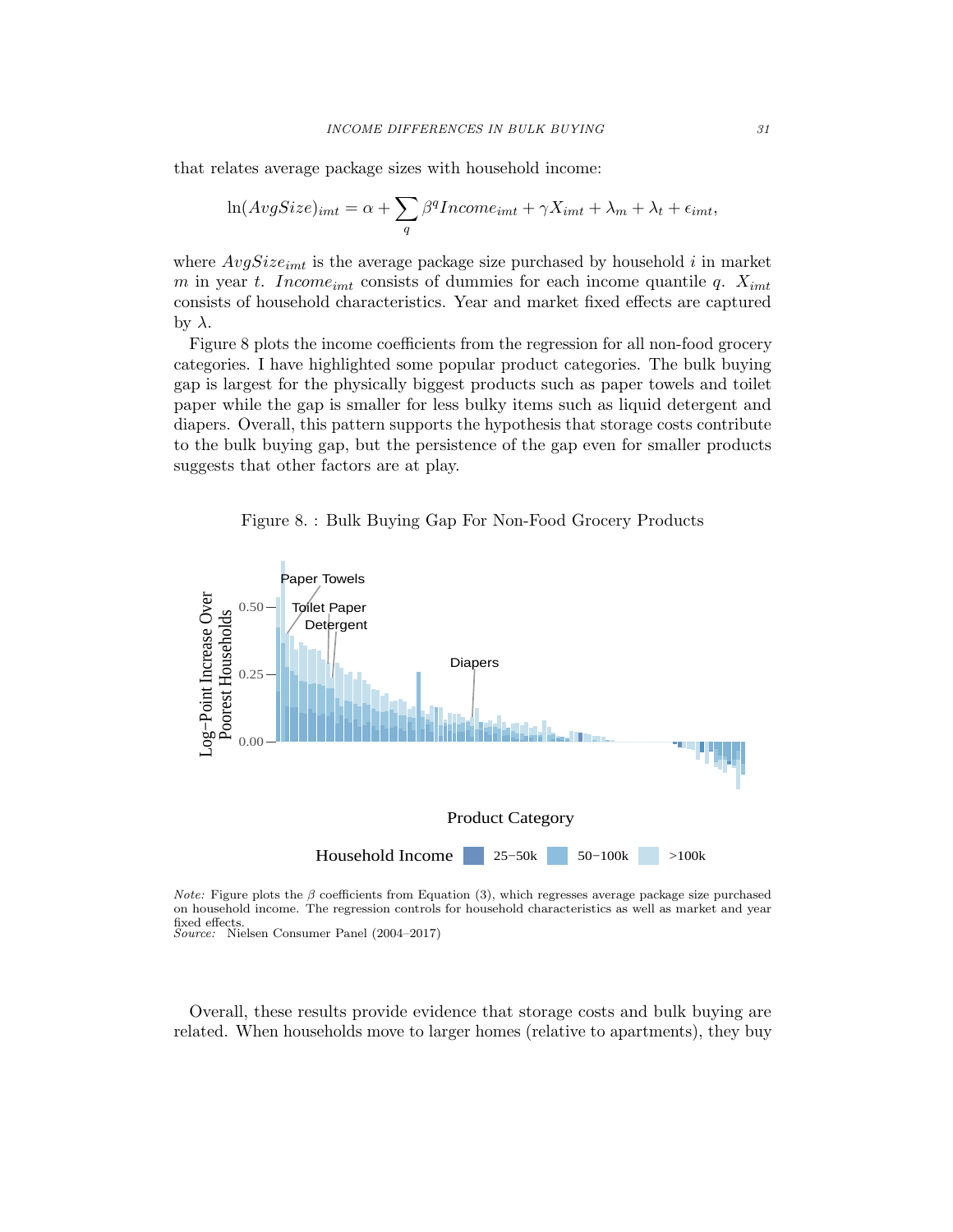more in bulk. Similarly, product categories with larger physical footprints exhibit larger bulk buying gaps relative to product categories with smaller footprints. To more precisely quantify storage costs, I estimate a simple model of the consumer purchase decision.

## V. Model

The previous analyses show that cognitive costs and storage costs affect the bulk buying decision. To decompose the contribution of each factor, I embed them into a discrete choice model of the household's purchase decision. The ideal setting would include a homogeneous good where demand is uncorrelated with income. Given substantial price, package size, and regulatory variation, differences in large and small purchases between households would identify storage costs and differences in buying between regulatory regimes would identify cognitive costs. This setting is approximated by one where products have limited dimensions of differentiation and storage costs can be separately identified from demand.

A discrete choice model of toilet paper purchases closely approximates this ideal setting. Toilet paper is an excellent product for this analysis because it is a necessity item with easily observable dimensions of differentiation, namely price, quality, quantity, and package size. It is offered in a wide range of package sizes and stores stock numerous brands and sizes (grocery and mass merchandise stores usually stock 35–40 unique brand-sizes). The top five brands and private-label store brands account for 86% of sales. I focus on the most common package sizes, which range from 4- to 24-roll packages. I define a product as a unique brand-size combination.<sup>32</sup> Additionally, underlying toilet paper consumption is primarily a function of household composition and age, not income.<sup>33</sup> High-income households consume a similar amount as low-income households but make fewer purchases (Orhun and Palazzolo, 2019). Finally, toilet paper cannot be easily substituted for another product nor can it be obtained through home production.<sup>34</sup>

The biggest identification challenge is separately identifying storage costs from underlying demand (i.e., households may buy large quantities because they have high consumption or because they have low storage costs). To separate storage costs from demand, I use variation induced by differences in product "concentration," which I define as the yield of the product per unit volume. Product concentration breaks the direct link between volume and consumption. In the detergent category, a product's yield is the number of washes it will supply. A concentrated detergent can wash the same number of loads but requires a smaller fluid volume than

<sup>&</sup>lt;sup>32</sup>Specifically, this is a unique brand-roll count-sheet count because packages can differ in their "concentration" due to "double," "mega," and "super mega" rolls.

 $33A$  100-fold cross-validated elastic net regression of annual purchases on household characteristics rules out income as significantly predictive. See Appendix A.A6 for details.

<sup>34</sup>While a bidet is a possible alternative, this is more likely a lifestyle choice instead of a situation where households switch between toilet paper and bidets. Furthermore, in the United States, 98% of households report that they use toilet paper (the remainder either said no or did not respond) (Statista, 2019).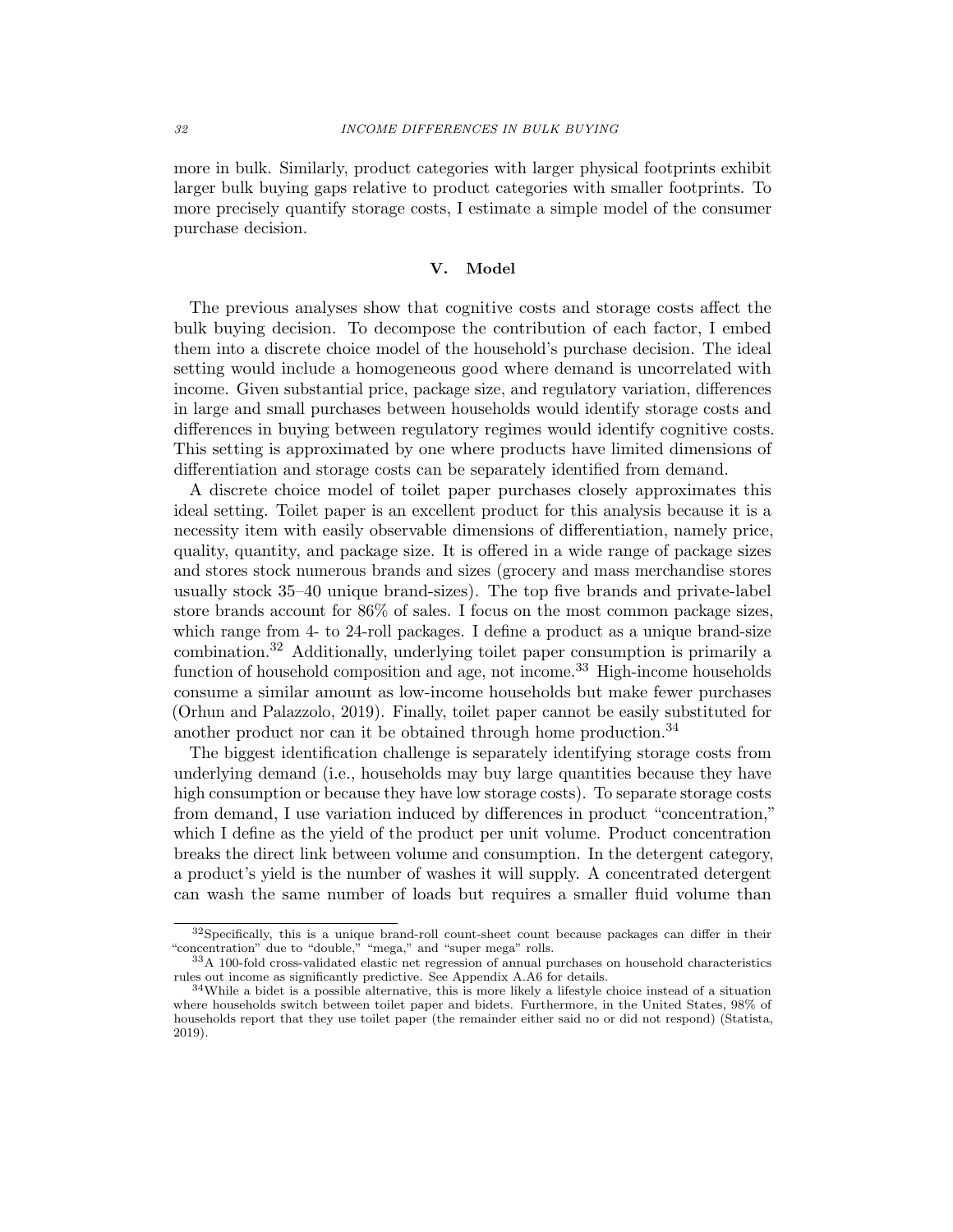diluted detergent. Therefore, given the same number of washes, households that choose concentrated detergent must have higher storage costs than those choosing diluted detergent, assuming quality does not differ based on concentration.

The same reasoning holds true for toilet paper. Households do not demand a particular number of rolls (the primary determinant of package size), but choose how long they want their supply to last (i.e., purchase enough to last for two weeks, a month, two months, etc.).<sup>35</sup> Toilet paper comes in a variety of concentrations with "mega" rolls being four times more concentrated than "regular" rolls. Therefore, a household that purchases 24 "regular" rolls has the same demand for toilet paper as a household that purchases six "mega" rolls, but the former household has lower storage costs since they can store the bigger package.

To illustrate the varying concentrations of toilet paper, Figure 9 plots the distribution of quantity (measured in number of days the supply will last for a single person) against package sizes (measured in rolls) for toilet paper products in the Nielsen data. As expected, there is an increasing relationship between how long the package will last and the number of rolls in a package, but there is substantial variation within packages containing the same number of rolls. The dashed lines denote the 25th and 75th percentiles of the average days' supply purchased by households. A wide range of package sizes fall within this range for each brand.<sup>36</sup> For example, a household demanding a 60-day supply of Charmin could purchase a package containing anywhere from 8 to 24 rolls. This overlap generates the necessary variation to separate storage costs from underlying demand.

## A. Model Setup

I model a household's purchase decision using a discrete choice framework with random coefficients. When making a purchase, households consider the price, unit price, quality, quantity, and size of each package and choose the package that maximizes their utility. These features are captured in the household i's indirect utility function:

(13) 
$$
U_{ijt} = \beta_1 Price_{jt} + \beta_2' UnitPrice_{jt} + \beta_3 UnitPrice_{jt} \times Reg_i +
$$

$$
\beta_4^i \log(Days_j) + \beta_5^i BigPack_j + \beta_6 BigPack_j \times House_i +
$$

$$
\beta_7^i SmallPack_j + \beta_8 SmallPack_j \times House_i + \theta_{b(j)} + \epsilon_{ijt},
$$

where  $Price_{jt}$  is the total price of product j at time t. Reg<sub>i</sub> is an indicator for whether unit price regulations are in effect for household i.  $Days_i$  is the number of days the package will last (a function of the number of total sheets in the package and the number of people in the household).  $UnitPrice_{it}$  is the per-day, per-person price of the package, since the yield of a package is how many days

<sup>35</sup>According to a 2007 Charmin survey, the average person uses 57 sheets per day. I assume this consumption rate when computing how long a product will last (Jaffe, 2007).

<sup>36</sup>Scott toilet paper is an exception because it does not offer different roll types. All rolls have 1000 sheets.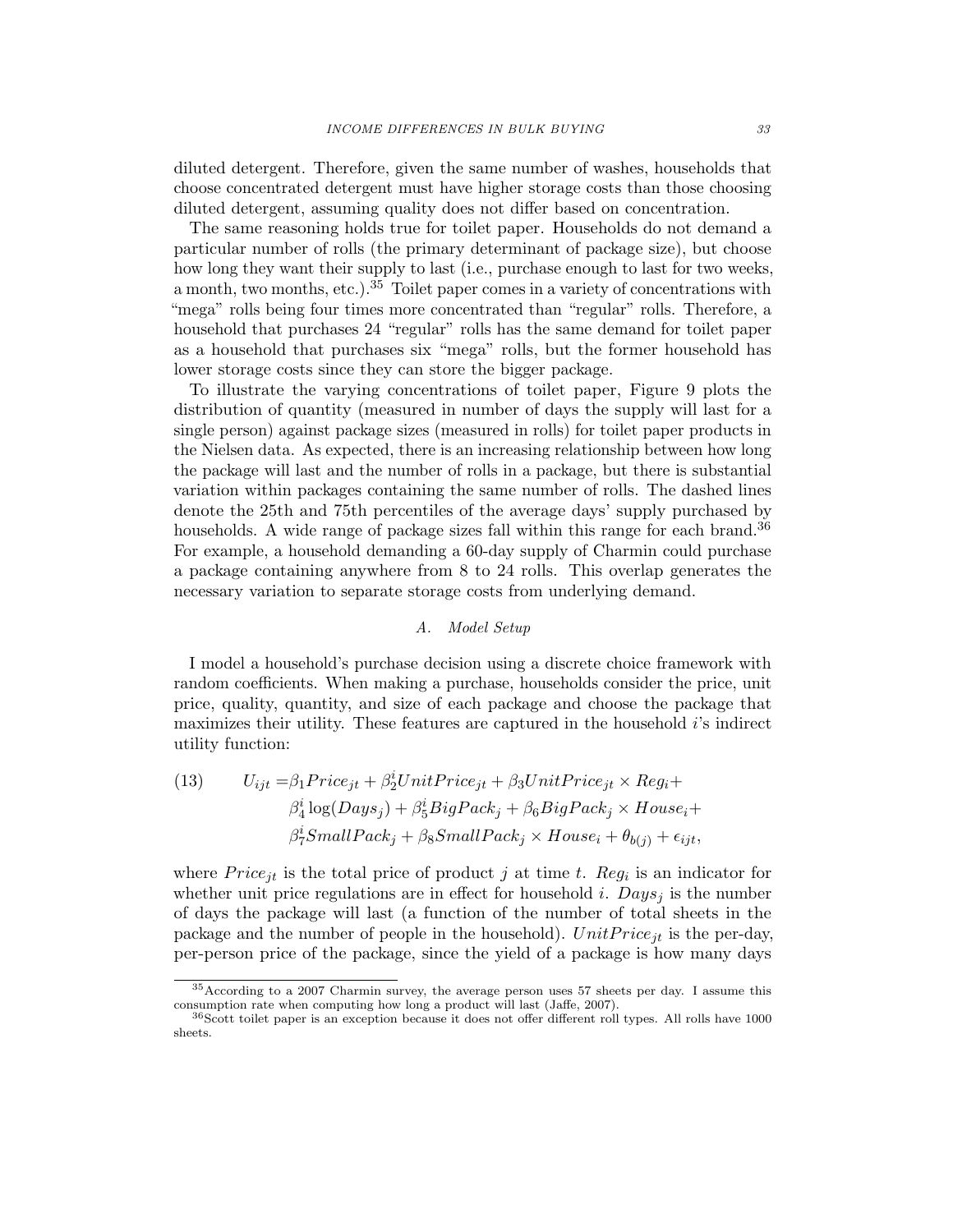

Figure 9. : Scatterplot of Toilet Paper Package Size and Quantity

Note: Figure plots the package sizes and quantities of the top five toilet paper brands and private-label products. The y-axis represents the number of toilet paper rolls contained in a package while the x-axis represents the number of days a product will last a single person household assuming a consumption rate of 57 two-ply sheets per day (Jaffe 2007). Noise is added vertically to better illustrate the number of products available within package sizes since roll counts are discrete. Dashed lines indicate the 25th and 75th percentiles of the average days' supply purchased by households. Source: Nielsen Consumer Panel (2004–2017)

it will last.  $BigPack_j$  is a dummy for the package having more than 12 rolls and  $SmallPack_j$  is a dummy for less than 12 rolls.<sup>37</sup>  $House_i$  is an indicator for whether the household lives in a single-family home, with the alternative being an apartment. Finally,  $\theta_{b(j)}$  is a brand fixed effect. Brand fixed effects capture quality differences between products. Because households may weigh unit prices or package sizes differently based on unobserved factors, I allow  $\beta_2, \beta_4, \beta_5, \beta_7$  to vary. In particular, I assume they are normally distributed and allow for them to be correlated. I assume  $\epsilon_{ijt}$  is iid Type 1 extreme value.

This simple model incorporates the key features necessary to quantify the contribution of cognitive and storage costs to the bulk-buying gap. Preferences for package size (a measure of storage costs) are captured by  $\beta_5$ ,  $\beta_6$ ,  $\beta_7$ , and  $\beta_8$ , while the effect of displaying per-unit prices is captured by  $\beta_3$ .

The price coefficient is identified using price variation across shopping trips due to shopping at different stores or sales. The size coefficient is identified by

<sup>&</sup>lt;sup>37</sup>Households bunch at 12-roll packages, so this allows for different package preferences around this bunching point.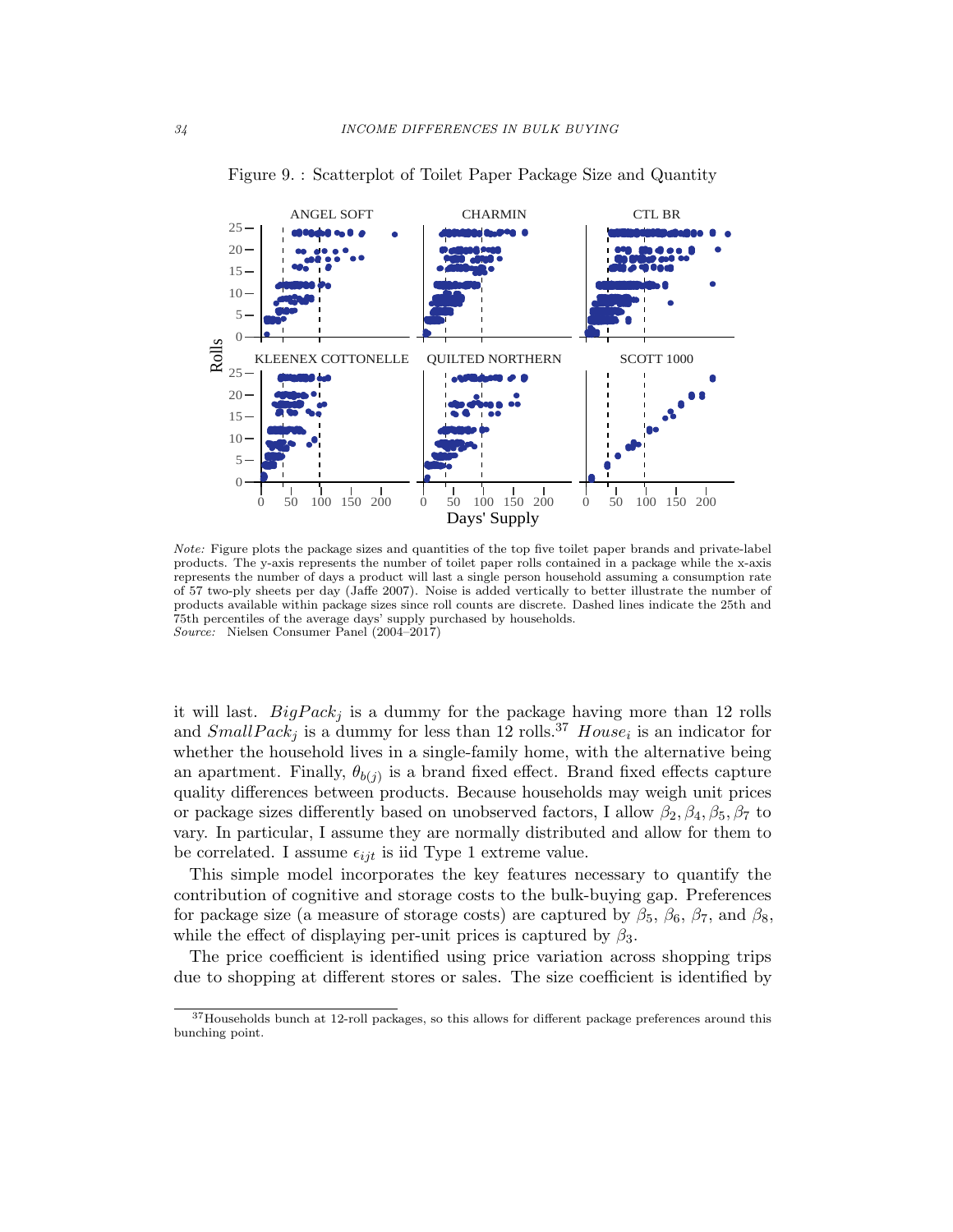variation in the product "concentration" as illustrated in Figure 9. That is, given their preferred days' supply (x-value), some households choose large packages and some choose small packages (y-value). I estimate the model using simulated maximum likelihood.<sup>38</sup> To increase accuracy and reduce computational burden, I use pseudo-random Halton draws in the estimation procedure (Hensher and Greene, 2003).

#### VI. Estimation and Counterfactual Results

I estimate this model separately for each income quartile using household purchases from 2016. I observe about 45,500 toilet paper purchases across about 14,800 households at grocery stores and mass merchandisers.

Table 10 reports model estimates for the random coefficients specification. The estimation results show that both the price and unit price coefficients are negative, implying that all else equal, households prefer lower prices. The interaction terms reveal that when unit prices are posted, all households are more sensitive to unit prices. This pattern supports the assertion that households respond to the provision of new price information. All households prefer to have more days' supply of toilet paper compared to less. In terms of storage costs, all households select against large sizes and, with the exception of the highest-income households, this preference is not significantly different based on their housing type. On the other hand, all households also dislike small packages. Under a pure storage costs story, the small packages would have been expected to have a positive sign for low-income households. However, as mentioned in the model specification section, there is bunching at 12-roll packages across households of all types, so this negative sign on the small size is likely a result of that bunching.

Each of the random coefficients displays substantial heterogeneity.<sup>39</sup> Overall, lower income households exhibit more heterogeneity in their sensitivity to unit prices, as implied by the standard deviations of the unit price coefficient.

Figure 10 plots the distribution of own-price elasticities for each product using the random coefficients estimates. The majority of elasticities fall between -1.7 and  $-5.1$  with poorer households having larger elasticities (in magnitude).<sup>40</sup>

#### A. Model Fit

I examine model fit by comparing how well the model predicts the average size purchased for each income group. Since coefficients are random, the choice

<sup>38</sup>I use the 'mlogit' package which implements Ken Train's Matlab code in R (Revelt and Train, 1998; Croissant, 2020).

 $39\text{Since each random coefficient was assumed to be normally distributed, some households may have a$ non-intuitive valuation for product attributes, such as a positive valuation for unit price. Sign restrictions can be imposed by assuming alternative distributions, such as a log-normal distribution.

<sup>40</sup>Table 4 of Cohen (2008) reports elasticities ranging from -1.94 to -2.54 for paper towels. My estimates cover this range, but have larger tails.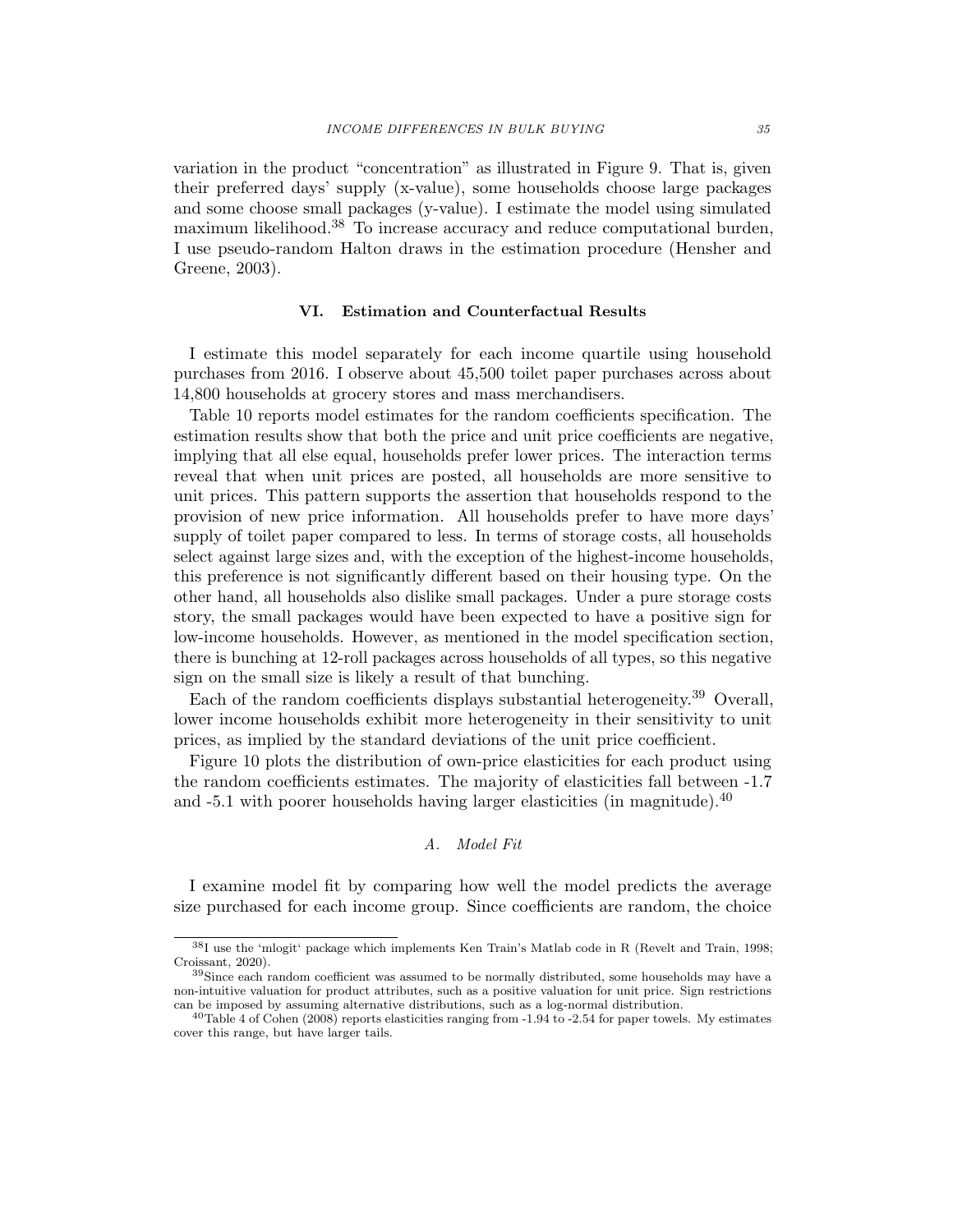|                      | ${<}25\mathrm{k}$       | $25-50k$      | 50-100k                 | >100k         |
|----------------------|-------------------------|---------------|-------------------------|---------------|
|                      | (1)                     | (2)           | (3)                     | (4)           |
| <b>Total Price</b>   | $-0.300***$             | $-0.287***$   | $-0.284***$             | $-0.196***$   |
|                      | (0.011)                 | (0.007)       | (0.006)                 | (0.009)       |
| Unit Price           | $-4.114***$             | $-2.642***$   | $-2.969***$             | $-3.243***$   |
|                      | (0.290)                 | (0.124)       | (0.105)                 | (0.155)       |
| $\therefore$ Reg     | $-1.914***$             | $-1.759***$   | $-0.819***$             | $-0.503***$   |
|                      | (0.330)                 | (0.161)       | (0.123)                 | (0.149)       |
| Log(Days)            | $1.146***$              | $1.381***$    | $1.452***$              | $0.843***$    |
|                      | (0.078)                 | (0.050)       | (0.047)                 | (0.071)       |
| Large Size           | $-1.654^{\ast\ast\ast}$ | $-1.194***$   | $-1.288^{\ast\ast\ast}$ | $-1.104***$   |
|                      | (0.174)                 | (0.096)       | (0.098)                 | (0.181)       |
| $\ldots$ Home        | $0.273*$                | 0.101         | $-0.016$                | $0.422**$     |
|                      | (0.147)                 | (0.097)       | (0.093)                 | (0.179)       |
| Small Size           | $-0.437***$             | $-0.345***$   | $-0.504***$             | $-0.807***$   |
|                      | (0.083)                 | (0.062)       | (0.066)                 | (0.139)       |
| $\ldots$ Home        | $-0.173*$               | $-0.241***$   | $-0.221***$             | $-0.202$      |
|                      | (0.095)                 | (0.067)       | (0.069)                 | (0.140)       |
| $\sigma_{unitPrice}$ | $6.009***$              | $4.973***$    | $4.791***$              | $3.849***$    |
|                      | (0.241)                 | (0.116)       | (0.092)                 | (0.113)       |
| $\sigma_{log(Days)}$ | $1.620***$              | $1.499***$    | $1.812***$              | $1.651***$    |
|                      | (0.062)                 | (0.039)       | (0.035)                 | (0.056)       |
| $\sigma_{Large}$     | $1.847***$              | $1.327***$    | $1.647***$              | $1.846***$    |
|                      | (0.142)                 | (0.073)       | (0.065)                 | (0.085)       |
| $\sigma_{Small}$     | $2.111***$              | $2.181***$    | $2.011***$              | $2.353***$    |
|                      | (0.083)                 | (0.048)       | (0.042)                 | (0.067)       |
| Brand FE's           | $\mathbf Y$             | Y             | Y                       | Y             |
| Observations         | 4,968                   | 12,950        | 17,875                  | 7,942         |
| Log Likelihood       | $-14,502.240$           | $-37,679.860$ | $-51,245.220$           | $-22,705.370$ |

Table 10—: Random Coefficient Estimation Results (2016)

Note: Table presents MLE estimates from Equation 13. "Total Price" denotes the total price of the package while "unit price" is the price per day that the package will last (assuming constant consumption of 57 sheets per day (Jaffe 2007)). "Reg" indicates whether unit price regulations are in effect. "Large" indicates packages that are larger than 12 rolls and "small" indicates packages that are smaller than 12 rolls. A 12-roll package is the reference group. "House" indicates if the household lives in a single-family home (reference group is an apartment). <sup>∗</sup>p<0.1; ∗∗p<0.05; ∗∗∗p<0.01

Source: Nielsen Consumer Panel (2016) and Nielsen Retail Scanner (2016)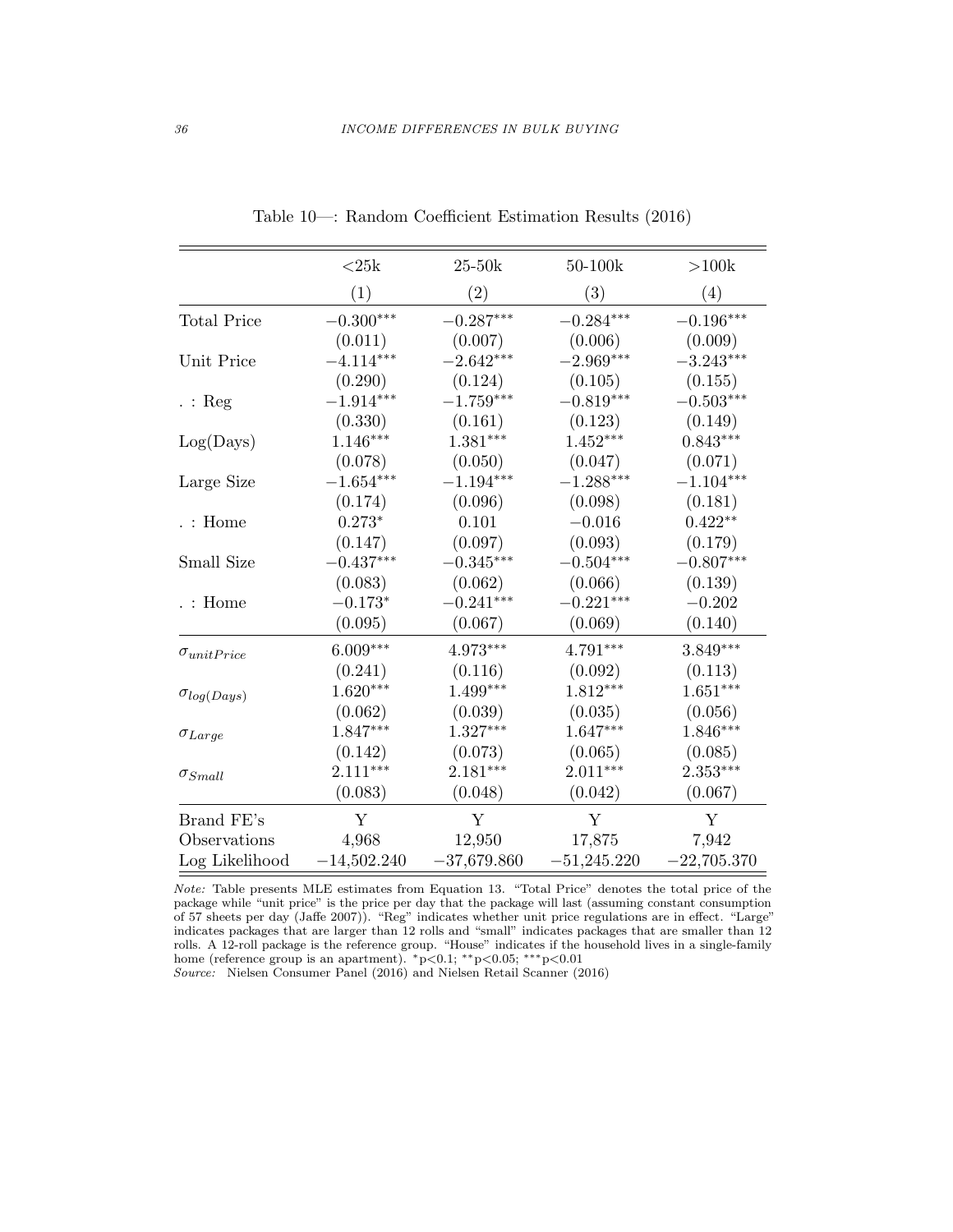

Figure 10. : Distribution of Price Elasticity by Household Income

Note: Figure plots the distribution of price elasticities resulting from the estimation of Equation 13, using random coefficients. Source: Nielsen Consumer Panel (2016) and Nielsen Retail Scanner (2016)

probabilities take the following form:

(14) 
$$
P_{ijt} = \int \frac{e^{\beta' x_{ijt}}}{\sum_j e^{\beta' x_{ijt}}} f(\beta) d\beta,
$$

I use simulation to approximate the integral by taking 1,000 draws from the joint distribution of β. Table 11 compares the overall model predictions to the actual data. Overall, the fit is close, but the model over-predicts the amount purchased across all households, primarily because it over-predicts the purchases of particularly large generic packages. For example, a particular generic 12-pack has a 1–2% share for each income group, but based on its characteristics, the model predicts a 3–5% share. The model assumes that all generic brands are equal, but in reality, it may be the case that generic brands differ based on the retailer that sells them. This additional dimension of heterogeneity could be captured by more granularly defining brands by the retailer that sells them.

#### B. Counterfactuals

Using the parameter estimates from the previous section, I predict how households respond to lower storage costs and universal unit price regulation. For these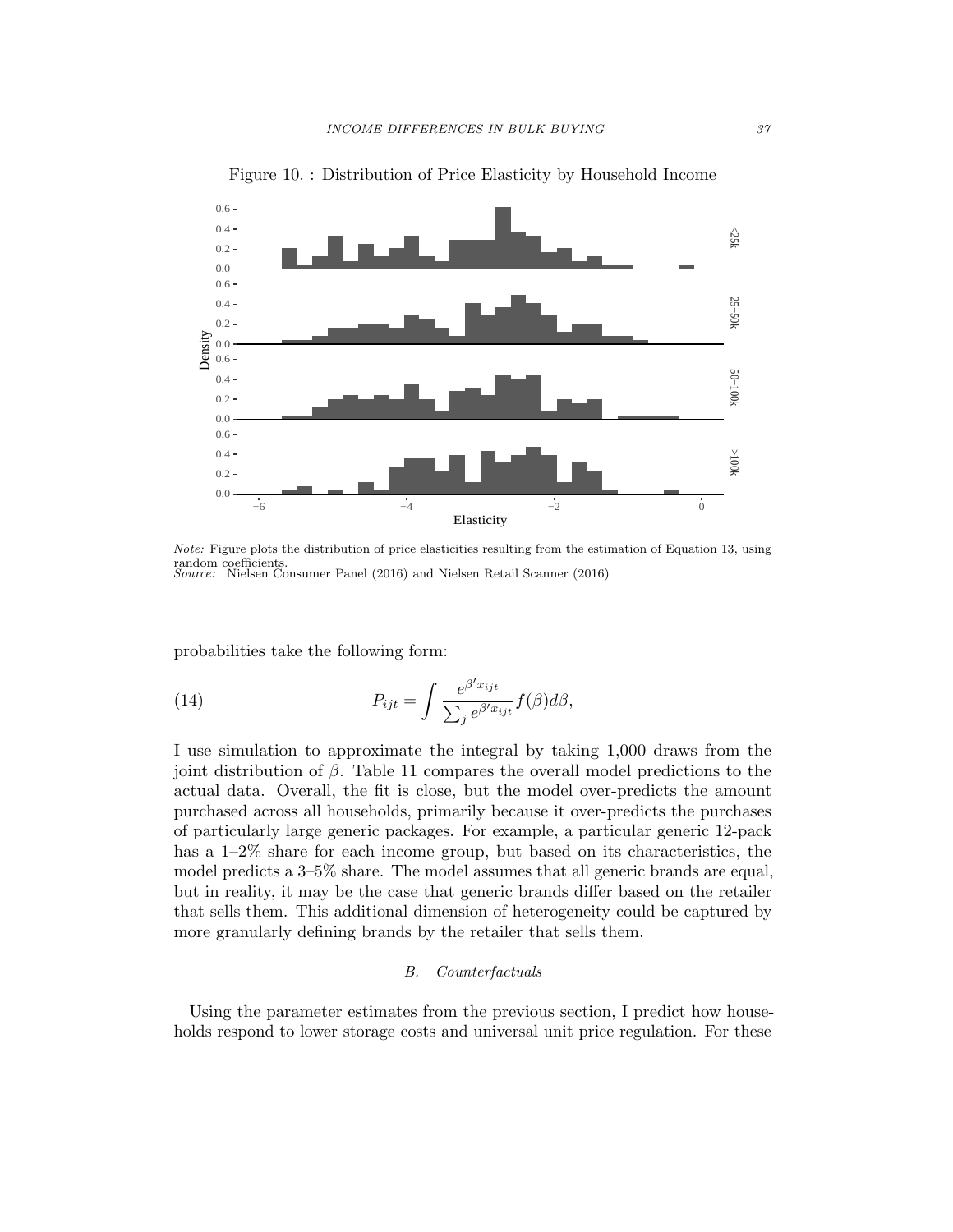| Income            | Data  | Model |
|-------------------|-------|-------|
| ${<}25\mathrm{k}$ | 48.64 | 50.67 |
| $25 - 50k$        | 49.07 | 52.45 |
| $50 - 100k$       | 51.23 | 54.48 |
| >100k             | 53.85 | 54.93 |

Table 11—: Random Coefficient Model Fit (Days' Supply Purchased)

Note: Table compares the average days' supply of toilet paper purchased in the data with the predicted purchase from the model. I assume an average daily consumption rate of 57 two-ply sheets per day (Jaffe 2007).

Source: Nielsen Consumer Panel (2016) and Nielsen Retail Scanner (2016)

counterfactual exercises, I compare all counterfactual results to a "base case" of predicted purchases given their current shopping environment. I consider two counterfactual scenarios:

- 1) Unit-Price Regulation: Unit-price regulations are adopted everywhere.
- 2) Reduced Storage Costs: All households have the same storage costs (i.e., size preferences) as high-income households.

For the unit-price regulation scenario, I set each household's unit price coefficients equal to the sum of its coefficient and the regulation interaction term. For households making under \$25,000, their unit price coefficient becomes −4.114 −  $1.914 = -6.028$ . For the reduced storage cost scenario, I set all size coefficients equal to the coefficients for households making over \$100,000.

Table 12 reports the counterfactual predictions for the random coefficients model.

| Income     | Base  | + Unit Price Regs | + Rich Storage |
|------------|-------|-------------------|----------------|
| ${<}25k$   | 50.67 | 52.67             | 56.86          |
| $25 - 50k$ | 52.45 | 55.23             | 58.11          |
| $50-100k$  | 54.48 | 55.91             | 58.47          |
| >100k      | 54.93 | 55.83             | 55.83          |

Table 12—: Bulk Purchasing Counterfactual Simulation Results

Note: Table reports predicted package quantities purchased by households using model estimates of Equation (13). Units are number of days the chosen package will last assuming average daily consumption rate of 57 two-ply sheets (Jaffe 2007). The "Unit Price Regs" scenario imposes unit price regulations everywhere. The "Rich Storage" scenario imposes that all households have the same preferences for "large" and "small" packages as households making over \$100k. Scenarios are cumulative.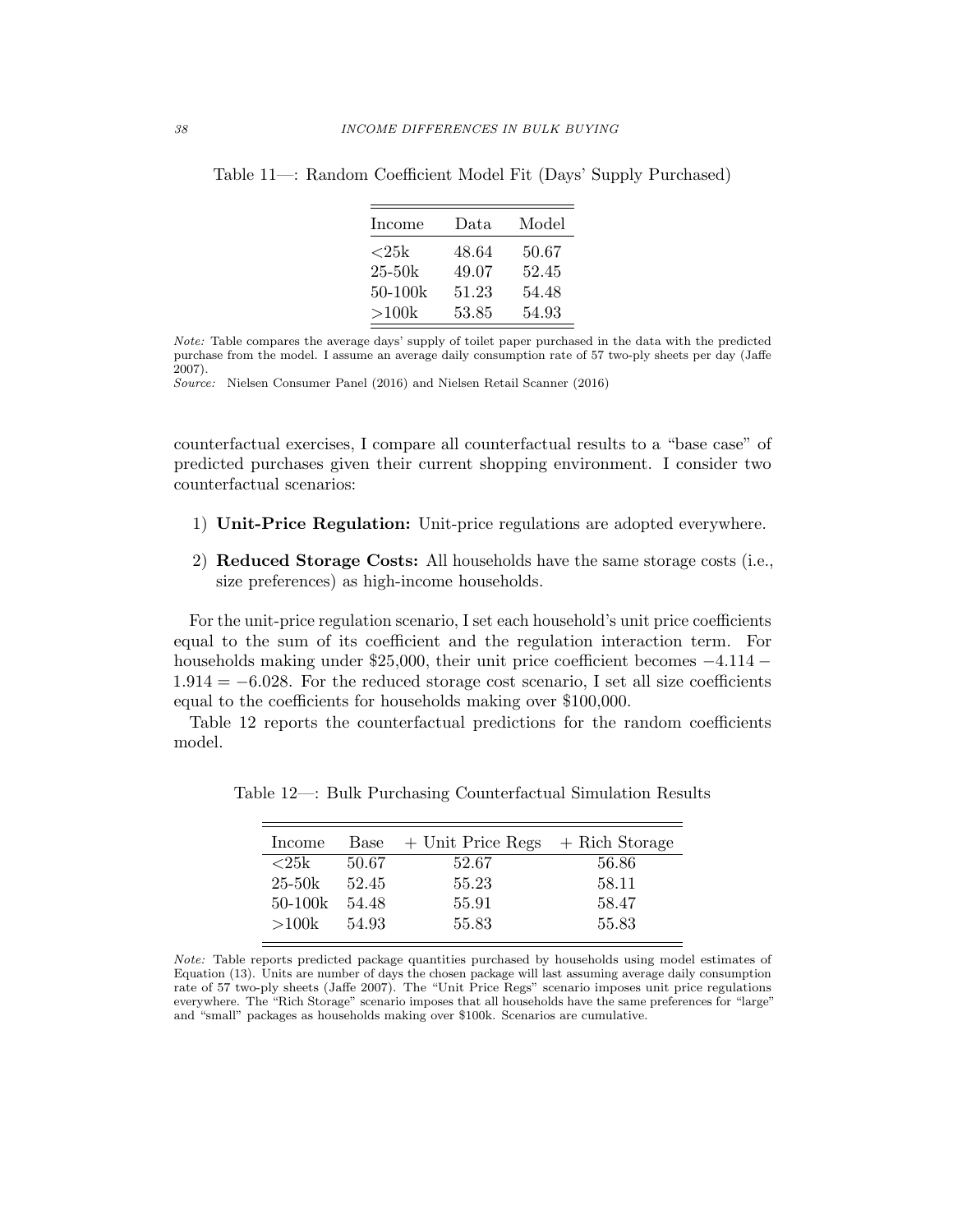The random coefficient counterfactuals, while overpredicting the average days' supply purchased, predicts a gap of 4.26 days' supply between high- and lowincome households. After universally adopting unit price regulations, all households increase their purchasing, but the gap between high- and low-income households shrinks to 3.16 days' supply. Equalizing storage costs actually reverses the gap with the lowest income households buying 1.03 days' supply more than highincome households. This dramatic increase is driven by the fact that middle- and low-income households continue to be highly price-sensitive and have a stronger preference for large quantities.

These counterfactuals support the main findings from Section IV which showed that unit price regulations increase bulk buying and that storage costs are a substantial factor preventing households from buying in bulk. Since the earlier sections examined bulk purchasing across all non-food products, I repeat the earlier analysis on mover households specifically for toilet paper purchases. I estimate a modified version of Equation 5 which replaces share of bulk purchases with log days' supply of toilet paper:

# (15)  $Log(DaysSupply)_{it} = \alpha + \beta_1 Reg_{it} + \beta_2 SingleFamily_{it} + \gamma X_{it} + \lambda_i + \lambda_t + \epsilon_{it},$

Table 13 shows that households increase the days' supply purchased by 3.5% when unit prices are posted and by 2.6% when they move into a single-family home. The model predictions are in line with these changes. The random coefficients model predicts that purchasing increases by 1.6%–5.3% when unit prices are posted (compared to  $3.5\%$  above) and by  $4.6\%$ – $8.0\%$  when storage costs are reduced (compared to 2.6% above). The reduced-form estimates and model predictions line up quite well with regards to posting unit prices. However, there are some differences between the two types of estimates with respect to storage costs. Part of this difference may be because home type (apartment or single-family home) does not capture true storage costs while the random coefficients model offers more flexibility to capture heterogeneity between households even with the same type of housing. For example, the presence of a basement, garage, or even the number of bathrooms may all influence the storage costs for toilet paper, but those are all differences that can exist within single-family homes.

Overall, reducing cognitive costs and increasing the salience of unit prices helps households make better value decisions, and generate a strong boost to bulk buying. Adopting unit price regulations are a relatively straightforward policy approach to encourage bulk buying, especially compared to the challenge of feasibly reducing storage costs for low-income households.

## VII. Conclusion

This paper documents the new fact that low-income households are less likely to take advantage of quantity discounts relative to high-income households. This gap is especially large for storable, necessity items like toilet paper and paper towels.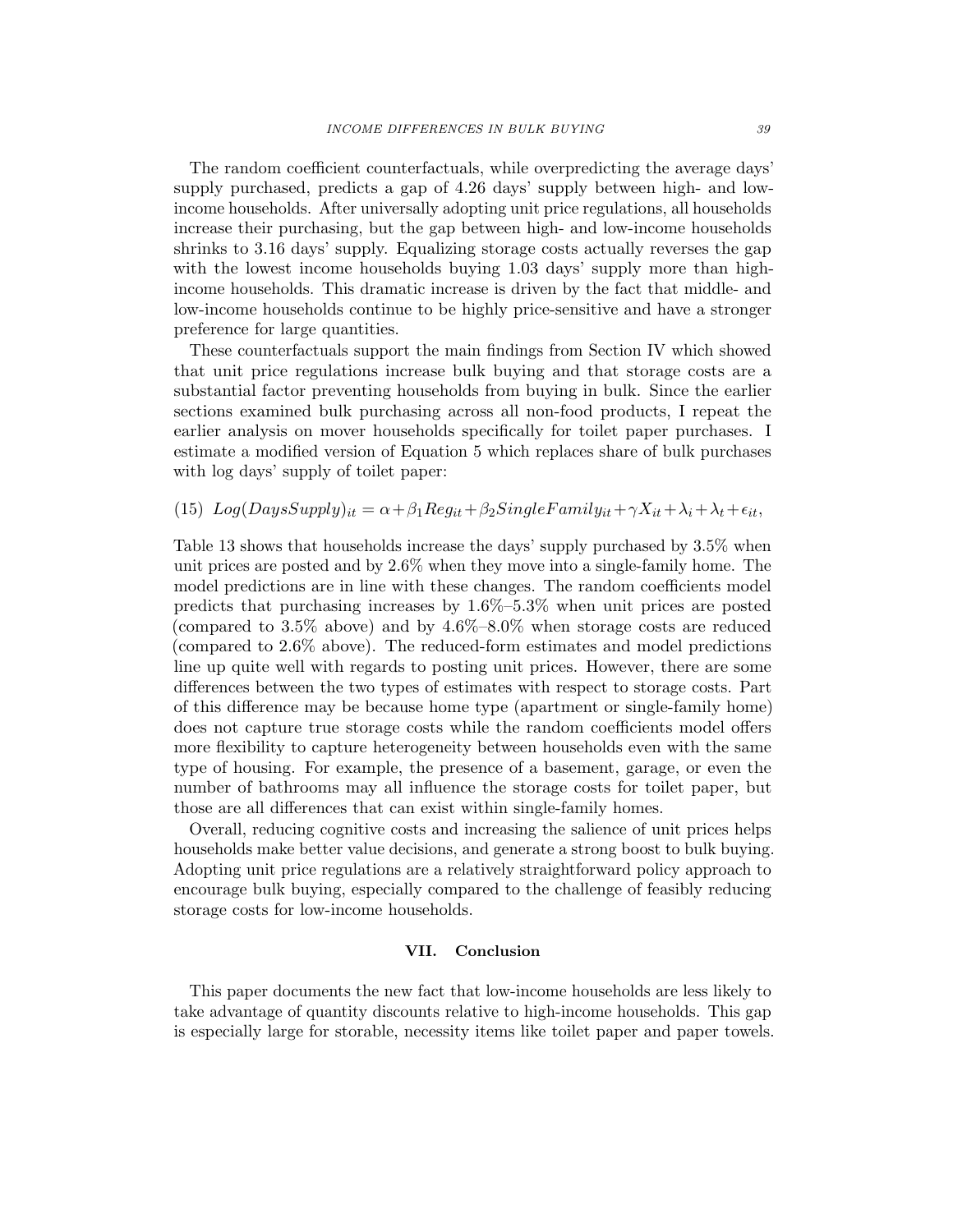|                         | (1)       | (2)        |
|-------------------------|-----------|------------|
| Regulation              | $0.029*$  | $0.035***$ |
|                         | (0.015)   | (0.015)    |
| Single-Family Home      |           | $0.026***$ |
|                         |           | (0.006)    |
| Household FE            | Y         | Y          |
| Year FE                 | Y         | Y          |
| Demographics            | N         | Y          |
| Observations            | 4,553,957 | 4,553,957  |
| Adjusted $\mathbb{R}^2$ | 0.507     | 0.508      |

Table 13—: Effect of Unit Price Regulations and Housing Changes on Toilet Paper Purchases

Note: Table shows estimates of Equation 5 which regresses household bulk buying on unit price regulation after controlling for household fixed effects and changes in household characteristics. "Regulation" denotes the estimated effect of moving from a state without regulation to a state with regulation. "Single-Family Home" indicates that household lives in a single-family home with the reference category being an apartment. Standard errors are clustered at the household level. <sup>∗</sup>p<0.1; ∗∗p<0.05; ∗∗∗p<0.01 Source: Nielsen Consumer Panel (2004–2017)

If low-income households bought in bulk like high-income households, they could save 5% on grocery items, saving an aggregate of \$5.4 billion annually. I provide evidence that cognitive costs, store preferences, budget constraints, and storage costs contribute to this gap.

By using state-level variation in whether or not retailers have to display unit prices, I find that displaying unit prices reduces cognitive costs and increases bulk buying. Then, I show that where a household shops accounts for a large portion of this disparity and that warehouse clubs increase bulk buying, but only for middle- and high-income households. Low-income households are unlikely to shop at warehouse clubs, even if they are nearby. Next, I demonstrate that low-income households slightly decrease bulk buying towards the end of the month, when budgets are tighter. Finally, I show that households increase bulk buying when they move to larger housing, supporting the fact that storage costs also influence the bulk buying decision.

Combining these features into a discrete choice model of toilet paper purchases, I predict how households' bulk purchasing changes if unit-price regulations are adopted universally and if storage costs are reduced. I find that posting unit prices closes the bulk buying gap by 26% and reducing storage costs completely closes the gap with middle- and low-income households buying larger quantities than high-income households.

This paper is one of the first to focus on consumer's take-up of quantity discounts and explore the factors that contribute to this decision. It provides evidence that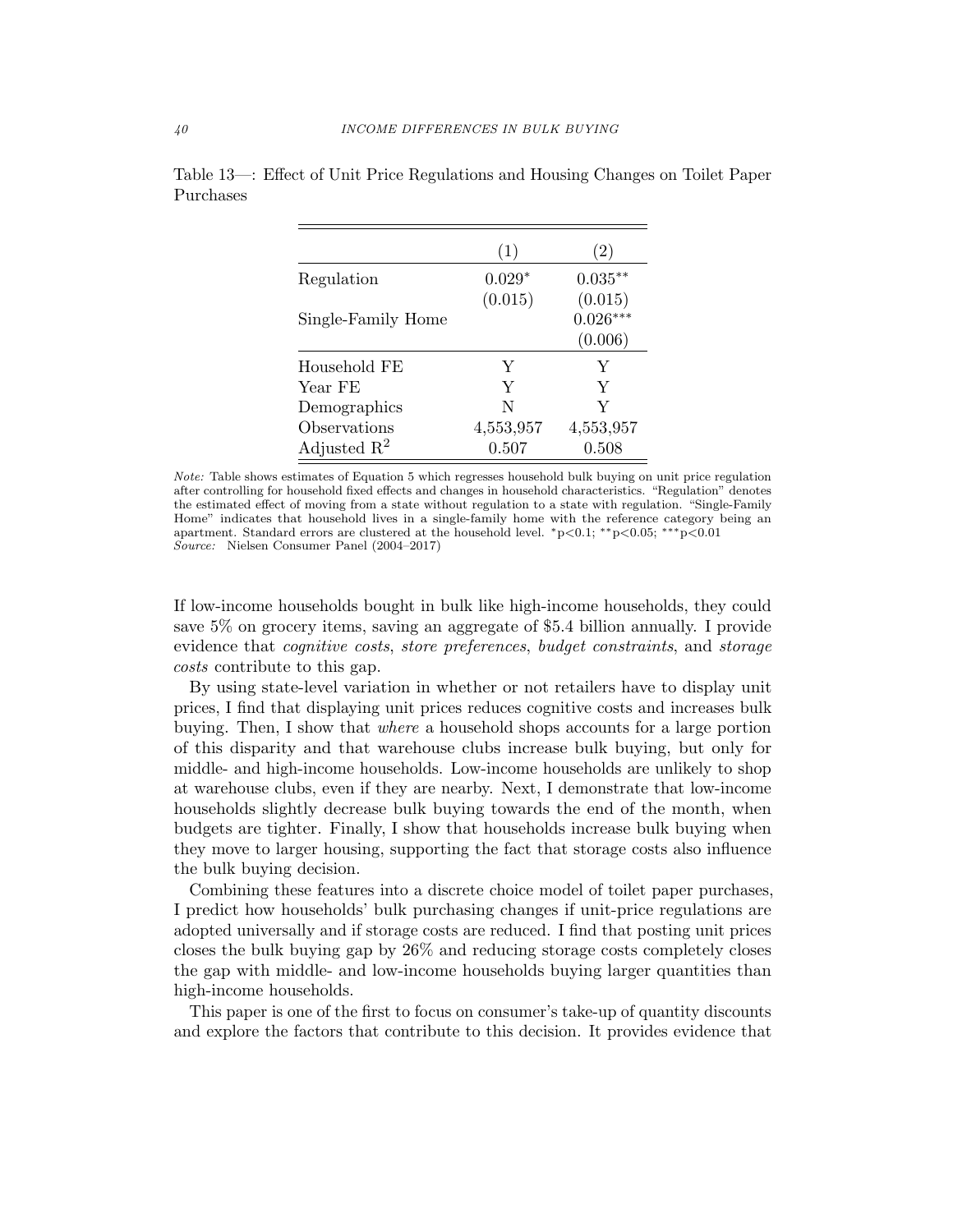cognitive costs, store preferences, budget constraints, and storage costs affect a household's bulk buying decision. These differences have substantial financial consequences for the poorest households and are likely to generate systematic underestimates of consumption inequality if quantity discounts offset quality differences between products. Additionally, if the prices of large and small packages evolve differently, then households may experience substantial changes in their buying power. Future work will determine the extent to which inequality and inflation measures are underestimated because of quantity discounts.

#### REFERENCES

- Aguiar, Mark, and Erik Hurst. 2005. "Consumption versus expenditure." Journal of Political Economy, 113(5): 919–948.
- Aguiar, Mark, and Erik Hurst. 2007. "Life-cycle prices and production." American Economic Review, 97(5): 1533–1559.
- Allcott, Hunt, Rebecca Diamond, Jean-Pierre Dubé, Jessie Handbury, Ilya Rahkovsky, and Molly Schnell. 2019. "Food deserts and the causes of nutritional inequality." The Quarterly Journal of Economics, 134(4): 1793–1844.
- Bauner, Christoph, and Emily Wang. 2019. "The Effect of Competition on Pricing and Product Positioning: Evidence from Wholesale Club Entry." International Journal of Industrial Organization.
- BLS. 2019. "Consumer Expenditures in 2017." Bureau of Labor Statistics 1080.
- Bogomolova, Svetlana, and Ian Jarratt. 2016. "Unit pricing in supermarkets: Review of past evidence from academic and industry studies." Available at SSRN 2853977.
- Chetty, Raj, Adam Looney, and Kory Kroft. 2009. "Salience and taxation: Theory and evidence." American Economic Review, 99(4): 1145–77.
- Chung, Chanjin, and Samuel L Myers Jr. 1999. "Do the poor pay more for food? An analysis of grocery store availability and food price disparities." Journal of Consumer Affairs, 33(2): 276–296.
- Cohen, Andrew. 2008. "Package size and price discrimination in the paper towel market." International Journal of Industrial Organization, 26(2): 502–516.
- Coibion, Olivier, Yuriy Gorodnichenko, and Dmitri Koustas. 2017. "Consumption inequality and the frequency of purchases." National Bureau of Economic Research Working Paper No. 23357.
- Croissant, Yves. 2020. "mlogit: Multinomial Logit Models." R package version 1.1-0.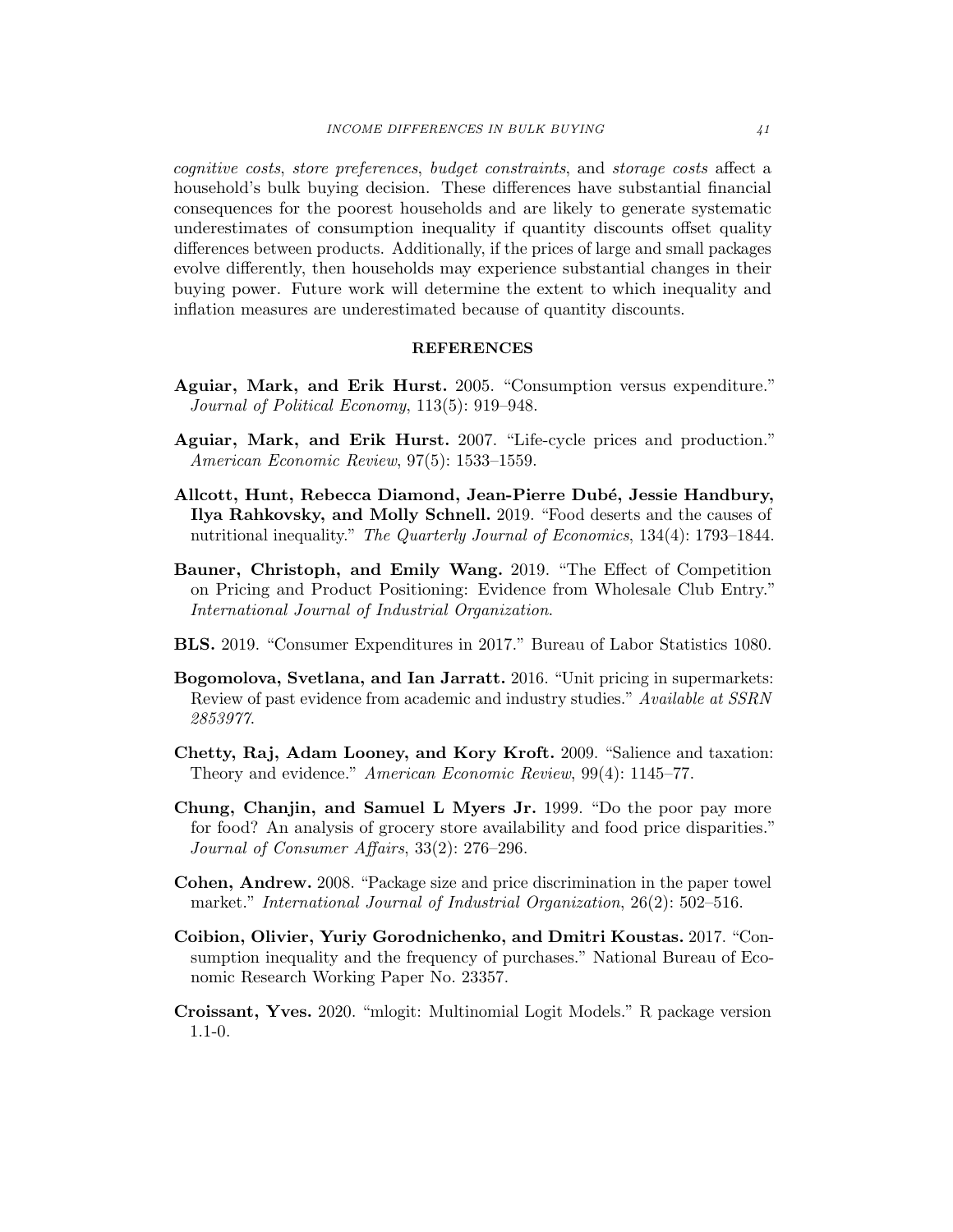- DellaVigna, Stefano, and Matthew Gentzkow. 2019. "Uniform pricing in us retail chains." The Quarterly Journal of Economics, 134(4): 2011–2084.
- Federal Highway Administration. 2017. "2017 National Household Travel Survey." U.S. Department of Transportation.
- General Accounting Office. 1975. "Food Labeling: Goals, Shortcomings, and Proposed Changes." General Accounting Office.
- Griffith, Rachel, Ephraim Leibtag, Andrew Leicester, and Aviv Nevo. 2009. "Consumer shopping behavior: how much do consumers save?" Journal of Economic Perspectives, 23(2): 99–120.
- Hendel, Igal, and Aviv Nevo. 2006. "Measuring the implications of sales and consumer inventory behavior." Econometrica, 74(6): 1637–1673.
- Hensher, David A, and William H Greene. 2003. "The mixed logit model: the state of practice." Transportation, 30(2): 133–176.
- Jaffe, Chuck. 2007. "On a roll." MarketWatch.
- Jarmin, Ronald S, Shawn D Klimek, and Javier Miranda. 2009. "The role of retail chains: National, regional and industry results." In Producer dynamics: New evidence from micro data. 237–262. University of Chicago Press.
- Kunreuther, Howard. 1973. "Why the poor may pay more for food: theoretical and empirical evidence." The Journal of Business, 46(3): 368–383.
- Mitchell, Vincent-Wayne, David Lennard, and Peter McGoldrick. 2003. "Consumer awareness, understanding and usage of unit pricing." British Journal of Management, 14(2): 173–187.
- Miyazaki, Anthony D, David E Sprott, and Kenneth C Manning. 2000. "Unit prices on retail shelf labels: an assessment of information prominence." Journal of Retailing, 76(1): 93–112.
- NIST. 2019. "Uniform Laws and Regulations in the Areas of Legal Metrology and Fuel Quality (Handbook 130)."
- **Orhun, A Yeşim, and Mike Palazzolo.** 2019. "Frugality Is Hard to Afford." Journal of Marketing Research, 56(1): 1–17.
- Revelt, David, and Kenneth Train. 1998. "Mixed logit with repeated choices: households' choices of appliance efficiency level." Review of Economics and Statistics, 80(4): 647–657.
- Rose, Veronica. 2000. "Unit Pricing and Electronic Shelf Labels." Connecticut Office of Legislative Research 2000-R-1044.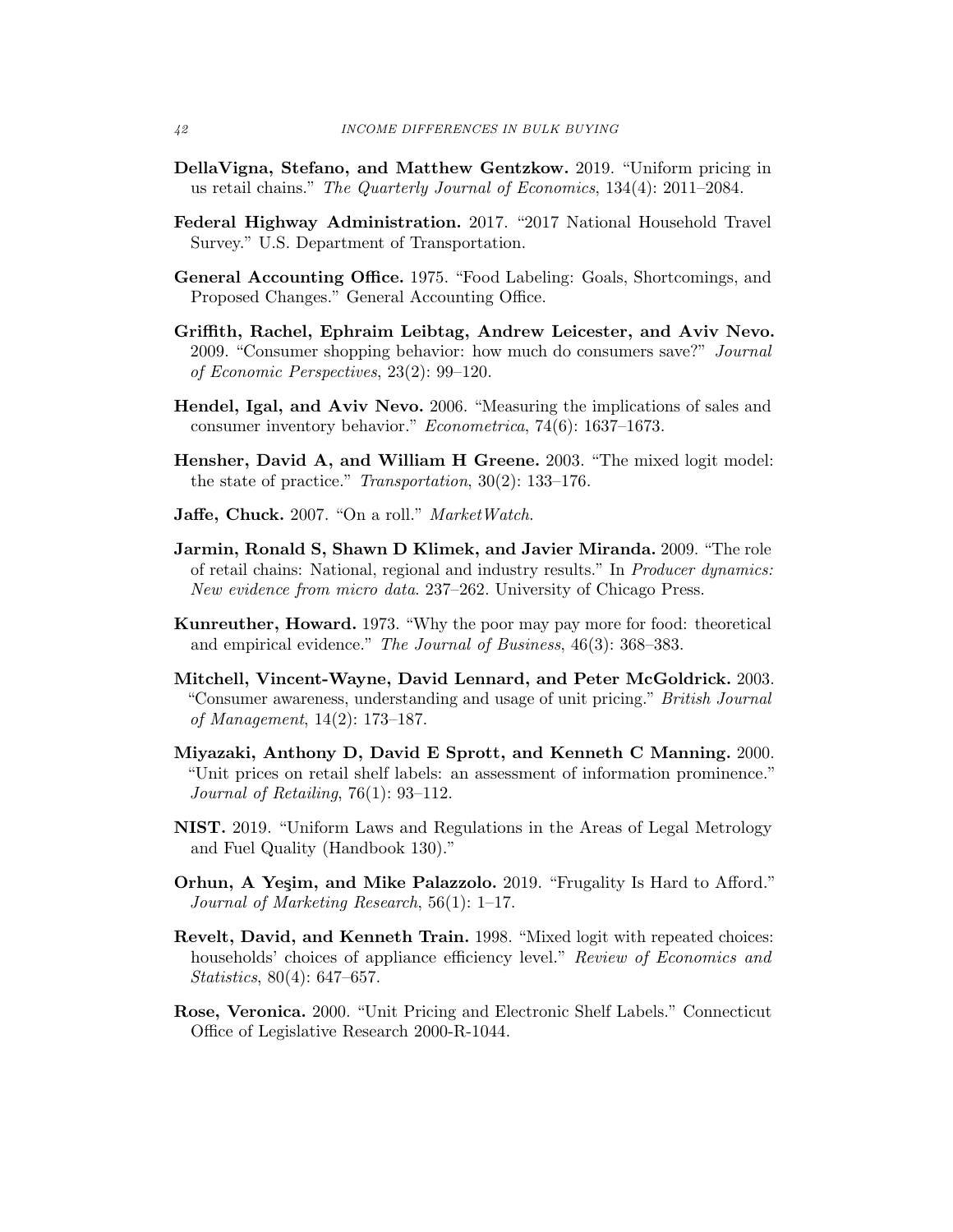- Sprott, David E, Kenneth C Manning, and Anthony D Miyazaki. 2003. "Grocery price setting and quantity surcharges." Journal of Marketing, 67(3): 34– 46.
- Statista. 2019. "U.S. Population: Do you use toilet paper?"
- Stephens Jr, Melvin. 2003. "" 3rd of tha Month": Do Social Security Recipients Smooth Consumption Between Checks?" American Economic Review, 93(1): 406–422.
- Talukdar, Debabrata. 2008. "Cost of being poor: retail price and consumer price search differences across inner-city and suburban neighborhoods." Journal of Consumer Research, 35(3): 457–471.
- USDA. 2019. "Supplemental Nutrition Assistance Program Participation and Costs."
- Zou, Hui, and Trevor Hastie. 2005. "Regularization and variable selection via the elastic net." Journal of the Royal Statistical Society: Series B (Statistical Methodology), 67(2): 301–320.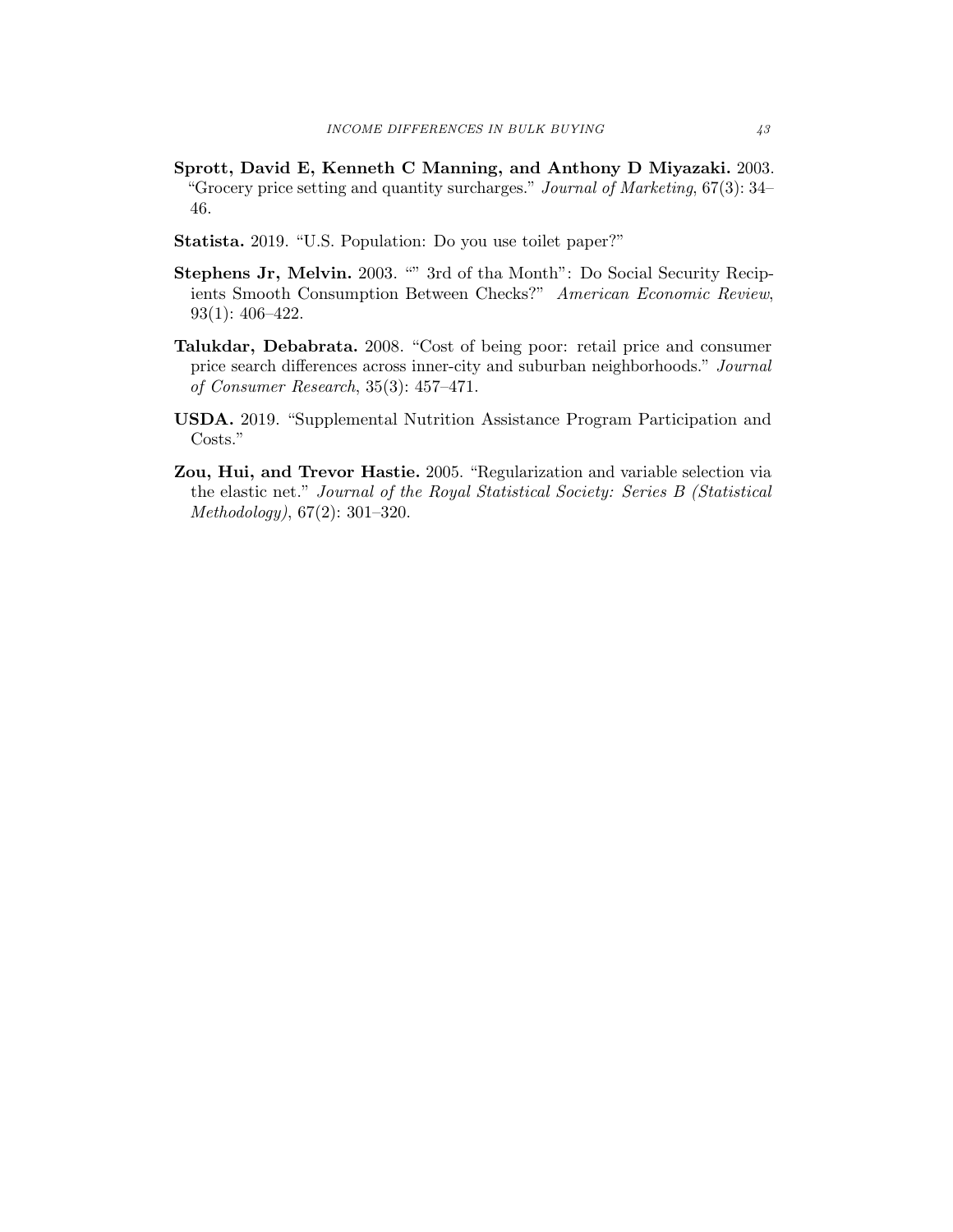#### **APPENDIX**

#### A1. Data Appendix

The Nielsen Consumer Panel consists of about 40,000–60,000 US households that provide information on their shopping purchases using in-home scanners or Nielsen's mobile app. Panelists are geographically dispersed and demographically balanced. Households are recruited based on key demographic characteristics, primarily household size, income, age, education, presence of children, race, ethnicity, and occupation. To generate national averages, Nielsen assigns each household a projection factor.

Households are recruited through direct mail and online invitations. To incentivize households to remain in the panel, Nielsen provides monthly prize drawings, sweepstakes, points, and regular communication and support to panelists. Nielsen tries to ensure that incentive methods are non-biasing and regularly tests for its correlation with retention rates. To ensure data quality, Nielsen filters out any households that are poor reporters and do not meet minimum spending thresholds based on their household size. All households in the sample meet this threshold for the full year.

Demographic variables are recorded and updated annually. For my analysis, I collapse some of the demographic variables into more aggregate categories. Household composition measures the number adults and children residing in the home. Marital status is an indicator for whether the head of household is married or not (I do not distinguish between single, divorced, or widowed). Education is an indicator for whether at least one head of household completed college. Housing variables indicate whether a household lives in a single-family home, and apartment, or a mobile home. Finally, age is the age of the head of household. In the case of two heads, I average the two ages.

To construct my analysis sample, I remove any households where the head of household is a student or a member of the military because these households likely have different living arrangements that are not representative of a typical household's decision (i.e., on campus housing or barracks are different than traditional homes and apartments). I drop any households living in mobile homes as well because this type of housing could include a wide range of house types including RVs and manufactured homes. I also remove any households making less that  $$5,000$  and those that could not be geocoded based on their zip code.<sup>41</sup>. Finally, some households were dropped because they could not be matched to tract-level vehicle access data. $42$  Table A1 reports how many households were removed based on this cleaning procedure.

<sup>41</sup>I use the 2017 Census Gazetteer to assign zip codes to the latitude and longitude of their populationweighted centroid

 $42$ Vehicle access data comes from the 2009–2013 American Community Survey, which asks how individuals get to work. There is limited variation in this measure since most respondents have vehicle access. For context, only 4% of Nielsen households live in Census tracts less than 90% access to cars.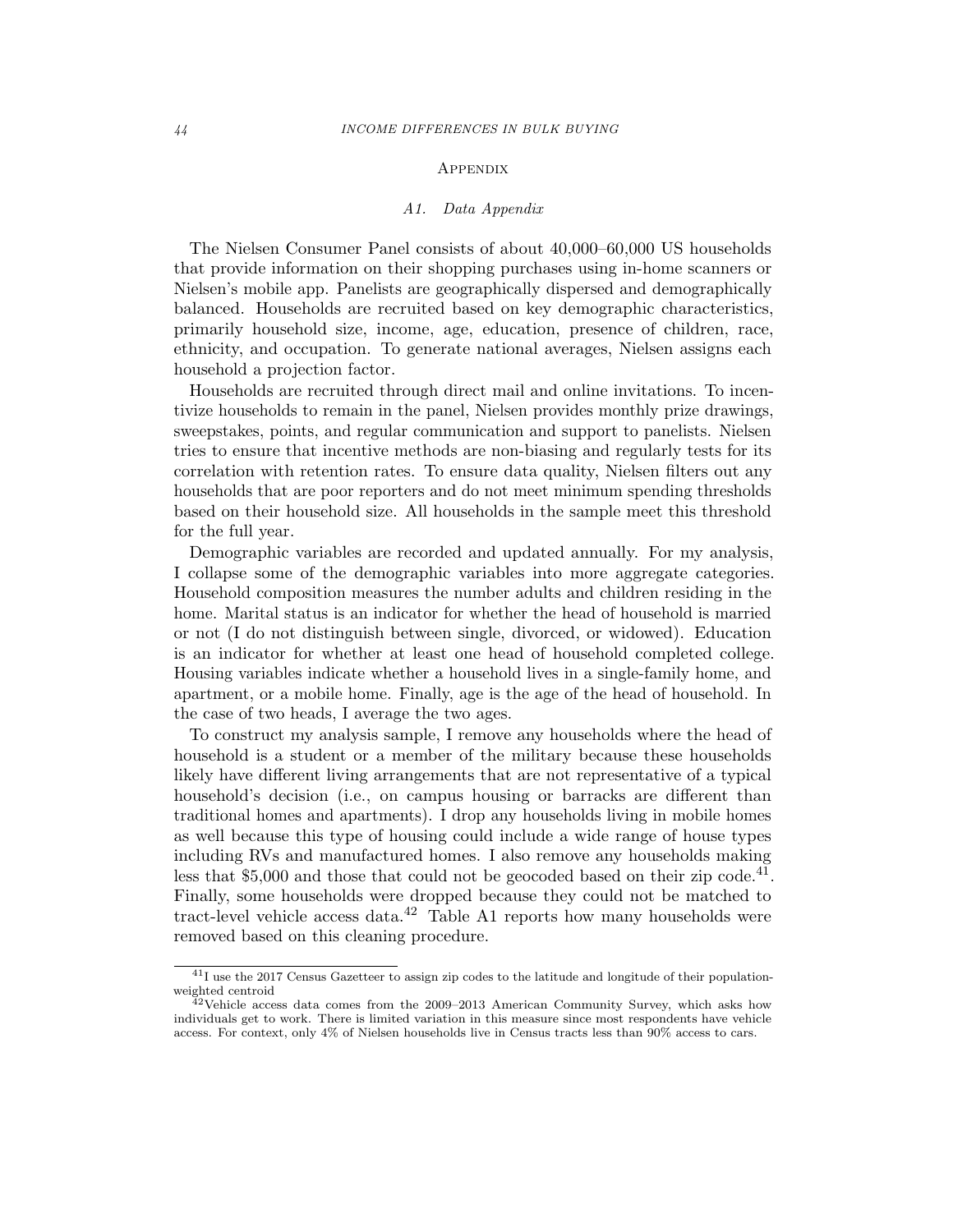| Step                             | HН       |
|----------------------------------|----------|
| Starting Households:             | 178, 232 |
| Exclude Military and Students:   | 175, 102 |
| Exclude Households under 5k:     | 174, 106 |
| Exclude Mobile Homes:            | 167,065  |
| Drop Zips Not Geocoded:          | 166,366  |
| Cannot Be Matched to Car Access: | 166, 164 |

Table A1—: Homescan Sample Construction

In the purchase data, I exclude alcohol, tobacco, pet items, health and beauty items, general merchandise, "magnet," and "deferred" product categories from my analysis. Alcohol and tobacco are excluded because of their addictive qualities, which may induce peculiar purchase patterns. For example, a smoker may choose to only buy one pack of cigarettes with the intention of quitting even though a full carton may deliver a better value. Pet items are excluded to focus on products intended for human consumption. I exclude health and beauty items and general merchandise because these products such as trash cans, printers, eye shadow, and antacids are unlikely to be bought in bulk or have irregular consumption patterns. "Deferred" categories are categories that Nielsen has stopped tracking, so to maintain a consistent sample of products, these are excluded from my analysis. Finally, "magnet" purchases are items which do not have a UPC codes such as fresh fruits and vegetables, deli counter items, or bakery items. Because these items are only recorded for a subset of Nielsen households and are not standardized, I also exclude them from my analysis. This process leaves me with 721 unique product categories. Because this paper focuses on bulk purchases, I also exclude 28 categories that have five or fewer sizes across all possible products.<sup>43</sup> Overall, the products analyzed are common household staples including almost all food categories, basic toiletry items, and non-food essentials like toilet paper, soaps/detergents, and diapers. See Table A2 for summary statistics of the top 20 product categories by annual spending.

To compare sizes across different product categories, I assign each product to its quintile in the size distribution for that product category. I assign quintiles based upon the sample quintiles of product sizes to ensure that each quintile has

Note: Table reports the number of unique households in the sample after each step of data refinement. Source: Nielsen Consumer Panel (2004–2017)

<sup>&</sup>lt;sup>43</sup>These excluded categories are: jelled aspic salad, sour cream sauce mix, canned roast beef, canned roast beef hash, retort pouch bags, prepared sandwiches, canned rice, canned dumplings, canned bread, frozen vegetables in pastry, frozen grapefruit juice, frozen grape juice, frozen orange juice, frozen cream substitutes, canned ham patties, bathroom accessory, packaged soap, borateem, dry starch, grease relief, bathroom brushes, miscellaneous brushes, thermometers, dustpans, feather dusters, laundry baskets, sanitary belts, gift package with candy or gum.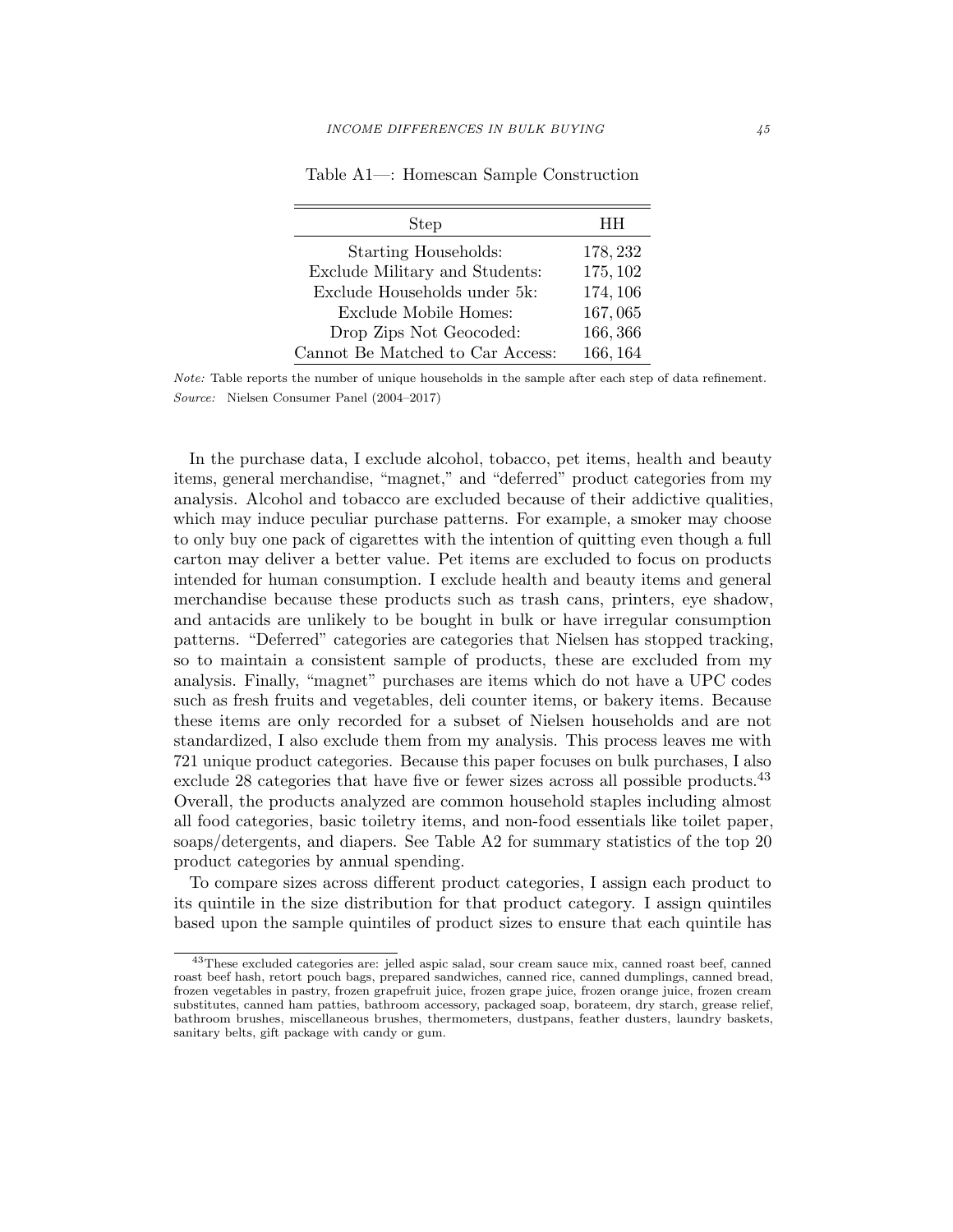| Product          | Annual<br>Spending | <b>SD</b> | Avg. Price | <b>SD</b> | Avg. Size | <b>SD</b> |
|------------------|--------------------|-----------|------------|-----------|-----------|-----------|
| Soft Drinks      | 79.38              | 139.02    | 4.75       | 4.17      | 85.87     | 53.81     |
| Diet Soft Drinks | 74.82              | 132.79    | 4.73       | 5.07      | 84.18     | 65.06     |
| Milk             | 65.65              | 77.02     | 3.11       | 1.79      | 97.79     | 35.00     |
| Cereal           | 57.97              | 68.37     | 4.06       | 2.10      | 18.05     | 8.17      |
| Toilet Paper     | 56.15              | 49.47     | 11.44      | 7.09      | 17.09     | 10.51     |
| Yogurt           | 55.00              | 75.68     | 3.28       | 2.17      | 17.25     | 15.22     |
| Coffee           | 53.97              | 61.69     | 8.60       | 5.74      | 21.84     | 11.05     |
| <b>Bread</b>     | 50.03              | 47.09     | 2.88       | 1.52      | 20.54     | 4.64      |
| Cookies          | 46.97              | 57.60     | 3.59       | 3.44      | 13.02     | 6.39      |
| Fresh Meat       | 46.96              | 62.86     | 7.75       | 5.03      | 30.48     | 24.97     |
| Frozen Pizza     | 44.48              | 60.64     | 5.99       | 3.67      | 20.69     | 12.48     |
| Bottled Water    | 44.06              | 73.46     | 4.21       | 3.75      | 261.91    | 181.39    |
| Fresh Fruit      | 42.68              | 64.91     | 4.28       | 2.06      | 1.93      | 1.31      |
| Choc. Candy      | 41.05              | 53.83     | 3.91       | 3.67      | 8.64      | 9.15      |
| Detergent        | 40.17              | 45.29     | 10.05      | 7.85      | 99.52     | 61.23     |
| Shred. Cheese    | 39.16              | 42.80     | 4.21       | 2.45      | 13.37     | 10.98     |
| Bacon            | 37.63              | 45.44     | 6.87       | 4.67      | 17.42     | 11.88     |
| Ice Cream        | 37.36              | 50.34     | 4.43       | 2.03      | 46.80     | 24.47     |
| Potato Chips     | 35.99              | 41.71     | 3.04       | 1.89      | 8.87      | 3.81      |
| Canned Soup      | 32.39              | 38.36     | 3.21       | 2.22      | 22.07     | 17.33     |

Table A2—: Summary Statistics of Top 20 Product Categories in Nielsen Homescan Data (2017)

Note: Table reports summary statistics for the top 20 product categories by total spending. Annual spending is the average spending in that product category among households that purchased in that product category over the course of the year. Average price and average size are the average prices and sizes of products purchased in their corresponding category. All estimates are weighted using Nielsen's projection weights. Prices are in nominal 2017 dollars. Sizes are reported in common units for for that category (e.g. ounces for milk).

Source: Nielsen Consumer Panel (2004–2017)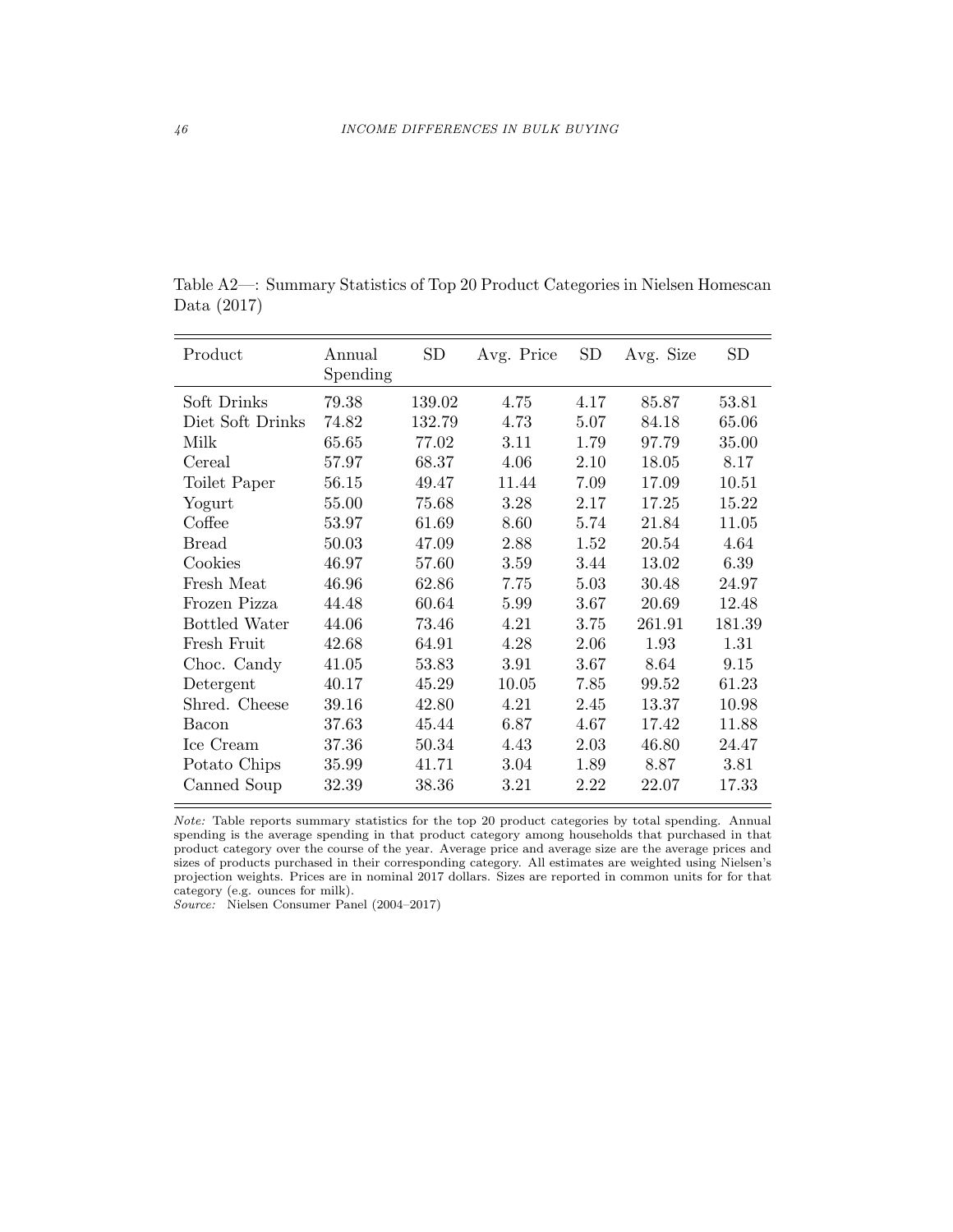20% of available products in its support. An alternative strategy would assign quintiles based on cutting the range of product sizes into equal intervals. However, in some product categories, this risks generating quintiles with sparse support when there is an especially large package available. As an example, consider eggs. Most packages contain 6, 12, or 18 eggs, but there are some products that offer up to 15-dozen eggs (180 eggs). Generating quintiles by cutting the available range into equal intervals would generate quintiles of 1-36, 37-72, 73-108, 109-144, 145-180 which would assign almost all packages to the first quintile and the fifth quintile. Using the sample quintiles generates a more even distribution ensuring better support of each quintile. For products with a narrow range of sizes that fall in multiple quintiles, I assign the product to the minimum quintile. For example, over 60% of egg products are dozens, which covers three quintiles. I assign all products with 12 or fewer eggs to the first quintile.

### A2. Quantity Discounts and Coupon Savings

This section compares savings from quantity discounts to savings from coupons. To be conservative, I compare the savings from redeemed coupons (likely higher than the average savings of all coupons offered) to savings offered by quantity discounts (likely lower than quantity discounts actually redeemed). For each product purchased in the Consumer Panel data, households can input the value saved if they used a coupon. For each product category, I compute the average discount across all products in that category.

I then estimate quantity discount savings based on moving from a product in the second quintile to the fourth quintile of the size distribution. This leaves out small product sizes that may have high unit prices due to convenience (e.g., a 20-oz soda bottle at the checkout counter) and especially large sizes that may not be widely available at all stores. This range covers sizes that households are likely to consider when making their purchase decision.

Figure A1 plots the distribution of coupon savings and estimated bulk savings for food and non-food products. Coupon savings are narrowly clustered with a median savings of 31% for non-food products and 33% for food products. Bulk discounts have lower median savings for non-food and food products of 27% and 23%, respectively, but are more widely dispersed, even exceeding 50% savings for some non-food products.<sup>44</sup> Coupon savings are similar across product categories while there is substantial variation in quantity discounts with non-food products offering higher savings.

## A3. Bulk Buying Across Popular Categories

Across popular spending categories, these gaps are particularly large in storable, non-food categories like paper towels and toilet paper, where households making

<sup>44</sup>Smaller shifts, such as from the second to third quintile or third to fourth quintile generate smaller savings, but still preserve the long right tail primarily for non-food products.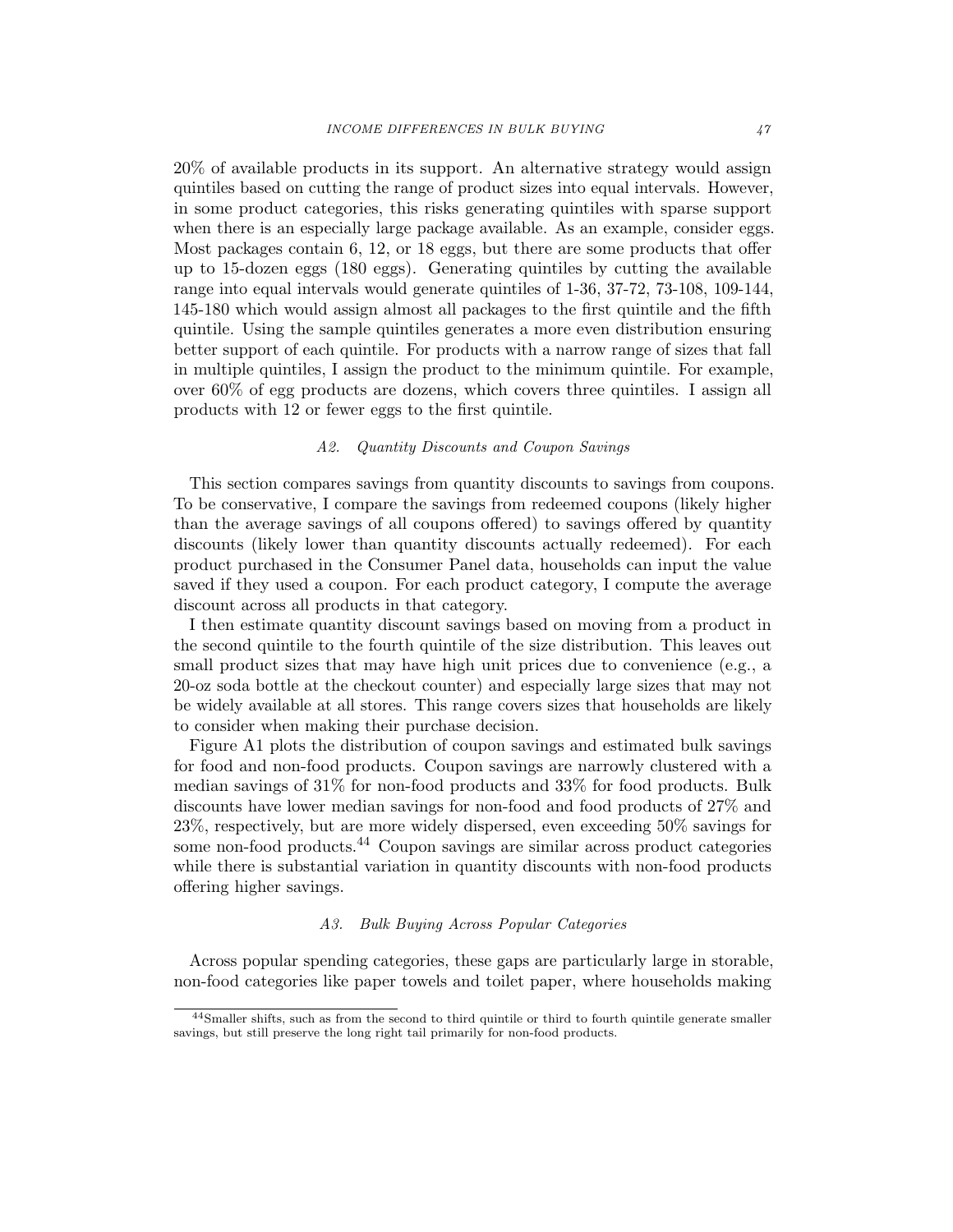

Figure A1. : Estimated Savings from Coupons and Bulk Discounts

Note: Figure plots the distribution of savings from coupons and quantity discounts. For each coupon redemption, the percent savings are the ratio of the coupon value to the product's price. These savings are then averaged across all purchases in that product category. Bulk discounts are computed using coefficient estimates obtained from Equation (1) relating log unit prices to log package sizes. Bulk savings are the estimated savings obtained from moving from the second to the fourth quintile of the size distribution for each product category.

Source: Nielsen Consumer Panel (2004–2017) and Nielsen Retail Scanner (2016)

over \$100,000 are more than twice as likely to buy in bulk compared to households making under \$25,000. In popular food categories like milk and eggs, there is little relationship or even a negative relationship between income and bulk buying (See Figure A2).

## A4. Alternative Calculation of Missed Quantity Discounts

An alternative way of calculating savings from quantity discounts is to calculate first-best savings obtained from purchasing the lowest unit-priced item available, since even high-income households may not be buying at the lowest unit price. I compute this by taking the difference between the unit price paid by each household and the lowest unit price available in the store, given the household's brand preference. I get this information through linking the Nielsen Consumer Panel with the Nielsen Retail Scanner data.

I compute the first-best savings a household could obtain for toilet paper, diapers, milk, and eggs using the following approach. First, for each shopping trip, I compute the lowest unit price the household could have paid given its brand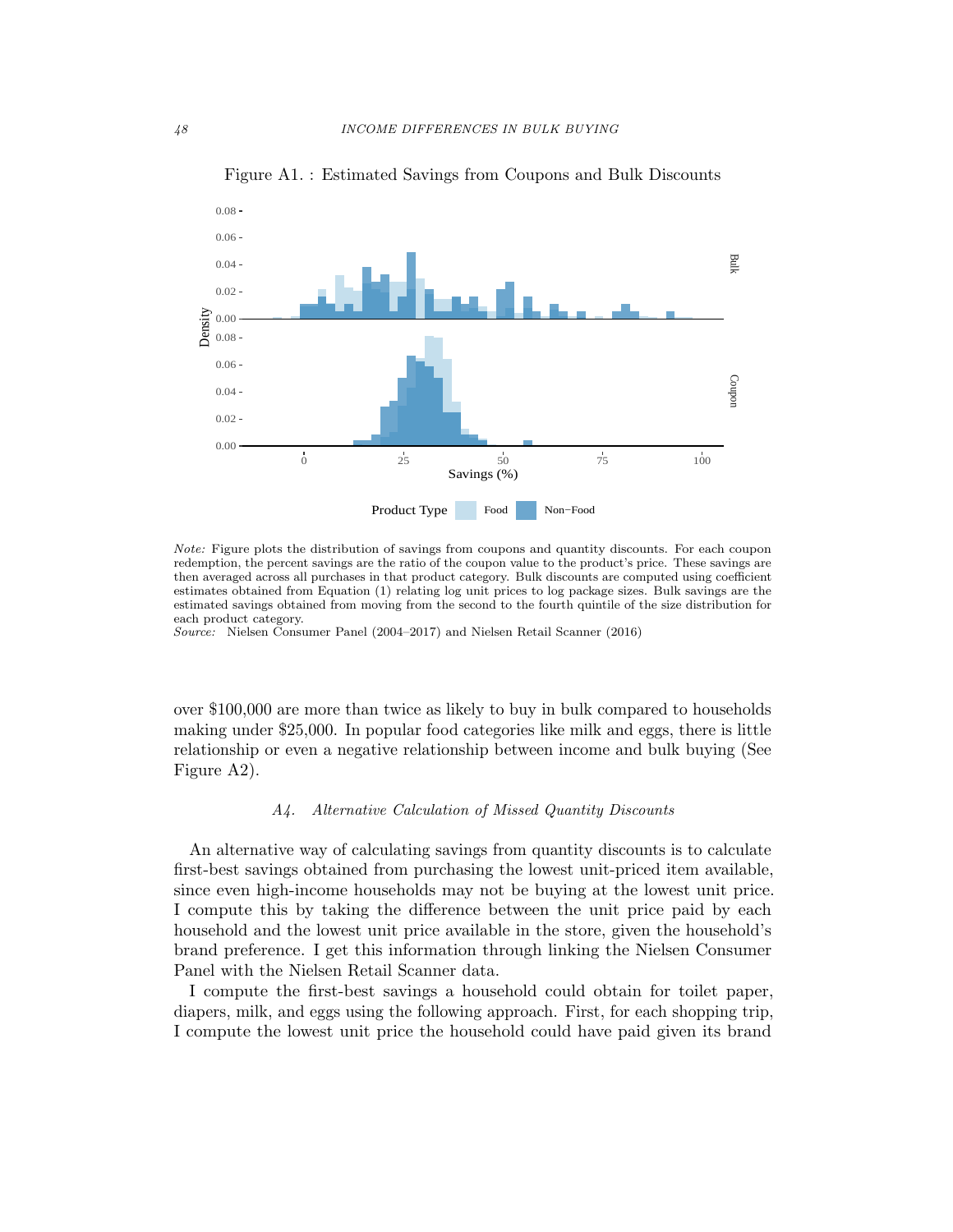

Figure A2. : Bulk Purchasing by Household Income (Selected Products)

Note: Figure plots the income bin coefficients from Equation (2), which regresses the share of annual purchases that were bulk packages on household characteristics as well as market and year fixed effects. This regression is estimated for milk, eggs, diapers, toilet paper, and paper towels. Nielsen projection weights are used to ensure national representativeness. Households making \$5–\$8k are the reference group. Standard errors are clustered at the DMA level. Coefficient values are reported in Appendix Table A10 Source: Nielsen Consumer Panel (2004–2017)

and store choice in that week. The difference in unit prices relative to the unit price chosen is a household's first-best savings for that purchase. Then, to get the average savings for a household, I compute the expenditure-weighted average savings across all purchases for each household. Based on this measure, Table A3 reports average excess spending by income group, computed for a family of four.

Overall, households could save over 30% by buying in bulk and low-income households could save even more. I estimate the differences in savings between households from the following regression:

(A1) 
$$
Y_{imt} = \alpha + \sum_{q} \beta^{q} Income_{imt} + \gamma X_{imt} + \lambda_{mt} + \epsilon_{imt},
$$

where  $Y_{imt}$  is the excess spending of household i in market m in year t. Income<sub>imt</sub> is the household's income bin and  $X_{imt}$  consists of household characteristics.  $\lambda_{mt}$ is a market-year fixed effect. Table A4 shows that low-income households miss out on 1.7–1.8 percentage points more savings than high-income households and the excess spending is primarily in non-food categories like toilet paper (36% savings) and diapers (33% savings) as opposed to food categories like milk (31% savings)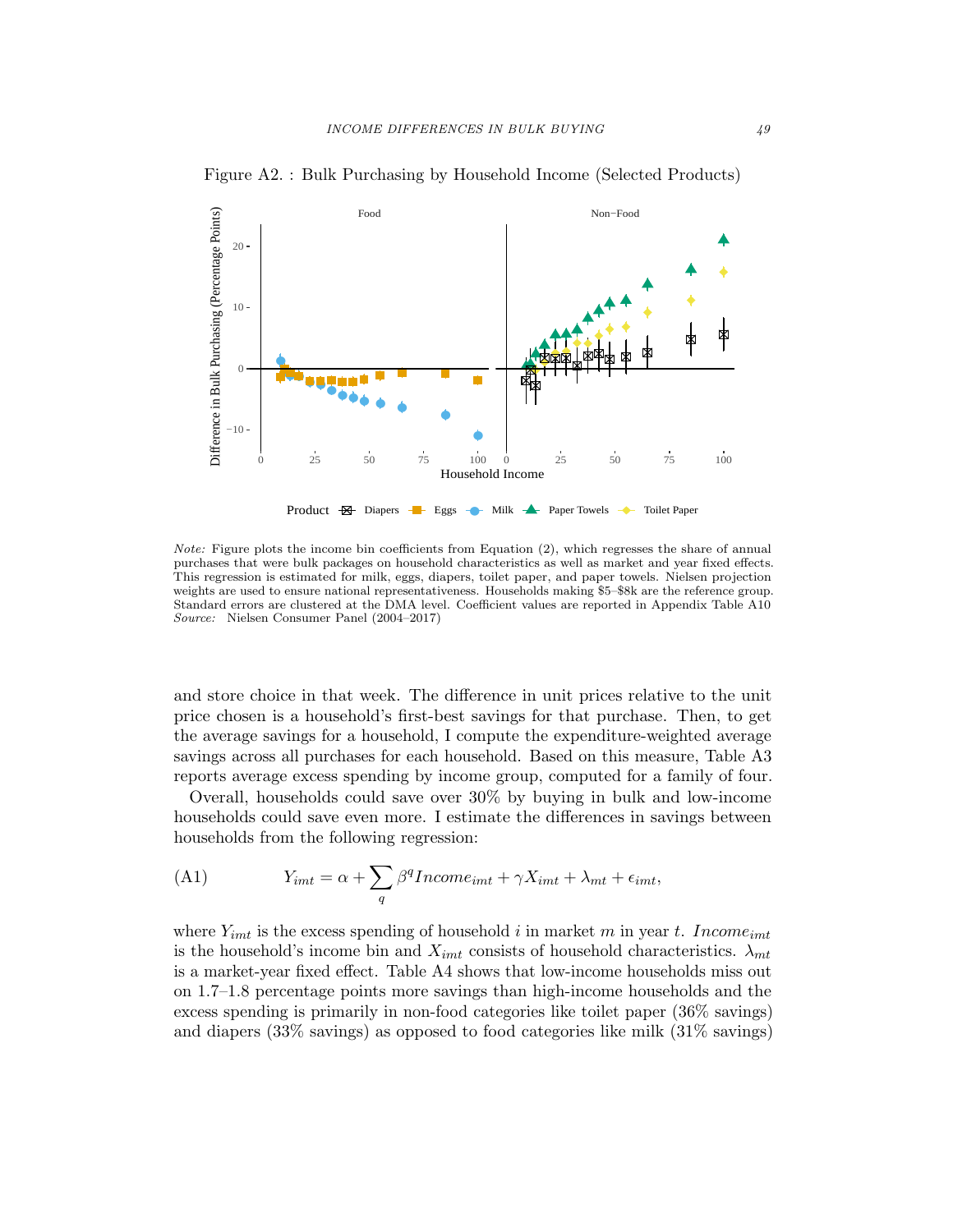|             | Non-Perishable | Perishable |      |      |
|-------------|----------------|------------|------|------|
| Income      | Toilet Paper   | Diapers    | Milk | Eggs |
| ${<}25k$    | 0.36           | 0.33       | 0.31 | 0.17 |
| $25 - 50k$  | 0.35           | 0.33       | 0.30 | 0.17 |
| $50 - 100k$ | 0.34           | 0.33       | 0.31 | 0.17 |
| >100k       | 0.33           | 0.31       | 0.33 | 0.18 |

Table A3—: First-Best Savings by Household Income and Product

Note: Table reports average savings a household could achieve given its brand and store choice. Average savings for a family of four is reported above. For example, a household making  $\langle $25 \text{k} \text{ could save } 36\%$ by purchasing at the lowest unit price available.

Source: Nielsen Consumer Panel (2006–2016) and Nielsen Retail Scanner (2006–2016)

and eggs (17% savings). Given the perishability of food items, these savings may not be realized if the product perishes before it can be consumed.

|                         | Diapers     | Toilet Paper | Eggs       | Milk       |
|-------------------------|-------------|--------------|------------|------------|
|                         | (1)         | (2)          | (3)        | (4)        |
| $25-50k$                | $-0.010**$  | $-0.005***$  | 0.001      | $-0.002$   |
|                         | (0.005)     | (0.001)      | (0.001)    | (0.001)    |
| 50-100k                 | $-0.015***$ | $-0.013***$  | $0.004***$ | $0.002**$  |
|                         | (0.005)     | (0.001)      | (0.001)    | (0.001)    |
| >100k                   | $-0.018***$ | $-0.017***$  | $0.018***$ | $0.010***$ |
|                         | (0.005)     | (0.002)      | (0.002)    | (0.001)    |
| Demographics            | Y           | Y            | Y          | Y          |
| Market-Year FE          | Y           | Y            | Y          | Y          |
| Observations            | 36,903      | 182,415      | 194,413    | 247,451    |
| Adjusted $\mathbb{R}^2$ | 0.012       | 0.071        | 0.117      | 0.231      |

Table A4—: Regression Results of First-Best Savings Across Household Income and Products

Note: Table reports the income coefficients of Equation (A1), which regresses savings on household characteristics as well as a market and year fixed effect. Nielsen's projection weights are used for national representativeness.  $*p<0.1$ ; \*\*p<0.05; \*\*\*p<0.01

Source: Nielsen Consumer Panel (2006–2016) and Nielsen Retail Scanner (2006–2016)

Overall, low-income households could benefit substantially from buying in bulk and obtaining lower unit prices. Furthermore, these savings are likely to be more important for low-income households since the marginal utility of an additional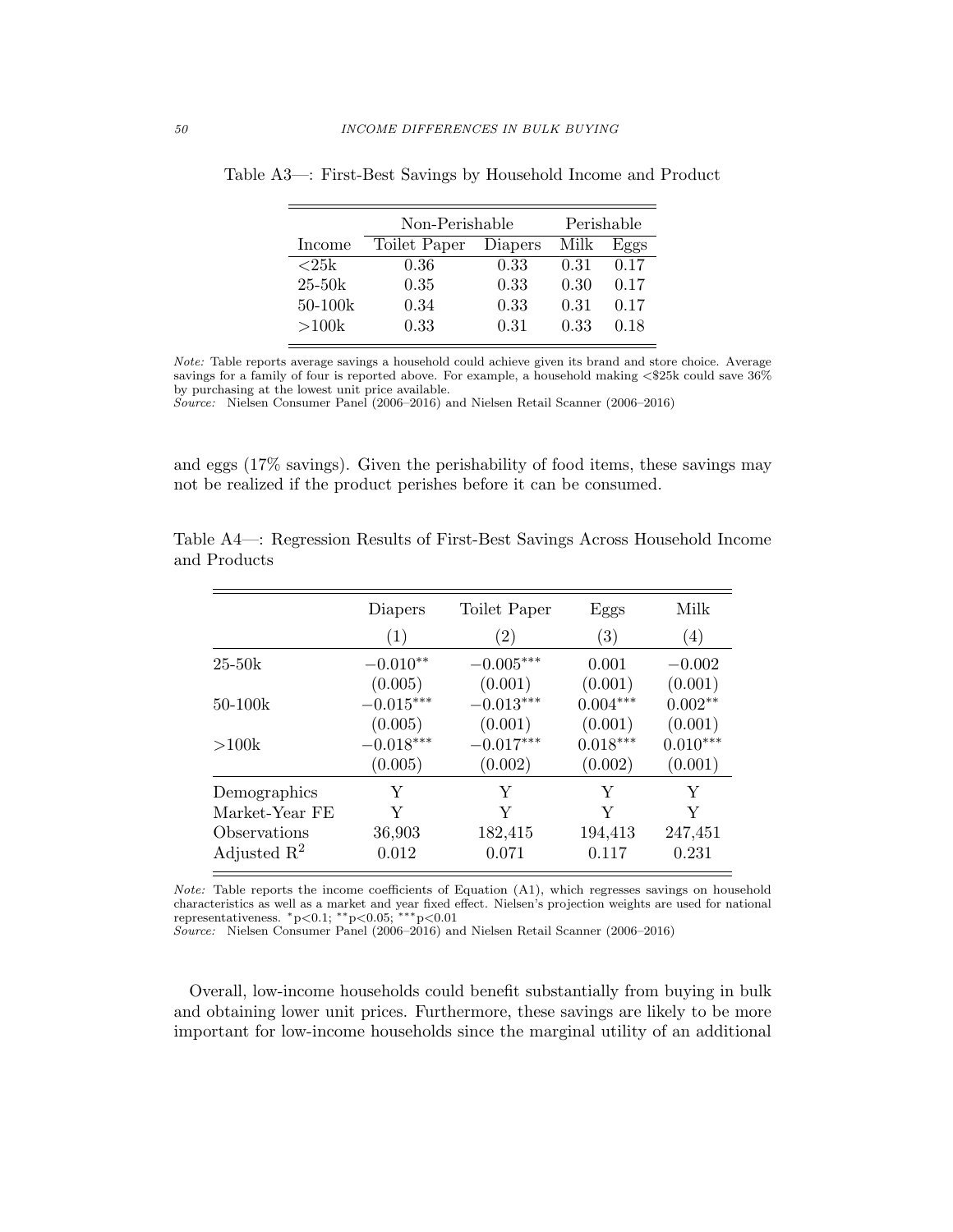dollar of savings is likely to be higher than for high-income households. This analysis also provides evidence that all households could benefit from purchasing at the lowest unit price.

## A5. Bulk Buying by Store Type or Chain Size

In this section, I analyze whether the effect of unit pricing differs by store type or chain size. Unit price regulations are only at the state level, but retailers are free to post (or not post) unit prices as long as they are within the boundaries of the law. Large chains may post prices uniformly across all stores in a way that meets the strictest requirements they are subject to. On the other hand, regional chains or independent stores may more closely mirror the laws of the state they are located in. I estimate Equation 4 using annual household bulk buying at specific stores types or within different chain sizes. Each observation is at the household-year-channel (or chain) level. For example, bulk items accounted for 50% of Household A's grocery store purchases while bulk items accounted for 100% of Household A's warehouse club purchases.

|                         | Grocery    | Drug              | Discount          | Dollar           | Warehouse  |
|-------------------------|------------|-------------------|-------------------|------------------|------------|
|                         | (1)        | $\left( 2\right)$ | $\left( 3\right)$ | $\left(4\right)$ | (5)        |
| Vol. Disp               | 0.011      | $-0.011***$       | $-0.006$          | $-0.006$         | $-0.004*$  |
|                         | (0.009)    | (0.003)           | (0.005)           | (0.005)          | (0.002)    |
| Mand. Disp              | $0.029***$ | 0.009             | $0.014*$          | $-0.022**$       | $0.010***$ |
|                         | (0.005)    | (0.007)           | (0.008)           | (0.010)          | (0.003)    |
| Mand. Disp, Strict      | $0.054***$ | $0.018***$        | 0.002             | $-0.006$         | $0.006***$ |
|                         | (0.009)    | (0.003)           | (0.004)           | (0.006)          | (0.002)    |
| Avg Bulk                | 0.36       | 0.29              | 0.49              | 0.35             | 0.95       |
| Demographics            | Y          | Y                 | Y                 | Y                | Y          |
| Omit California         | Y          | Y                 | Y                 | Y                | Y          |
| Observations            | 618,029    | 298,166           | 562,749           | 328,607          | 267,759    |
| Adjusted $\mathbb{R}^2$ | 0.011      | 0.003             | 0.005             | 0.002            | 0.001      |

Table A5—: Unit Price Regulations and Bulk Buying by Store Type

Note: Table shows the results of estimating Equation 4. The dependent variable is the annual share of bulk purchases made by households in a particular channel (i.e. store type) and the independent variables are an ordered measure of regulatory stringency. California is omitted because it is the only state that has voluntary unit price, but strict requirements on how unit prices are displayed. Standard errors are clustered by state.  $*p<0.1$ ; \*\*p<0.05; \*\*\*p<0.01

Source: Nielsen Consumer Panel (2004–2017)

Table A5 shows that in the cross-section, stricter unit price regulations are associated with more bulk buying primarily for grocery stores, drug stores, and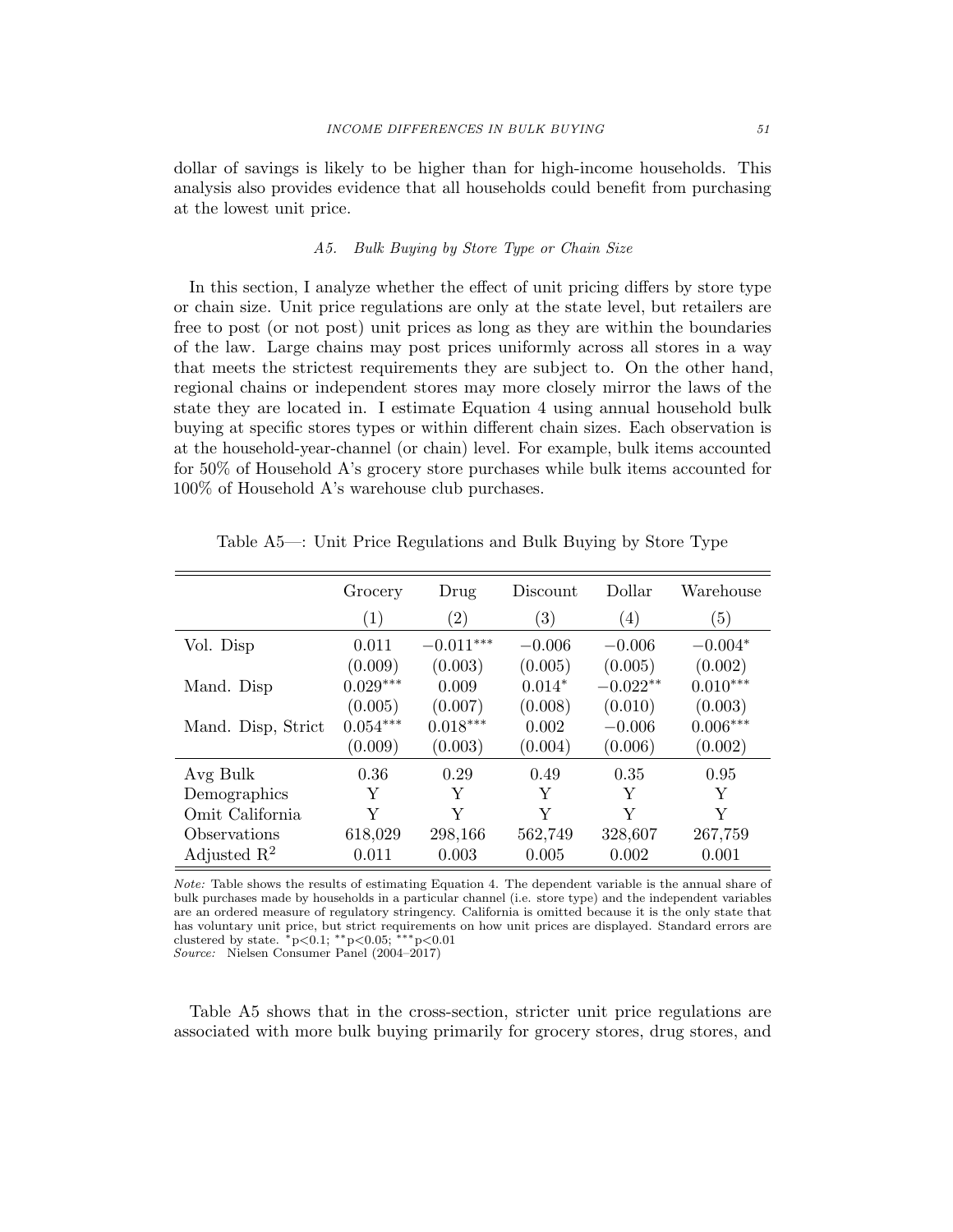warehouse clubs. Households in states with strict unit price regulations buy in bulk five percentage points more at grocery stores compared to households in states without any pricing regulations. Since grocery stores tend to be regional or independent, the large positive relationship provides strong evidence that unit price regulations can increase bulk purchasing. Grocery stores also have the richest variety in Nielsen's data with over 900 unique retailers being captured compared to 65 drug stores, 25 discount stores, 17 dollar stores, and 10 warehouse clubs.<sup>45</sup> Other store types exhibit smaller or insignificant effects, which could be because these are generally large chains that have more uniform pricing practices across all locations.

|                         | Local      | Regional          | National   |
|-------------------------|------------|-------------------|------------|
|                         | (1)        | $\left( 2\right)$ | (3)        |
| Vol. Disp               | $0.063***$ | 0.030             | 0.010      |
|                         | (0.022)    | (0.025)           | (0.009)    |
| Mand. Disp              | $-0.067$   | $-0.018$          | $0.039***$ |
|                         | (0.053)    | (0.014)           | (0.009)    |
| Mand. Disp, Strict      | $0.064***$ | $0.070***$        | $0.026***$ |
|                         | (0.016)    | (0.014)           | (0.006)    |
| Avg Bulk                | 0.33       | 0.32              | 0.49       |
| Demographics            | Y          | Y                 | Y          |
| Omit California         | Y          | Y                 | Y          |
| Observations            | 1,578      | 43,756            | 668,566    |
| Adjusted $\mathbb{R}^2$ | 0.008      | 0.005             | 0.037      |

Table A6—: Unit Price Regulations and Bulk Buying by Retailer Size

Note: Table shows the results of estimating Equation 4. The dependent variable is the annual share of bulk purchases made by households at different retail chain sizes and the independent variables are an ordered measure of regulatory stringency. California is omitted because it is the only state that has voluntary unit price, but strict requirements on how unit prices are displayed. Standard errors are clustered by state.  $*p<0.1$ ; \*\*p<0.05; \*\*\*p<0.01 Source: Nielsen Consumer Panel (2004–2017)

Table A6 shows the results by chain size. Following Jarmin, Klimek and Miranda (2009), I define a "local" chain as only having locations in one state, a "regional" chain has locations in two to ten states, and a "national" chain has locations in more than ten states. In the cross-section, stricter unit price regulations are associated with more bulk buying across all chain types. The effect is strongest

<sup>45</sup>Nielsen's categorization includes a "catch-all" category that is not unique to a particular retailer, so it actually uniquely captures 64 drug stores and purchases at other drug stores are assigned to the last "catch-all" drug store. Generally, larger retailers are uniquely tracked and smaller ones may fall into the "catch-all" category.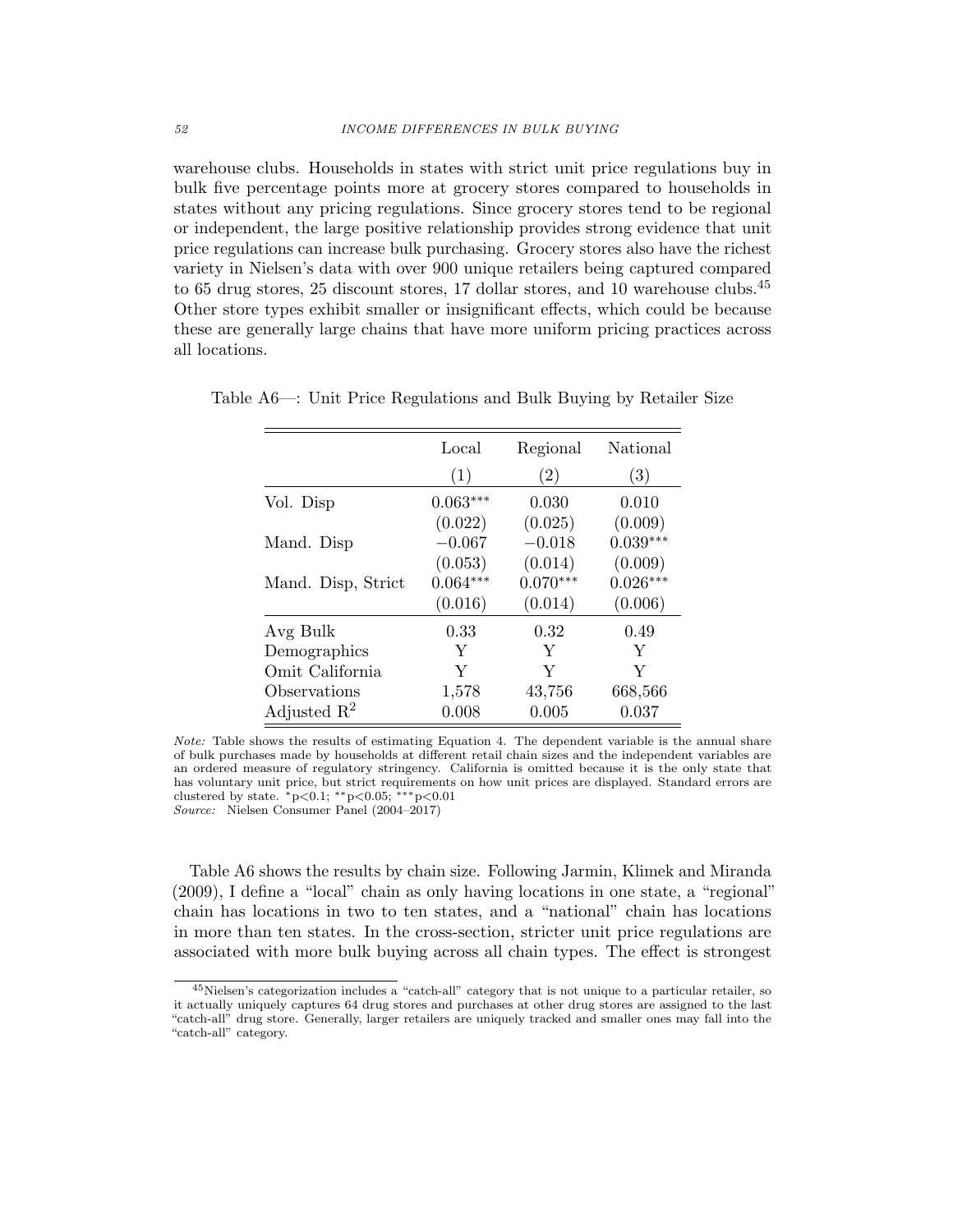for local and regional chains, exhibiting a six to seven percentage point increase in bulk buying relative to states without unit price regulations. National chains still have significant differences, but they are a more moderate three to four percentage point difference relative to states without regulations. Overall, the relative effect is strongest for the smaller chains that are likely to only be subject to a limited set of regulations and the effect is weaker for national chains which may be more likely to adopt pricing practices that satisfy the strictest requirements nationwide.

#### A6. Annual Consumption Analysis

I show that income is not predictive of a household's toilet paper consumption rate first using basic OLS regressions. I then formalize the result using a 100-fold cross-validated elastic net regression to select the most predictive variables. If income and toilet paper consumption are related, then an OLS regression will extract the correlation.

First, I compute a household's daily consumption by aggregating the total number of sheets purchased by a household in a given year, excluding the final purchase of the year since it may not be consumed within the year. I divide this total by the number of days between the first and last purchase of the year to get a household's average daily consumption rate. This method avoids complications where end of the year inventory may be carried over to the following year or a household may start the year with some inventory.

Given a household's average daily consumption rate, I estimate an OLS regression of consumption on household characteristics:

$$
(A2) \t Y_i = \alpha + \beta X_i + \epsilon_i,
$$

where  $Y_i$  is household i's average daily consumption and  $X_i$  is a vector of household characteristics. Figure A3 plots the income coefficients of an OLS regression including only income covariates and the coefficients when household characteristics are included. The graph illustrates that after controlling for covariates that plausibly cause increased consumption, income is not significantly correlated with consumption.

The above specification omits many other possible covariates that could be correlated with average daily consumption. When there are many possible variables that can be included, there is a risk of over-fitting. Elastic net regularization is a machine learning method that penalizes over-fitting and selects only the most predictive variables.

The elastic net solves the following minimization problem:

(A3) 
$$
\min_{\beta} \|y - X\beta\|^2 + \lambda \left(\alpha \|\beta\|_1 + (1 - \alpha)\|\beta\|_2^2\right),
$$

where  $\|\cdot\|_1$  is the L1 norm and  $\|\cdot\|_2$  is the L2 norm. The OLS estimate is the  $\beta$  that solves the minimization problem with only the first term. The second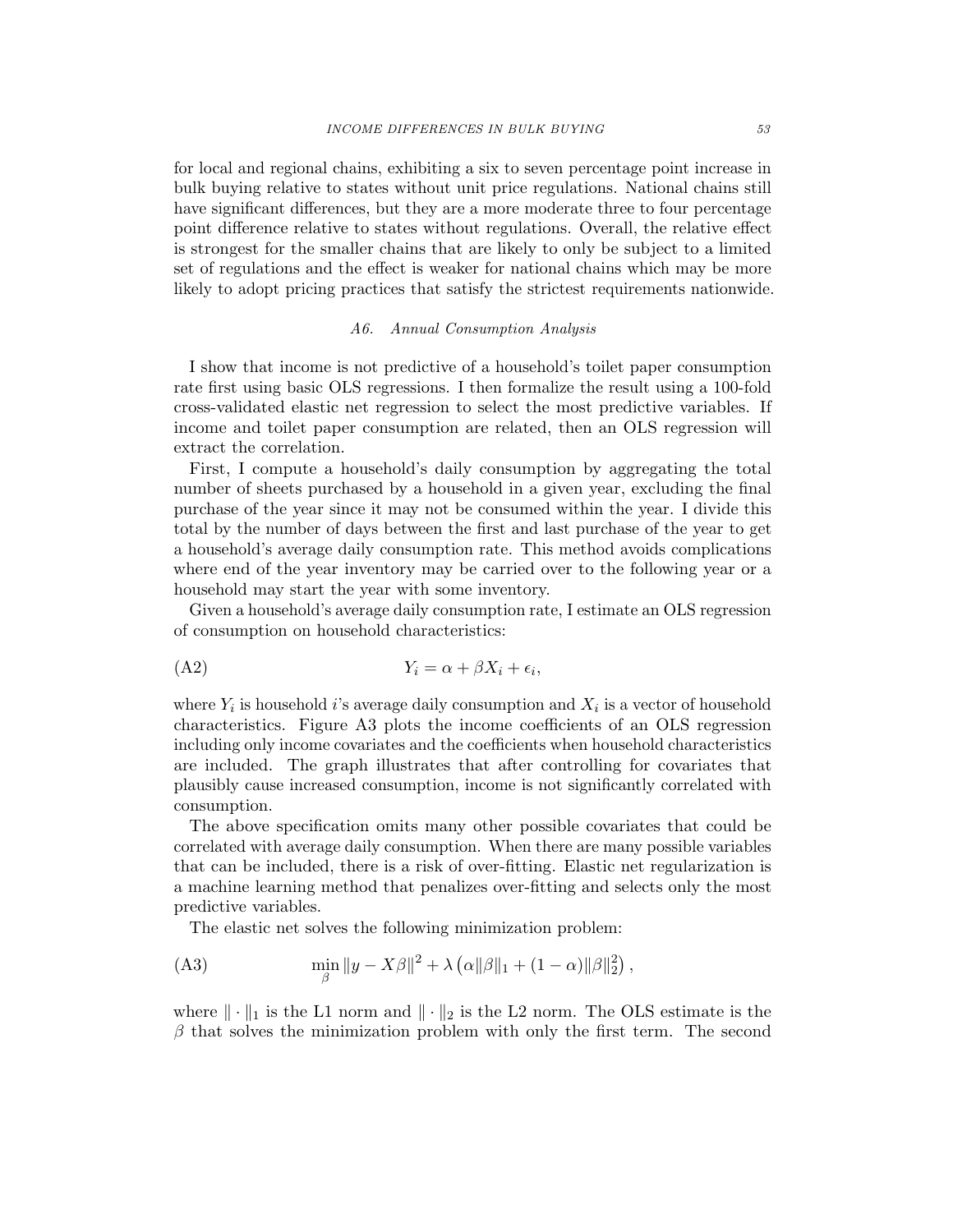

Figure A3. : Average Daily Consumption by Household Income

Covariates  $\rightarrow$  Income and Demographics  $\rightarrow$  Income Only

Note: Figure plots the income bin coefficients from Equation (A2), which regresses average daily household toilet paper consumption on household characteristics. Average daily consumption is computed by dividing total quantity purchased in a year by the number of days a household was active in the panel. Source: Nielsen Consumer Panel (2004–2017)

term and third term provide penalties to shrink and select for the most predictive variables.

I set the mixing parameter  $\alpha$  to be 0.5. When covariates are correlated in groups, lasso regression ( $\alpha = 1$ ) tends to only select one and discard all other members of the group while ridge regression  $(\alpha = 0)$  tends to shrink correlated coefficients towards each other (Zou and Hastie, 2005). Because some of the possible covariates form natural groups (e.g., all income bins or all markets), I chose  $\alpha = 0.5$  since this tends to include or exclude groups together.

I estimate a 100-fold cross-validated elastic net regression to select the most predictive covariates. The resulting estimates selects many household characteristics including household composition, age, marital status, and race, but excludes almost all income and geographic coefficients.<sup>46</sup>

A7. Appendix Tables

 $^{46}\rm{E}$ results are available upon request.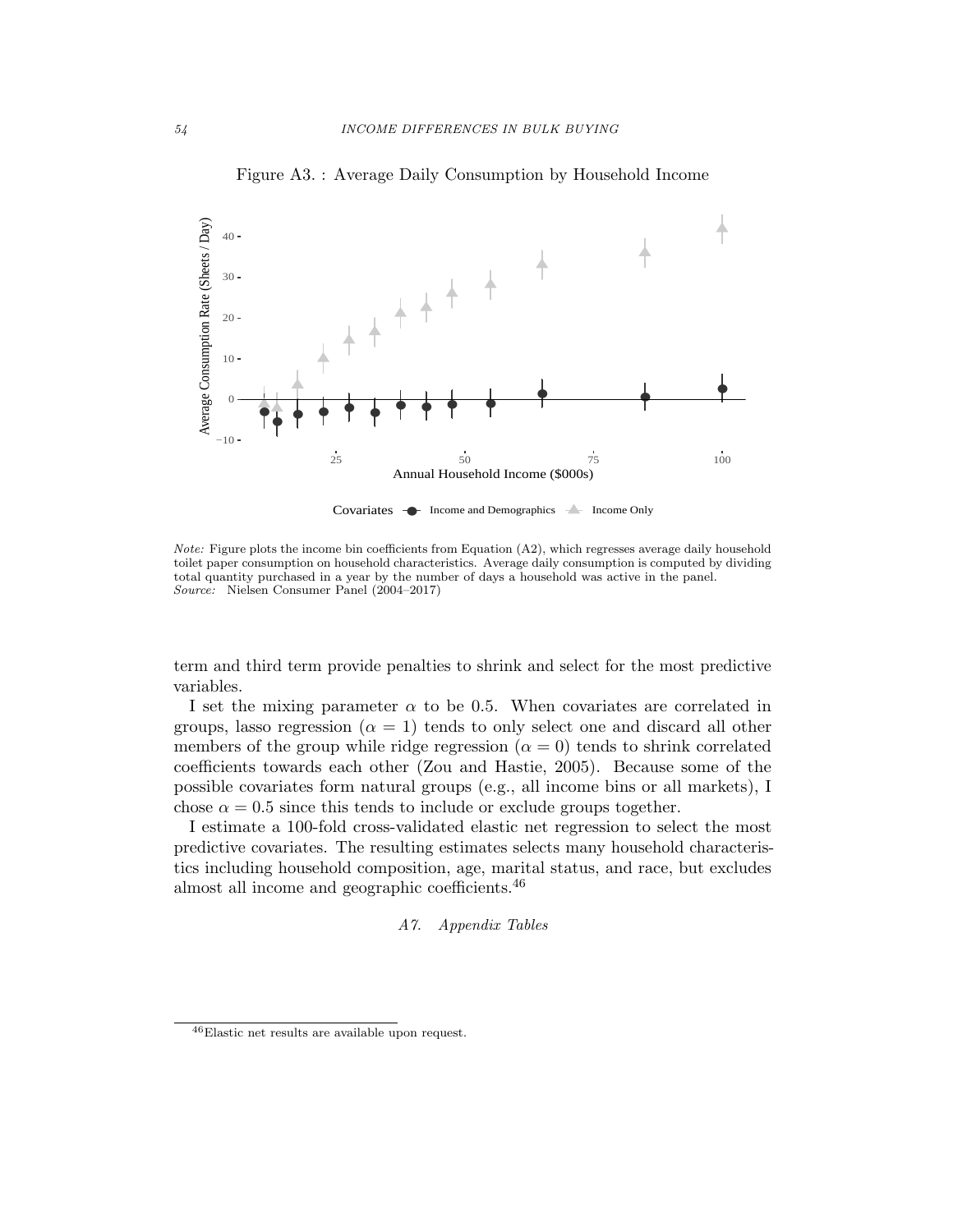|                         | (1)         | (2)         | (3)          | (4)         | (5)            | (6)         | (7)         | (8)         | (9)         |
|-------------------------|-------------|-------------|--------------|-------------|----------------|-------------|-------------|-------------|-------------|
| $8-10k$                 | $-0.005***$ | $-0.004**$  | $-0.004**$   | $-0.003*$   | $-0.002$       | $-0.002$    | $-0.002$    | $-0.004**$  | $-0.003$    |
|                         | (0.002)     | (0.002)     | (0.002)      | (0.002)     | (0.002)        | (0.002)     | (0.002)     | (0.002)     | (0.002)     |
| $10 - 12k$              | $-0.004**$  | $-0.005***$ | $-0.004**$   | $-0.006***$ | $-0.006***$    | $-0.006***$ | $-0.006***$ | $-0.008***$ | $-0.008***$ |
|                         | (0.002)     | (0.002)     | (0.002)      | (0.002)     | (0.002)        | (0.002)     | (0.002)     | (0.002)     | (0.002)     |
| $12-15k$                | $-0.0001$   | $-0.002$    | $-0.001$     | $-0.002$    | $-0.004**$     | $-0.005***$ | $-0.005***$ | $-0.005***$ | $-0.004***$ |
|                         | (0.002)     | (0.002)     | (0.002)      | (0.002)     | (0.002)        | (0.002)     | (0.002)     | (0.002)     | (0.002)     |
| $15 - 20k$              | 0.001       | $-0.003*$   | $-0.002$     | $-0.004***$ | $-0.006***$    | $-0.006***$ | $-0.006***$ | $-0.006***$ | $-0.005***$ |
|                         | (0.002)     | (0.002)     | (0.002)      | (0.002)     | (0.002)        | (0.002)     | (0.002)     | (0.001)     | (0.001)     |
| $20-25k$                | $0.007***$  | 0.0003      | 0.001        | $-0.002$    | $-0.005***$    | $-0.006***$ | $-0.005***$ | $-0.006***$ | $-0.005***$ |
|                         | (0.002)     | (0.002)     | (0.002)      | (0.001)     | (0.001)        | (0.001)     | (0.001)     | (0.001)     | (0.001)     |
| 25-30k                  | $0.013***$  | $0.004***$  | $0.004***$   | $-0.0002$   | $-0.004***$    | $-0.005***$ | $-0.004***$ | $-0.004***$ | $-0.004**$  |
|                         | (0.002)     | (0.002)     | (0.002)      | (0.002)     | (0.002)        | (0.002)     | (0.002)     | (0.002)     | (0.001)     |
| $30-35k$                | $0.016***$  | $0.005***$  | $0.005***$   | 0.0004      | $-0.004**$     | $-0.004***$ | $-0.003**$  | $-0.004**$  | $-0.003*$   |
|                         | (0.002)     | (0.002)     | (0.002)      | (0.002)     | (0.002)        | (0.002)     | (0.002)     | (0.001)     | (0.001)     |
| 35-40k                  | $0.021***$  | $0.008***$  | $0.008***$   | $0.003**$   | $-0.002$       | $-0.002$    | $-0.001$    | $-0.001$    | $-0.0005$   |
|                         | (0.002)     | (0.002)     | (0.002)      | (0.002)     | (0.002)        | (0.002)     | (0.002)     | (0.002)     | (0.002)     |
| $40 - 45k$              | $0.024***$  | $0.010***$  | $0.009***$   | $0.004***$  | $-0.001$       | $-0.001$    | 0.0002      | 0.0002      | 0.001       |
|                         | (0.002)     | (0.002)     | (0.002)      | (0.002)     | (0.002)        | (0.002)     | (0.002)     | (0.002)     | (0.002)     |
| $45 - 50k$              | $0.028***$  | $0.011***$  | $0.011***$   | $0.005***$  | $-0.0001$      | $-0.0003$   | 0.001       | 0.001       | 0.002       |
|                         | (0.002)     | (0.002)     | (0.002)      | (0.002)     | (0.002)        | (0.002)     | (0.002)     | (0.002)     | (0.002)     |
| $50-60k$                | $0.029***$  | $0.011***$  | $0.010***$   | $0.005***$  | $-0.001$       | $-0.001$    | 0.001       | 0.001       | 0.002       |
|                         | (0.001)     | (0.001)     | (0.001)      | (0.001)     | (0.001)        | (0.001)     | (0.001)     | (0.001)     | (0.001)     |
| 60-70k                  | $0.035***$  | $0.015***$  | $0.014***$   | $0.008***$  | 0.002          | 0.001       | $0.003**$   | $0.004**$   | $0.004***$  |
|                         | (0.002)     | (0.002)     | (0.002)      | (0.002)     | (0.002)        | (0.001)     | (0.002)     | (0.001)     | (0.001)     |
| 70-100k                 | $0.038***$  | $0.015***$  | $0.015***$   | $0.009***$  | 0.002          | 0.002       | $0.005***$  | $0.005***$  | $0.006***$  |
|                         | (0.001)     | (0.001)     | (0.001)      | (0.001)     | (0.001)        | (0.001)     | (0.001)     | (0.001)     | (0.001)     |
| >100k                   | $0.041***$  | $0.015***$  | $0.015***$   | $0.010***$  | 0.002          | $0.003*$    | $0.006***$  | $0.007***$  | $0.008***$  |
|                         | (0.001)     | (0.001)     | (0.001)      | (0.001)     | (0.001)        | (0.001)     | (0.001)     | (0.001)     | (0.001)     |
| Married                 |             | $0.043***$  | $0.042***$   | $0.022***$  | $0.018***$     | $0.016***$  | $0.016***$  | $0.017***$  | $0.018***$  |
|                         |             | (0.0004)    | (0.0004)     | (0.0004)    | (0.0004)       | (0.0004)    | (0.0004)    | (0.0004)    | (0.0004)    |
| Age                     |             |             | $-0.0002***$ | $0.0002***$ | $0.00005***$   | $0.0001***$ | $0.00003**$ | $0.0001***$ | $0.0001***$ |
|                         |             |             | (0.00001)    | (0.00001)   | (0.00001)      | (0.00001)   | (0.00001)   | (0.00001)   | (0.00001)   |
| Adults                  |             |             |              | $0.017***$  | $0.016***$     | $0.017***$  | $0.016***$  | $0.015***$  | $0.015***$  |
|                         |             |             |              | (0.0002)    | (0.0002)       | (0.0002)    | (0.0002)    | (0.0002)    | (0.0002)    |
| Children                |             |             |              | $0.016***$  | $0.015***$     | $0.015***$  | $0.015***$  | $0.014***$  | $0.014***$  |
|                         |             |             |              | (0.0002)    | (0.0002)       | (0.0002)    | (0.0002)    | (0.0002)    | (0.0002)    |
| Single-Family Home      |             |             |              |             | $0.033***$     | $0.026***$  | $0.026***$  | $0.025***$  | $0.025***$  |
|                         |             |             |              |             | (0.0004)       | (0.0004)    | (0.0004)    | (0.0004)    | (0.0004)    |
|                         |             |             |              |             |                | (0.002)     | (0.002)     | (0.002)     | (0.002)     |
| College                 |             |             |              |             |                |             | $-0.006***$ | $-0.006***$ | $-0.006***$ |
|                         |             |             |              |             |                |             | (0.0004)    | (0.0004)    | (0.0004)    |
| Market FE's             | Ν           | Ν           | N            | N           | N              | N           | N           | Y           | Y           |
| Year FE's               | N           | N           | N            | N           | $\overline{N}$ | N           | N           | $\mathbf N$ | Y           |
| Observations            | 733,894     | 733,894     | 733,894      | 733,894     | 733,894        | 733,894     | 733,894     | 733,894     | 733,894     |
| Adjusted $\mathbb{R}^2$ | 0.011       | 0.030       | 0.030        | 0.050       | 0.058          | 0.062       | 0.062       | 0.101       | 0.102       |
|                         |             |             |              |             |                |             |             |             |             |

Table A7—: Correlation of Bulk Buying and Demographics (Food Products)

Note: <sup>∗</sup>p<0.1; ∗∗p<0.05; ∗∗∗p<0.01 Source: Author calulations from Nielsen Consumer Panel.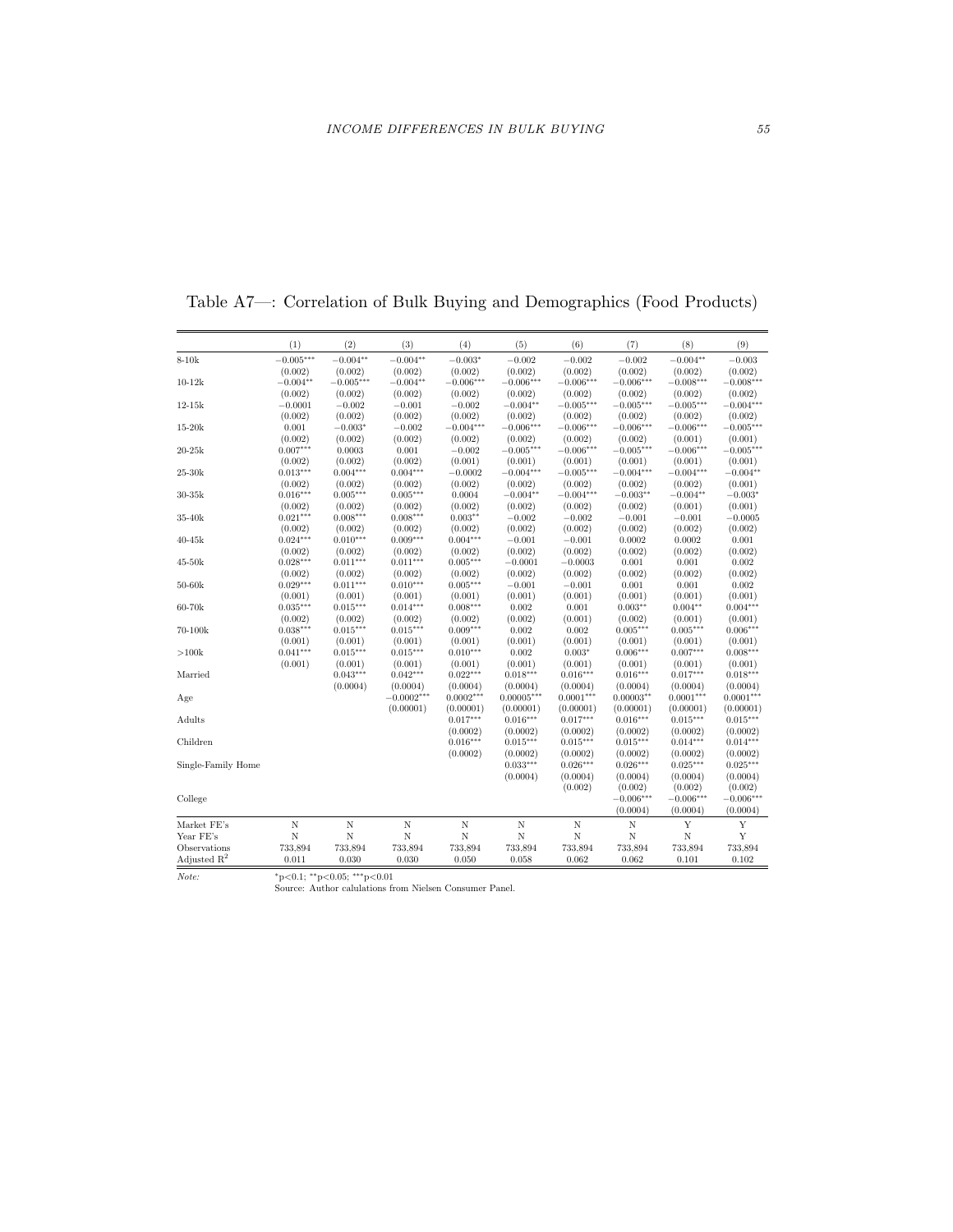|                         | (1)        | (2)        | (3)            | (4)             | (5)            | (6)            | (7)                | (8)            | (9)        |
|-------------------------|------------|------------|----------------|-----------------|----------------|----------------|--------------------|----------------|------------|
| $8-10k$                 | $0.008**$  | $0.008***$ | $0.008***$     | $0.008***$      | $0.009***$     | $0.009***$     | $0.009***$         | 0.006          | 0.002      |
|                         | (0.003)    | (0.003)    | (0.003)        | (0.003)         | (0.003)        | (0.003)        | (0.003)            | (0.007)        | (0.007)    |
| $10-12k$                | $0.023***$ | $0.022***$ | $0.022***$     | $0.021***$      | $0.020***$     | $0.020***$     | $0.020***$         | $0.016*$       | 0.013      |
|                         | (0.003)    | (0.003)    | (0.003)        | (0.003)         | (0.003)        | (0.003)        | (0.003)            | (0.008)        | (0.008)    |
| $12-15k$                | $0.023***$ | $0.021***$ | $0.021***$     | $0.019***$      | $0.018***$     | $0.018***$     | $0.017***$         | $0.016**$      | $0.013**$  |
|                         | (0.003)    | (0.003)    | (0.003)        | (0.003)         | (0.003)        | (0.003)        | (0.003)            | (0.007)        | (0.007)    |
| $15 - 20k$              | $0.033***$ | $0.030***$ | $0.029***$     | $0.028***$      | $0.026***$     | $0.026***$     | $0.025***$         | $0.022***$     | $0.019***$ |
|                         | (0.002)    | (0.002)    | (0.002)        | (0.002)         | (0.002)        | (0.002)        | (0.002)            | (0.007)        | (0.007)    |
| $20-25k$                | $0.052***$ | $0.046***$ | $0.046***$     | $0.044***$      | $0.041***$     | $0.041***$     | $0.039***$         | $0.035***$     | $0.032***$ |
|                         | (0.002)    | (0.002)    | (0.002)        | (0.002)         | (0.002)        | (0.002)        | (0.002)            | (0.006)        | (0.006)    |
| $25-30k$                | $0.057***$ | $0.049***$ | $0.049***$     | $0.046***$      | $0.042***$     | $0.042***$     | $0.041***$         | $0.036***$     | $0.034***$ |
|                         | (0.002)    | (0.002)    | (0.002)        | (0.002)         | (0.002)        | (0.002)        | (0.002)            | (0.006)        | (0.006)    |
| $30-35k$                | $0.069***$ | $0.061***$ | $0.061***$     | $0.057***$      | $0.053***$     | $0.053***$     | $0.051***$         | $0.045***$     | $0.042***$ |
|                         | (0.002)    | (0.002)    | (0.002)        | (0.002)         | (0.002)        | (0.002)        | (0.002)            | (0.005)        | (0.006)    |
| 35-40k                  | $0.076***$ | $0.065***$ | $0.065***$     | $0.061***$      | $0.057***$     | $0.057***$     | $0.054***$         | $0.048***$     | $0.046***$ |
|                         | (0.002)    | (0.002)    | (0.002)        | (0.002)         | (0.002)        | (0.002)        | (0.002)            | (0.006)        | (0.006)    |
| $40 - 45k$              | $0.084***$ | $0.072***$ | $0.073***$     | $0.068***$      | $0.064***$     | $0.064***$     | $0.060***$         | $0.054***$     | $0.052***$ |
|                         | (0.002)    | (0.002)    | (0.002)        | (0.002)         | (0.002)        | (0.002)        | (0.002)            | (0.006)        | (0.006)    |
| $45-50k$                | $0.095***$ | $0.081***$ | $0.081***$     | $0.077***$      | $0.072***$     | $0.072***$     | $0.068***$         | $0.060***$     | $0.057***$ |
|                         | (0.002)    | (0.002)    | (0.002)        | (0.002)         | (0.002)        | (0.002)        | (0.002)            | (0.006)        | (0.006)    |
| $50-60k$                | $0.099***$ | $0.084***$ | $0.085***$     | $0.080***$      | $0.075***$     | $0.075***$     | $0.070***$         | $0.062***$     | $0.059***$ |
|                         | (0.002)    | (0.002)    | (0.002)        | (0.002)         | (0.002)        | (0.002)        | (0.002)            | (0.005)        | (0.005)    |
| 60-70k                  | $0.117***$ | $0.101***$ | $0.101***$     | $0.096***$      | $0.091***$     | $0.091***$     | $0.085***$         | $0.075***$     | $0.071***$ |
|                         | (0.002)    | (0.002)    | (0.002)        | (0.002)         | (0.002)        | (0.002)        | (0.002)            | (0.006)        | (0.006)    |
| 70-100k                 | $0.136***$ | $0.118***$ | $0.118***$     | $0.113***$      | $0.107***$     | $0.107***$     | $0.099***$         | $0.088***$     | $0.085***$ |
|                         | (0.002)    | (0.002)    | (0.002)        | (0.002)         | (0.002)        | (0.002)        | (0.002)            | (0.006)        | (0.006)    |
| >100k                   | $0.172***$ | $0.151***$ | $0.151***$     | $0.146^{***}\,$ | $0.139***$     | $0.140***$     | $0.128***$         | $0.111***$     | $0.102***$ |
|                         | (0.002)    | (0.002)    | (0.002)        | (0.002)         | (0.002)        | (0.002)        | (0.002)            | (0.006)        | (0.006)    |
| Married                 |            | $0.035***$ | $0.035***$     | $0.024***$      | $0.020***$     | $0.020***$     | $0.021***$         | $0.026***$     | $0.025***$ |
|                         |            | (0.001)    | (0.001)        | (0.001)         | (0.001)        | (0.001)        | (0.001)            | (0.002)        | (0.002)    |
| Age                     |            |            | $0.0001***$    | $0.0003***$     | $0.0002***$    | $0.0002***$    | $0.0003***$        | $0.0002***$    | $0.0002**$ |
|                         |            |            | (0.00002)      | (0.00002)       | (0.00002)      | (0.00002)      | (0.00002)          | (0.0001)       | (0.0001)   |
| Men                     |            |            |                | $0.016***$      | $0.015***$     | $0.015***$     | $0.016***$         | $0.013***$     | $0.014***$ |
|                         |            |            |                | (0.0004)        | (0.0004)       | (0.0004)       | (0.0004)           | (0.002)        | (0.002)    |
| Women                   |            |            |                | $0.003***$      | $0.002***$     | $0.002***$     | $0.004***$         | 0.001          | 0.001      |
|                         |            |            |                | (0.0004)        | (0.0004)       | (0.0004)       | (0.0004)           | (0.001)        | (0.001)    |
| Children                |            |            |                | $0.008***$      | $0.007***$     | $0.007***$     | $0.007***$         | $0.005***$     | $0.005***$ |
|                         |            |            |                | (0.0003)        | (0.0003)       | (0.0003)       | (0.0003)           | (0.001)        | (0.001)    |
| Single-Family Home      |            |            |                |                 | $0.027***$     | $0.026***$     | $0.027***$         | $0.038***$     | $0.039***$ |
|                         |            |            |                |                 | (0.001)        | (0.001)        | (0.001)            | (0.003)        | (0.003)    |
|                         |            |            |                |                 |                | (0.003)        | (0.003)            | (0.009)        | (0.008)    |
| College                 |            |            |                |                 |                |                | $0.020***$         | $0.018***$     | $0.017***$ |
|                         |            |            |                |                 |                |                | (0.001)            | (0.002)        | (0.002)    |
| Market FE's             | Ν          | Ν          | Ν              | Ν               | Ν              | N              | N                  | Y              | Y          |
| Year FE's               | N          | N          | $\overline{N}$ | N               | $\overline{N}$ | $\overline{N}$ | $\overline{\rm N}$ | $\overline{N}$ | Y          |
| Observations            | 731,762    | 731,762    | 731,762        | 731,762         | 731,762        | 731,762        | 731,762            | 731,762        | 731,762    |
| Adjusted $\mathbb{R}^2$ | 0.049      | 0.054      | 0.054          | 0.056           | 0.058          | 0.058          | 0.060              | 0.087          | 0.094      |

Table A8—: Correlation of Bulk Buying and Demographics (Non-Food Products)

 $*_p<0.1;$   $*_p<0.05;$   $^{***}_p<0.01$  for Nielsen Consumer Panel. Columns (7) and (8) cluster standard errors at the market level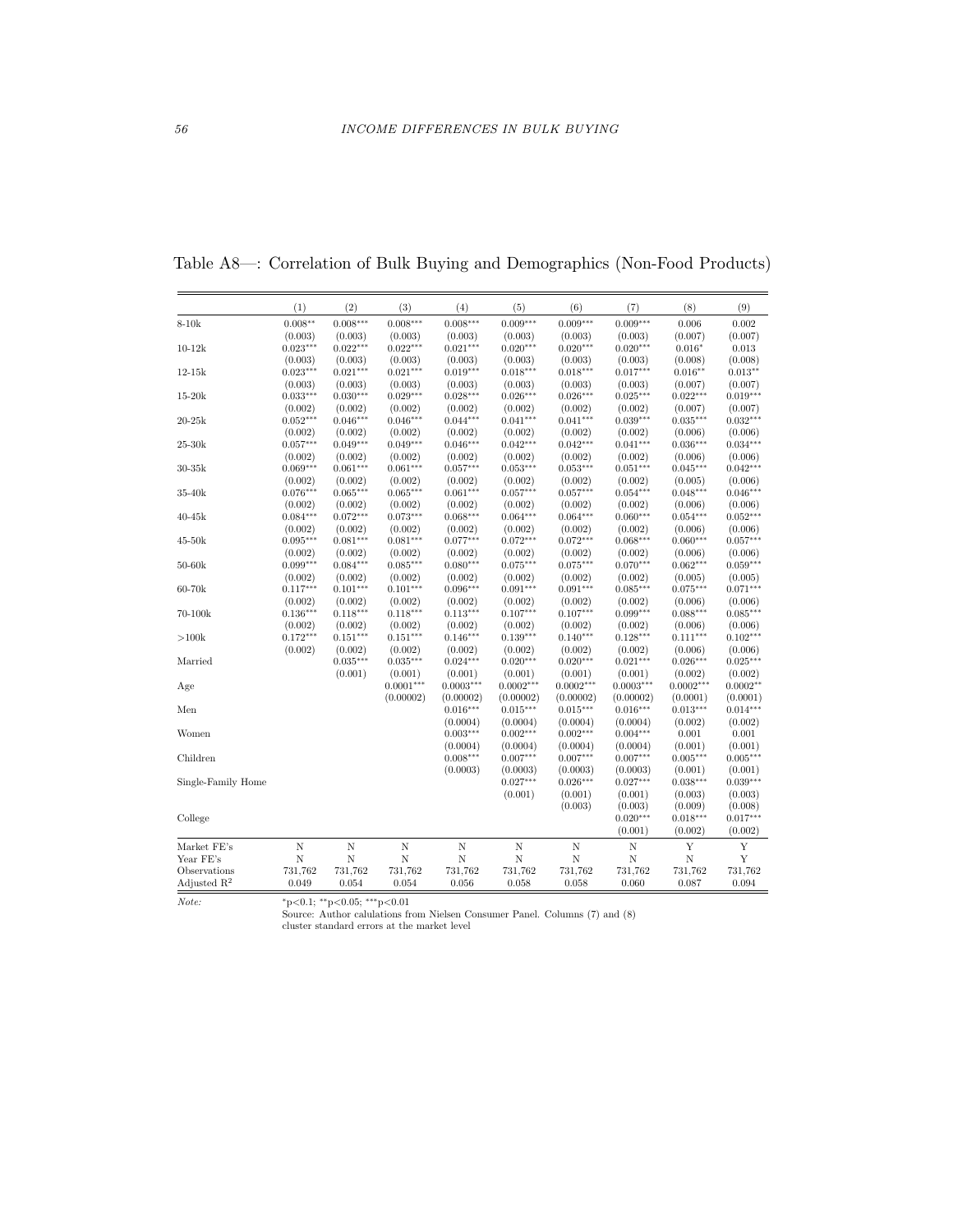|                         |                | Zip Code    | Store/Retailer Type |                |            |  |
|-------------------------|----------------|-------------|---------------------|----------------|------------|--|
| $8-10k$                 | 0.003          | 0.006       | $0.006***$          | $0.006***$     | $0.006***$ |  |
|                         | (0.003)        | (0.004)     | (0.002)             | (0.002)        | (0.002)    |  |
| $10 - 12k$              | $0.013***$     | $0.006*$    | $0.013***$          | $0.011***$     | $0.011***$ |  |
|                         | (0.003)        | (0.003)     | (0.002)             | (0.002)        | (0.002)    |  |
| $12 - 15k$              | $0.013***$     | $0.008**$   | $0.014***$          | $0.008***$     | $0.008***$ |  |
|                         | (0.003)        | (0.003)     | (0.002)             | (0.002)        | (0.002)    |  |
| $15-20k$                | $0.020***$     | $0.015***$  | $0.019***$          | $0.013***$     | $0.012***$ |  |
|                         | (0.002)        | (0.003)     | (0.002)             | (0.002)        | (0.002)    |  |
| $20 - 25k$              | $0.032***$     | $0.027***$  | $0.028***$          | $0.017***$     | $0.017***$ |  |
|                         | (0.002)        | (0.003)     | (0.002)             | (0.002)        | (0.002)    |  |
| $25-30k$                | $0.035***$     | $0.030***$  | $0.028***$          | $0.015***$     | $0.014***$ |  |
|                         | (0.002)        | (0.003)     | (0.002)             | (0.002)        | (0.002)    |  |
| $30-35k$                | $0.044***$     | $0.038***$  | $0.036***$          | $0.019***$     | $0.019***$ |  |
|                         | (0.002)        | (0.003)     | (0.002)             | (0.002)        | (0.002)    |  |
| $35-40k$                | $0.047***$     | $0.044***$  | $0.040***$          | $0.019***$     | $0.019***$ |  |
|                         | (0.002)        | (0.003)     | (0.002)             | (0.002)        | (0.002)    |  |
| $40 - 45k$              | $0.053***$     | $0.049***$  | $0.041***$          | $0.018***$     | $0.017***$ |  |
|                         | (0.002)        | (0.003)     | (0.002)             | (0.002)        | (0.002)    |  |
| $45-50k$                | $0.059***$     | $0.052***$  | $0.047***$          | $0.022***$     | $0.021***$ |  |
|                         | (0.002)        | (0.003)     | (0.002)             | (0.002)        | (0.002)    |  |
| $50-60k$                | $0.061***$     | $0.056***$  | $0.047***$          | $0.020***$     | $0.019***$ |  |
|                         | (0.002)        | (0.003)     | (0.002)             | (0.002)        | (0.002)    |  |
| 60-70k                  | $0.073***$     | $0.066***$  | $0.053***$          | $0.020***$     | $0.020***$ |  |
|                         | (0.002)        | (0.003)     | (0.002)             | (0.002)        | (0.002)    |  |
| 70-100k                 | $0.087***$     | $0.081***$  | $0.063***$          | $0.025***$     | $0.025***$ |  |
|                         | (0.002)        | (0.003)     | (0.002)             | (0.002)        | (0.001)    |  |
| >100k                   | $0.105***$     | $0.096***$  | $0.074***$          | $0.025***$     | $0.025***$ |  |
|                         | (0.002)        | (0.003)     | (0.002)             | (0.002)        | (0.002)    |  |
| Demographics            | Υ              | Υ           | Y                   | Υ              | Υ          |  |
| ZIP-Year FE             | $\overline{N}$ | Y           | $\overline{N}$      | $\mathbf N$    | N          |  |
| Channel-Year FE         | N              | $\mathbf N$ | N                   | Y              | Y          |  |
| Chain-Year FE           | $\mathbf N$    | $\mathbf N$ | $\overline{N}$      | $\overline{N}$ | Y          |  |
| Observations            | 731,762        | 731,762     | 3,799,404           | 3,799,404      | 3,799,404  |  |
| Adjusted $\mathbb{R}^2$ | 0.093          | 0.270       | 0.013               | 0.223          | 0.241      |  |

Table A9—: Bulk Buying Within Zip Codes or Retail Chains by Income

 $\emph{Note:}$  Table displays the regression coefficients from estimating Equation 7 which regresses a household's annual share of bulk purchases of non-food products on household characteristics (household composition, age, marital status, and education) and includes a DMA and year fixed effect (Columns 1 and 3). Columns 2, 4, and 5 also include a zip code-year, store type-year, or retail chain-year fixed effect. <sup>∗</sup>p<0.1; ∗∗p<0.05; ∗∗∗p<0.01

Source: Nielsen Consumer Panel (2004–2017)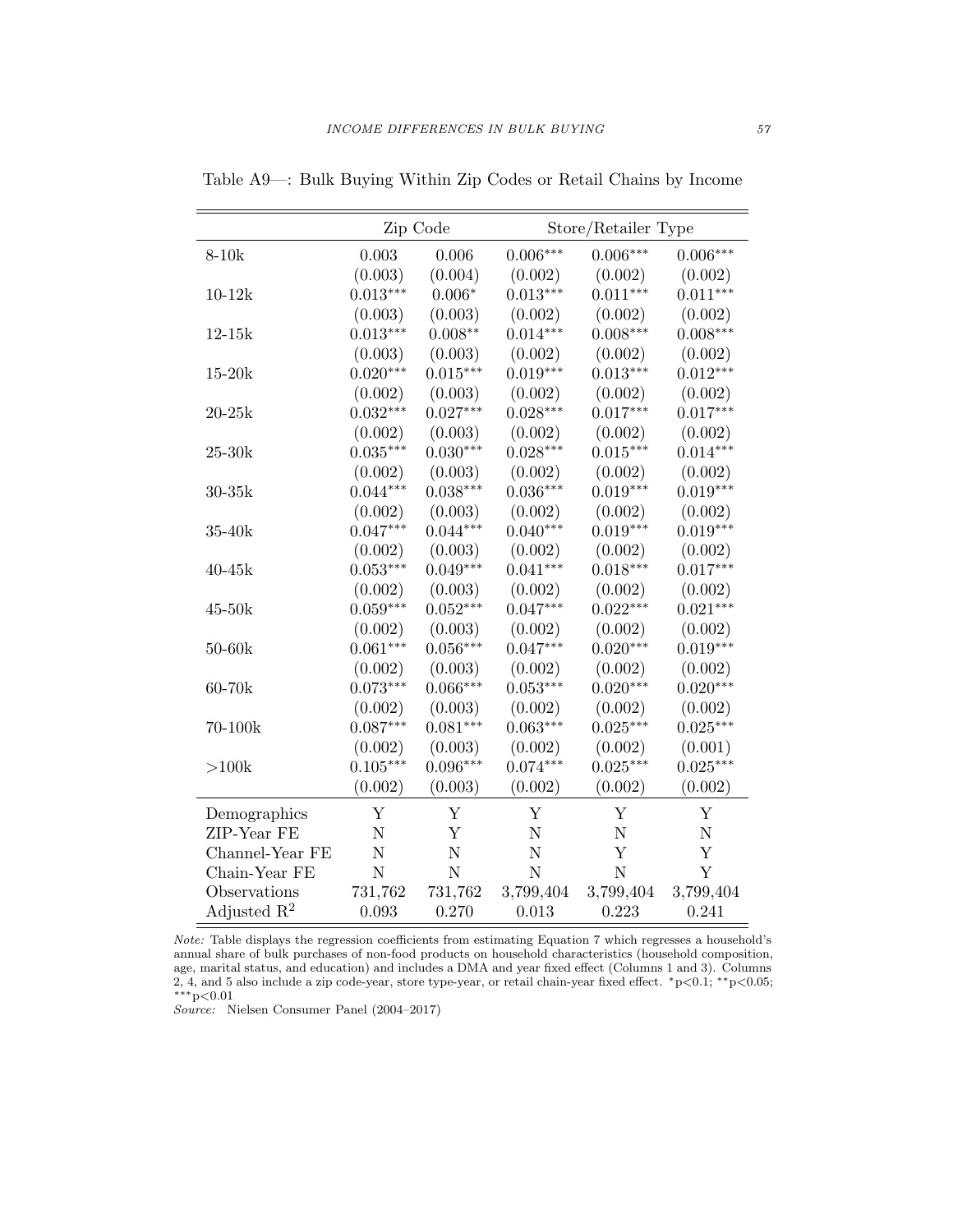|                    | Toilet Paper | Paper Towels | Diapers     | Eggs        | Milk        |
|--------------------|--------------|--------------|-------------|-------------|-------------|
| $8-10k$            | $\,0.003\,$  | 0.004        | $-0.020$    | $-0.013***$ | $0.013**$   |
|                    | (0.006)      | (0.007)      | (0.019)     | (0.005)     | (0.006)     |
| $10-12\mathrm{k}$  | 0.002        | 0.007        | $-0.002$    | $-0.001$    | $-0.005$    |
|                    | (0.005)      | (0.006)      | (0.017)     | (0.005)     | (0.005)     |
| $12-15k$           | $-0.002$     | $0.024***$   | $-0.028*$   | $-0.007$    | $-0.011**$  |
|                    | (0.005)      | (0.006)      | (0.016)     | (0.004)     | (0.005)     |
| $15-20k$           | $0.010**$    | $0.038***$   | 0.017       | $-0.012***$ | $-0.011**$  |
|                    | (0.005)      | (0.005)      | (0.015)     | (0.004)     | (0.004)     |
| $20 - 25k$         | $0.026***$   | $0.055***$   | 0.016       | $-0.020***$ | $-0.021***$ |
|                    | (0.004)      | (0.005)      | (0.014)     | (0.004)     | (0.004)     |
| $25 - 30k$         | $0.029***$   | $0.056***$   | 0.017       | $-0.021***$ | $-0.025***$ |
|                    | (0.005)      | (0.005)      | (0.015)     | (0.004)     | (0.004)     |
| $30-35k$           | $0.042***$   | $0.063***$   | $0.005\,$   | $-0.019***$ | $-0.034***$ |
|                    | (0.005)      | (0.005)      | (0.014)     | (0.004)     | (0.004)     |
| $35-40k$           | $0.041***$   | $0.082***$   | 0.021       | $-0.021***$ | $-0.043***$ |
|                    | (0.005)      | (0.005)      | (0.014)     | (0.004)     | (0.004)     |
| $40 - 45k$         | $0.054***$   | $0.094***$   | $0.024*$    | $-0.021***$ | $-0.047***$ |
|                    | (0.005)      | (0.005)      | (0.014)     | (0.004)     | (0.004)     |
| $45-50k$           | $0.065***$   | $0.107***$   | 0.015       | $-0.018***$ | $-0.052***$ |
|                    | (0.005)      | (0.005)      | (0.014)     | (0.004)     | (0.005)     |
| $50-60k$           | $0.068***$   | $0.111***$   | 0.019       | $-0.011***$ | $-0.056***$ |
|                    | (0.004)      | (0.005)      | (0.014)     | (0.004)     | (0.004)     |
| $60-70k$           | $0.092***$   | $0.138***$   | $0.026*$    | $-0.006$    | $-0.063***$ |
|                    | (0.004)      | (0.005)      | (0.014)     | (0.004)     | (0.004)     |
| 70-100k            | $0.112***$   | $0.162***$   | $0.048***$  | $-0.008**$  | $-0.075***$ |
|                    | (0.004)      | (0.005)      | (0.014)     | (0.004)     | (0.004)     |
| >100k              | $0.158***$   | $0.210***$   | $0.056***$  | $-0.019***$ | $-0.109***$ |
|                    | (0.004)      | (0.005)      | (0.014)     | (0.004)     | (0.004)     |
| Married            | $0.045***$   | $0.040***$   | $0.027***$  | $0.028***$  | $0.062***$  |
|                    | (0.001)      | (0.001)      | (0.003)     | (0.001)     | (0.001)     |
| Age                | $-0.0003***$ | $0.002***$   | $-0.003***$ | $-0.001***$ | $-0.002***$ |
|                    | (0.00004)    | (0.00004)    | (0.0001)    | (0.00003)   | (0.00004)   |
| Adults             | $0.016***$   | $0.010***$   | $0.009***$  | $0.055***$  | $0.065***$  |
|                    | (0.001)      | (0.001)      | (0.002)     | (0.001)     | (0.001)     |
| Children           | $0.010***$   | $0.001\,$    | $-0.014***$ | $0.040***$  | $0.088***$  |
|                    | (0.001)      | (0.001)      | (0.001)     | (0.0005)    | (0.001)     |
| Single-Family Home | $0.068***$   | $0.085***$   | $-0.004$    | $0.024***$  | $0.056***$  |
|                    | (0.001)      | (0.002)      | (0.004)     | (0.001)     | (0.001)     |
|                    | (0.007)      | (0.008)      | (0.022)     | (0.006)     | (0.007)     |
| College            | $0.029***$   | $0.019***$   | $0.045***$  | $-0.047***$ | $-0.029***$ |
|                    | (0.001)      | (0.001)      | (0.003)     | (0.001)     | (0.001)     |
| Market FE's        | Y            | Y            | $\mathbf Y$ | Y           | $\mathbf Y$ |
| Year FE's          | Y            | Y            | Y           | Y           | Y           |
| Observations       | 671,131      | 597,542      | 111,945     | 683,671     | 683,567     |
| Adjusted $R^2$     | 0.094        | 0.084        | 0.041       | 0.137       | 0.171       |

Table A10—: Bulk Purchasing by Household Income (Selected Products)

Note: Table reports coefficients in Figure A2. Standard errors are clustered at the market level. \*p<0.1;  $*$ \* $p$ <0.05; \*\*\* $p$ <0.01

Source: Nielsen Consumer Panel (2004–2017)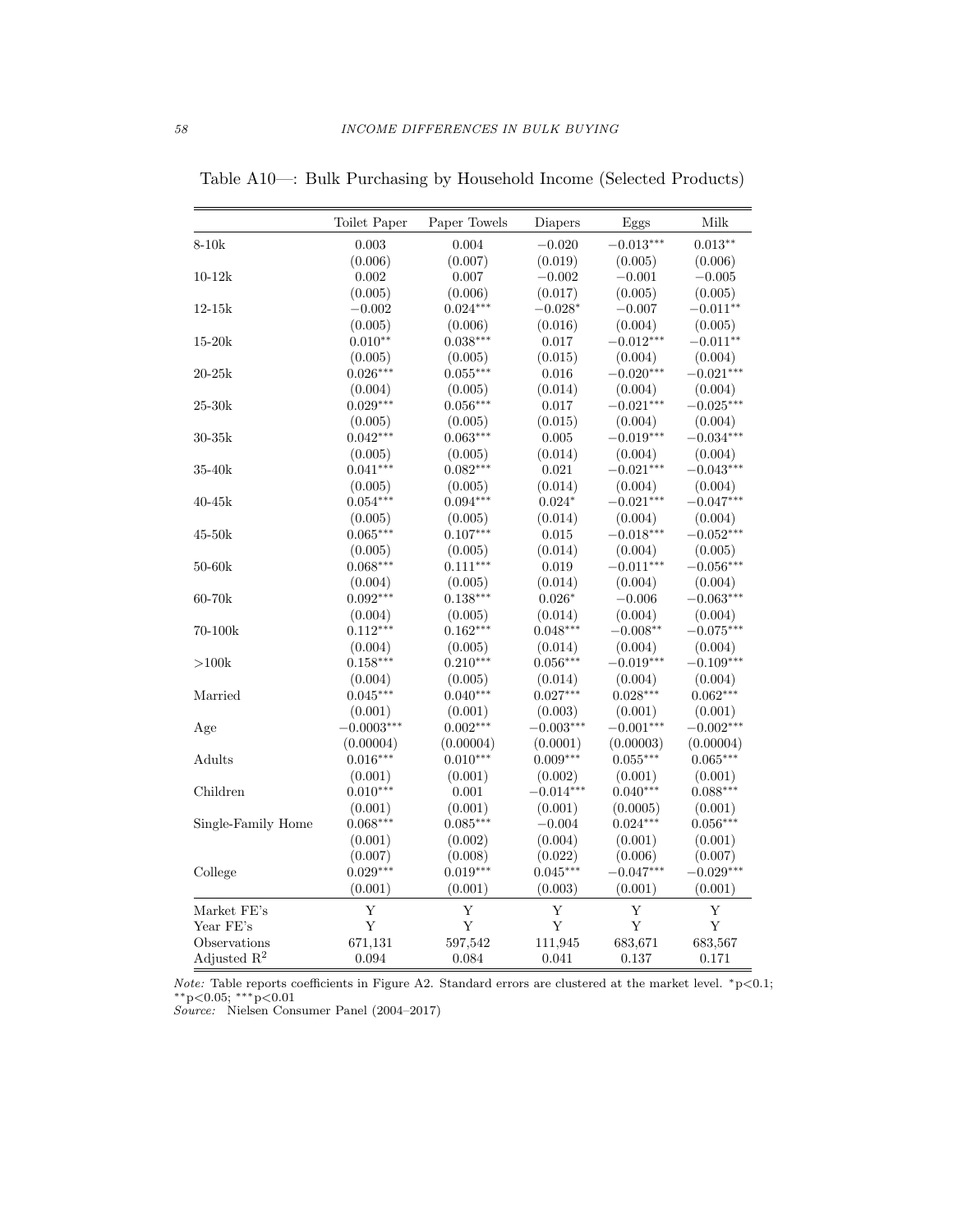|                           |       | Without Regs |         | With Regs |
|---------------------------|-------|--------------|---------|-----------|
| Variable                  | Mean  | SD.          | Mean    | SD        |
| Household income (\$000s) | 55.65 | 30.75        | 59.60   | 31.70     |
| Household size            | 2.53  | 1.43         | 2.61    | 1.49      |
| Age                       | 52.34 | 14.37        | 53.02   | 14.43     |
| College Educated          | 0.37  | 0.48         | 0.41    | 0.49      |
| Child present             | 0.33  | 0.47         | 0.32    | 0.47      |
| Married                   | 0.52  | 0.50         | 0.49    | 0.50      |
| N (Household-Years)       |       | 488,461      | 246,263 |           |

Table A11—: Nielsen Consumer Panel Summary Statistics by Unit Price Regulation

Note: Unweighted means and standard deviations are reported.

Table A12—: Nielsen Consumer Panel Summary Statistics for Households that Move

|                           | Reg to Reg |               | Reg to No Reg |                  |
|---------------------------|------------|---------------|---------------|------------------|
| Variable                  | Mean       | SD            | Mean          | SD               |
| Household income (\$000s) | 60.03      | 29.14         | 62.32         | 28.60            |
| Household size            | 2.17       | 1.20          | 2.24          | 1.20             |
| Child present             | 0.18       | 0.39          | 0.17          | 0.38             |
| Married                   | 0.54       | 0.50          | 0.66          | 0.47             |
| College Educated          | 0.56       | 0.50          | 0.60          | 0.49             |
| Age                       | 56.24      | 13.10         | 58.09         | 12.53            |
| N (Household-Year)        | 26,393     |               | 6,027         |                  |
|                           |            |               |               |                  |
|                           |            | No Reg to Reg |               | No Reg to No Reg |
| Variable                  | Mean       | SD            | Mean          | SD               |
| Household income (\$000s) | 59.75      | 29.02         | 57.11         | 28.77            |
| Household size            | 2.17       | 1.14          | 2.25          | 1.26             |
| Child present             | 0.15       | 0.35          | 0.21          | 0.41             |
| Married                   | 0.64       | 0.48          | 0.58          | 0.49             |
| College educated          | 0.52       | 0.50          | 0.55          | 0.50             |
| Age                       | 59.30      | 12.34         | 55.36         | 13.08            |

Note: Unweighted means and standard deviations are reported.